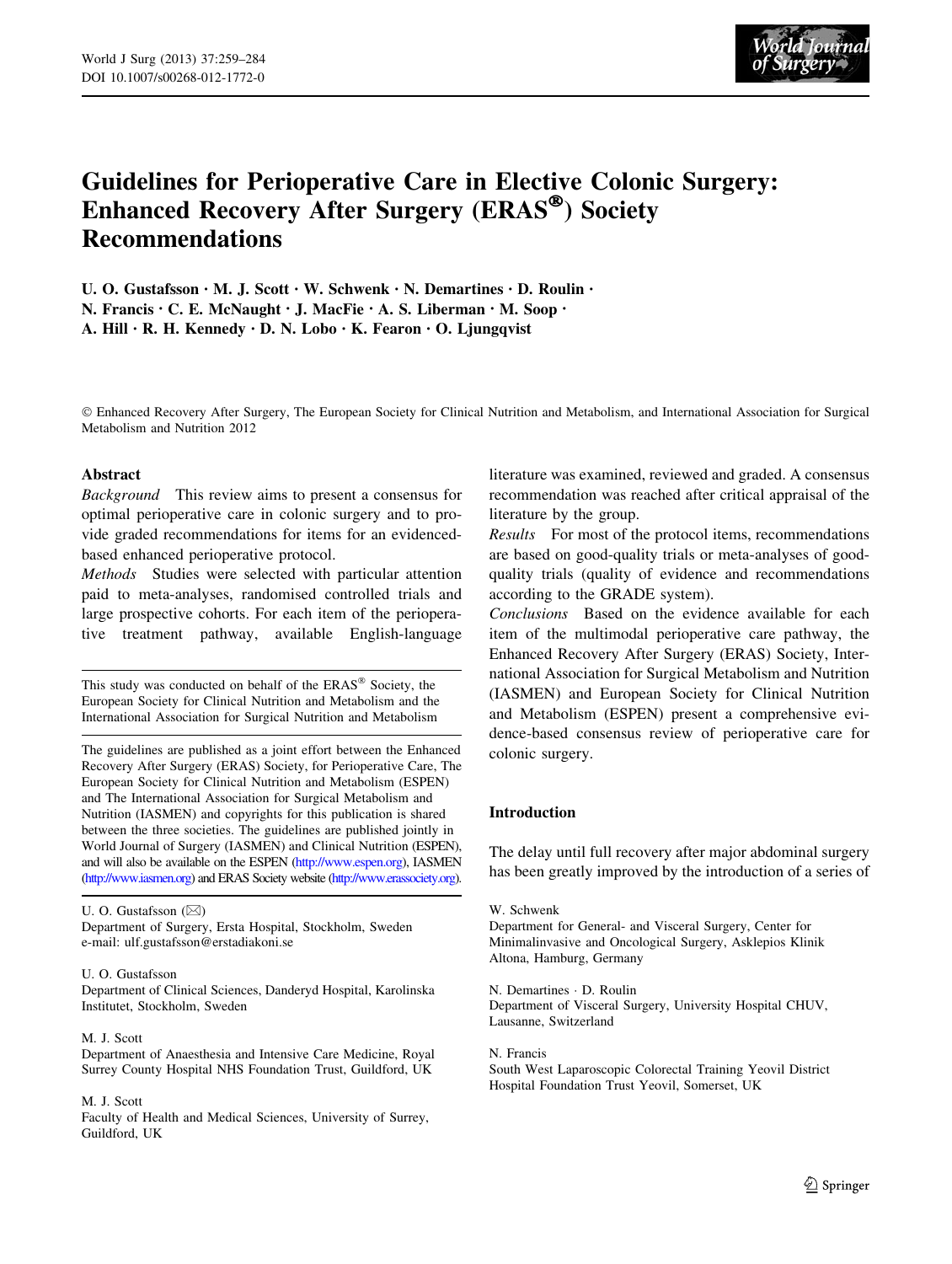evidence-based treatments covering the entire perioperative period and formulated into a standardised protocol. Compared with traditional management, Enhanced Recovery After Surgery ( $ERAS^{\circledR}$ ) represents a fundamental shift in perioperative care [\[1](#page-18-0)[–4](#page-19-0)]. The ERAS care pathways reduce surgical stress, maintain postoperative physiological function, and enhance mobilisation after surgery. This has resulted in reduced rates of morbidity, faster recovery and shorter length of stay in hospital (LOSH) in case series from dedicated centres [\[1](#page-18-0)[–4](#page-19-0)] and in randomised trials [[5,](#page-19-0) [6\]](#page-19-0).

Several versions of Enhanced Recovery Programmes have been published over the years [\[7–9](#page-19-0)].

This article represents the joint efforts of the ERAS Society ([www.erassociety.org](http://www.erassociety.org)), International Association for Surgical Metabolism and Nutrition (IASMEN; [www.iasmen.org](http://www.iasmen.org)) and the European Society for Clinical Nutrition and Metabolism (ESPEN) to present an updated and expanded consensus review of perioperative care for colonic surgery based on current evidence.

# Methods

# Literature search

The authors met in April 2011 and the topics for inclusion were agreed and allocated. The principal literature search utilised MEDLINE, Embase and Cochrane databases to identify relevant contributions published between January 1966 and January 2012. Medical Subject Headings terms were used, as were accompanying entry terms for the patient group, interventions and outcomes. Key words included ''colon'', ''enhanced recovery'' and ''fast track''. Reference lists of all eligible articles were checked for

C. E. McNaught - J. MacFie

Department of Surgery, Scarborough Hospital, Scarborough, North Yorkshire, UK

A. S. Liberman Department of Surgery, McGill University, Montreal, QC, Canada

M. Soop Department of Surgery, The University of Auckland, Auckland, New Zealand

A. Hill Department of Surgery, South Auckland Clinical School, Middlemore Hospital, University of Auckland, Auckland, New Zealand

#### R. H. Kennedy

St Mark's Hospital, North West London Hospital NHS Trust, Harrow, UK

other relevant studies. Conference proceedings were not searched. Expert contributions came from within the ERAS Society Working Party on Systematic Reviews.

# Study selection

Titles and abstracts were screened by individual reviewers to identify potentially relevant articles. Discrepancies in judgement were resolved by the senior author and during committee meetings of the ERAS Society Working Party on Systematic Reviews. Reviews, case series, non-randomised studies, randomised control studies, meta-analyses and systematic reviews were considered for each individual topic.

Quality assessment and data analyses

The methodological quality of the included studies was assessed using the Cochrane checklist [\[10](#page-19-0)]. The strength of evidence and conclusions were assessed and agreed by all authors in May 2012. Quality of evidence and recommendations were evaluated according to the Grading of Recommendations, Assessment, Development and Evaluation (GRADE) system [\[11–13](#page-19-0)]. Quoting from the GRADE guidelines [\[13](#page-19-0)], the recommendations are given as follows: ''Strong recommendations indicate that the panel is confident that the desirable effects of adherence to a recommendation outweigh the undesirable effects''. ''Weak recommendations indicate that the desirable effects of adherence to a recommendation probably outweigh the undesirable effects, but the panel is less confident''. Recommendations are based on quality of evidence (''high'', "moderate", "low" and "very low") but also on the balance between desirable and undesirable effects; and on values and preferences [\[13](#page-19-0)]. The latter implies that, in some cases,

D. N. Lobo Division of Gastrointestinal Surgery, Nottingham Digestive Diseases Centre National Institute for Health Research Biomedical Research Unit, Nottingham University Hospitals, Queen's Medical Centre, Nottingham, UK

K. Fearon University of Edinburgh, Edinburgh, UK

O. Ljungqvist Department of Surgery, Örebro University and University Hospital, Örebro, Sweden

O. Ljungqvist Institute of Molecular Medicine and Surgery, Karolinska Institutet, Stockholm, Sweden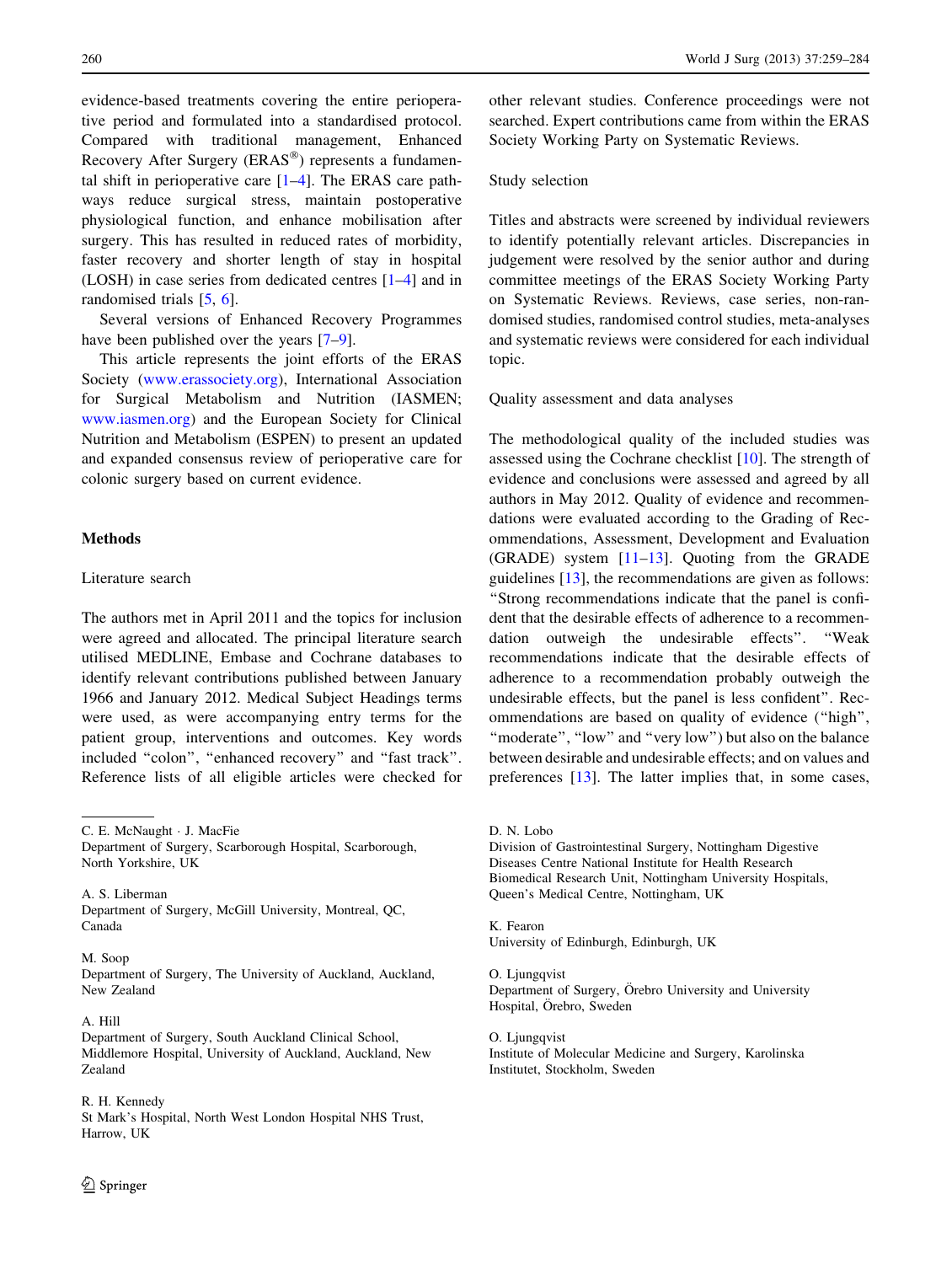strong recommendations may be reached from low-quality data and vice versa.

# Evidence base and recommendations

# ERAS items

# Preadmission information, education and counseling

Detailed information given to patients before the procedure about surgical and anaesthetic procedures may diminish fear and anxiety and enhance postoperative recovery and quicken hospital discharge [\[14](#page-19-0), [15\]](#page-19-0). A preoperative psychological intervention, aimed at decreasing patient anxiety, may also improve wound healing and recovery after laparoscopic surgery [\[16](#page-19-0), [17\]](#page-19-0). Personal counseling, leaflets or multimedia information containing explanations of the procedure along with tasks that the patient should be encouraged to fulfil may improve perioperative feeding, early postoperative mobilisation, pain control, and respiratory physiotherapy; and hence reduce the prevalence of complications [[18–20\]](#page-19-0). Ideally, the patient and a relative/care provider should meet with surgeon, anaesthetist and nurse.

Summary and recommendation:

Patients should routinely receive dedicated preoperative counseling (can only be beneficial and not harmful)

Evidence level:

Low (study quality, uncertain endpoints)

Recommendation grade:

Strong

#### Preoperative optimisation

Eight randomised controlled trials (RCTs) have been undertaken in various settings investigating the role of preoperative physical conditioning (Prehab) on surgical outcomes  $[21-27]$ . The surgical settings were general abdominal surgery, cardiothoracic surgery and orthopaedic surgery. Although there were varying degrees of improvement in physiological function and surgical recovery, only 1 study found improvement in physiological function that correlated with improved surgical recovery [\[25](#page-19-0)]. These results may have been influenced by: a lack of appropriate physiological endpoints; studies being conducted within elderly cohorts; excessively intensive exercise regimens; and lack of adherence to the designated programmes. Further research is needed by investigating Prehab in younger patient populations. There is also a need for further research into methods that can improve adherence to Prehab.

It is generally accepted that preoperative medical optimisation is necessary before surgery. Alcohol abusers have a two-to-threefold increase in postoperative morbidity, the most frequent complications being bleeding, wound and cardiopulmonary complications. One month of preoperative abstinence reduces postoperative morbidity by improving organ function [[28,](#page-19-0) [29](#page-19-0)]. Smoking is another patient factor that has a negative influence on recovery. Current smokers have an increased risk for postoperative pulmonary and wound complications [\[30](#page-19-0)]. One month of abstinence from smoking is required to reduce the incidence of complications [\[30–33](#page-19-0)].

Summary and recommendation:

Increasing exercise preoperatively may be of benefit. Smoking should be stopped 4 weeks before surgery and alcohol abusers should stop all alcohol consumption 4 weeks before surgery (can only be beneficial and not harmful).

Evidence level:

Prehab: Very low (inconsistency) Alcohol: Low (only one high-quality RCT) Smoking: High

Recommendation grade:

Prehab: No Alcohol: Strong Smoking: Strong

# Preoperative bowel preparation

Mechanical bowel preparation (MBP) has adverse physiologic effects attributed to dehydration [\[34](#page-19-0)], is distressing for the patient, and is associated with prolonged ileus after colonic surgery [[35\]](#page-19-0). Moreover, it has been shown that patients receiving MBP have a tendency towards a higher incidence of spillage of bowel contents, which might increase the rate of postoperative complications [\[36](#page-19-0)]. Thus, the ''dogma'' of MBP before elective abdominal surgery has been strongly challenged. The last Cochrane review of 2011 (which included 18 RCTs with 5,805 patients undergoing elective colorectal surgery) could not find statistically significant differences between patients with MBP versus no MBP, or with MBP versus rectal enema alone, in terms of anastomotic leakage, mortality rates, need for reoperation and wound infections [[37\]](#page-20-0).

Most of the RCTs on MBP have included patients undergoing open colorectal surgery, and the extrapolation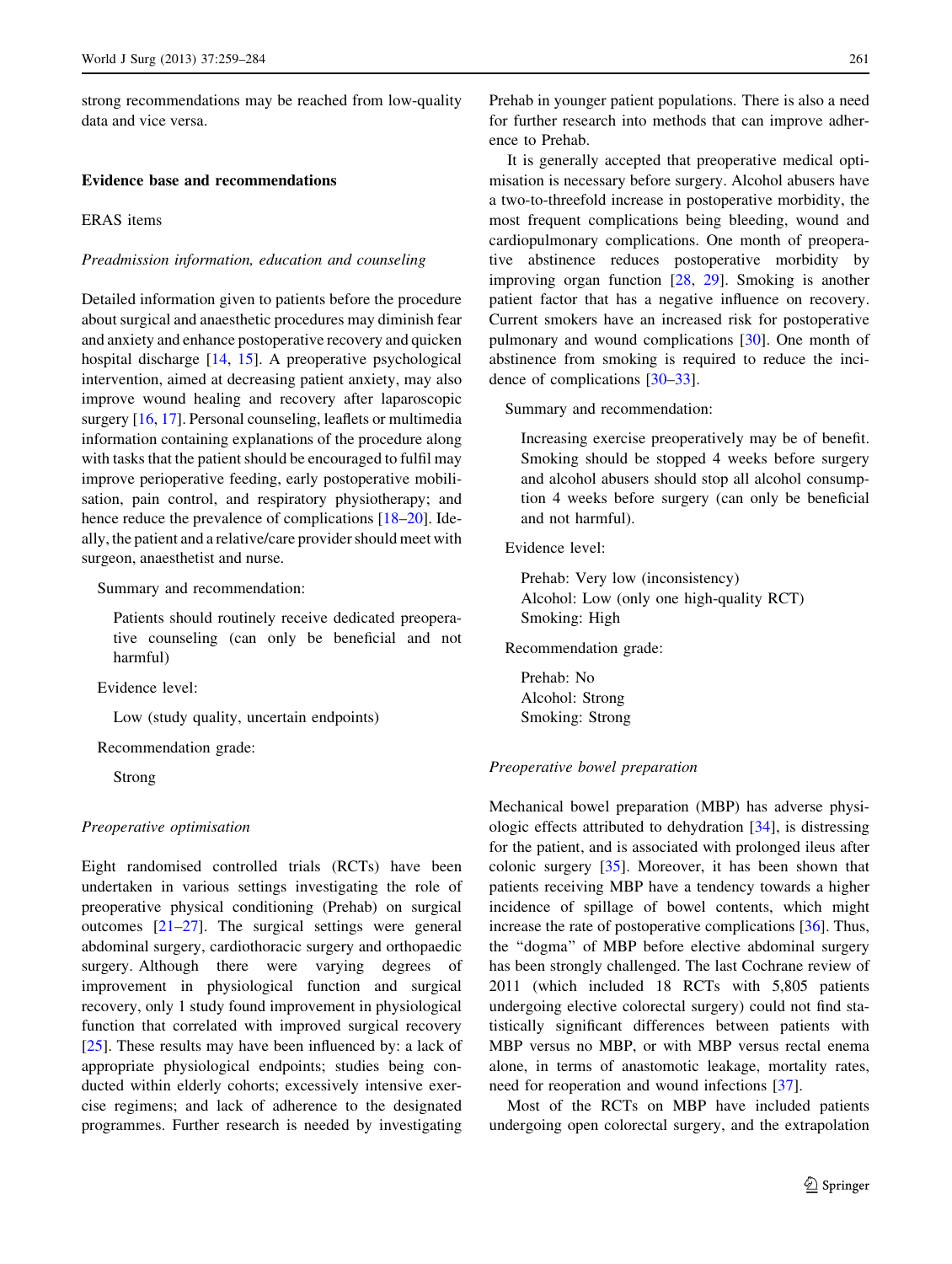to laparoscopic surgery might be questionable. Some surgeons argue that MBP makes laparoscopic surgery technically easier. It has been shown that laparoscopic colectomy might be undertaken safely without preoperative MBP [\[38](#page-20-0)]. Nonetheless, precisely localising small tumours is more difficult by laparoscopy due to loss of palpation, thus requiring intraoperative colonoscopy with preoperative MBP. However, preoperative tattoo would obviate such a need.

Summary and recommendation:

MBP should not be used routinely in colonic surgery.

Evidence level:

High

Recommendation grade:

Strong

# Preoperative fasting and carbohydrate treatment

Fasting from midnight has been standard practice in the belief that this secures an empty stomach and thereby reduces the risk of pulmonary aspiration in elective surgery. There has never been any scientific evidence behind this dogma. A meta-analyses including a Cochrane review of 22 RCTs showed that fasting from midnight does not reduce gastric content nor raises the pH of gastric fluid compared with patients allowed free intake of clear fluids until 2 h before anaesthesia for surgery [\[39](#page-20-0), [40](#page-20-0)]. Equally, intake of clear fluids  $\leq$  h before surgery does not increase the prevalence of complications. National and European Anaesthesia Societies now recommend intake of clear fluids until 2 h before the induction of anaesthesia as well as a 6-h fast for solid food  $[41-44]$ . Obese (and even morbidly obese) patients have been reported to have the same gastric-emptying characteristics as lean patients [[45,](#page-20-0) [46\]](#page-20-0). Diabetic patients with neuropathy may have delayed gastric emptying for solids, thereby possibly increasing the risk of regurgitation and aspiration [\[47](#page-20-0)]. There are no conclusive data showing delayed emptying for fluids. Patients with uncomplicated type-2 diabetes mellitus have been reported to have normal gastric emptying [[48\]](#page-20-0). When given along with normal diabetic medication, gastric emptying of a carbohydrate drink was shown to be normal [\[49](#page-20-0)]. The clinical effectiveness of preoperative carbohydrate treatment has yet to be established in diabetic subjects. By providing a clear fluid containing a relatively high concentration of complex carbohydrates 2–3 h before anaesthesia, patients can undergo surgery in a metabolically fed state. Four-hundred millilitres of a 12.5 % drink of mainly maltodextrins has been shown to reduce preoperative thirst, hunger, and anxiety [\[40](#page-20-0), [50\]](#page-20-0) as well as postoperative insulin resistance [[51\]](#page-20-0). Carbohydrate treatment results in less postoperative losses of nitrogen and protein [[52,](#page-20-0) [53](#page-20-0)] as well as better-maintained lean body mass [\[54](#page-20-0)] and muscle strength [[55,](#page-20-0) [56\]](#page-20-0). Data from RCTs indicate accelerated recovery, and preliminary data from a meta-analysis show a one day-shorter stay in hospital for patients receiving preoperative carbohydrate loading in major abdominal surgery [\[57](#page-20-0), [58\]](#page-20-0).

Summary and recommendation:

Clear fluids should be allowed up to 2 h and solids up to 6 hrs prior to induction of anaesthesia. In those patients were gastric emptying may be delayed (duodenal obstruction etc.) specific safety measures should at the induction of anaesthesia. Preoperative oral carbohydrate treatment should be used routinely. In diabetic patients carbohydrate treatment can be given along with the diabetic medication.

Evidence level:

Solids and fluids (overall); Moderate (study quality) Diabetic patients: Low (inconsistency) Carbohydrate loading (overall): Low (inconsistency, study quality) Diabetic patients: Very low (few studies, low quality)

Recommendation grade:

Fasting guidelines: Strong Preoperative carbohydrate drinks: Strong Preoperative carbohydrate drinks, diabetic patients: Weak

# Preanaesthetic medication

Preoperative education can reduce patient anxiety to an acceptable level without the need for anxiolytic medication. Avoiding prolonged starvation times and adhering to the ERAS guidance on carbohydrate loading is also beneficial [\[50](#page-20-0)]. Long-acting sedative premedication should be avoided within 12 h of surgery because it affects immediate postoperative recovery by impairing mobility and oral intake. In 2009, a Cochrane review on premedication for anxiolysis for adult day surgery concluded that patients receiving oral anxiolytics were discharged from hospital successfully but that some of the studies showed an impairment in psychomotor function 4 h postoperatively, which reduces the patient's ability to mobilise, eat and drink [\[59](#page-20-0)]. Administration of sedatives for anxiolysis (particularly by the oral route) can be unpredictable, and is difficult to facilitate effectively for patients being admitted on the day of surgery, so is best avoided. If necessary,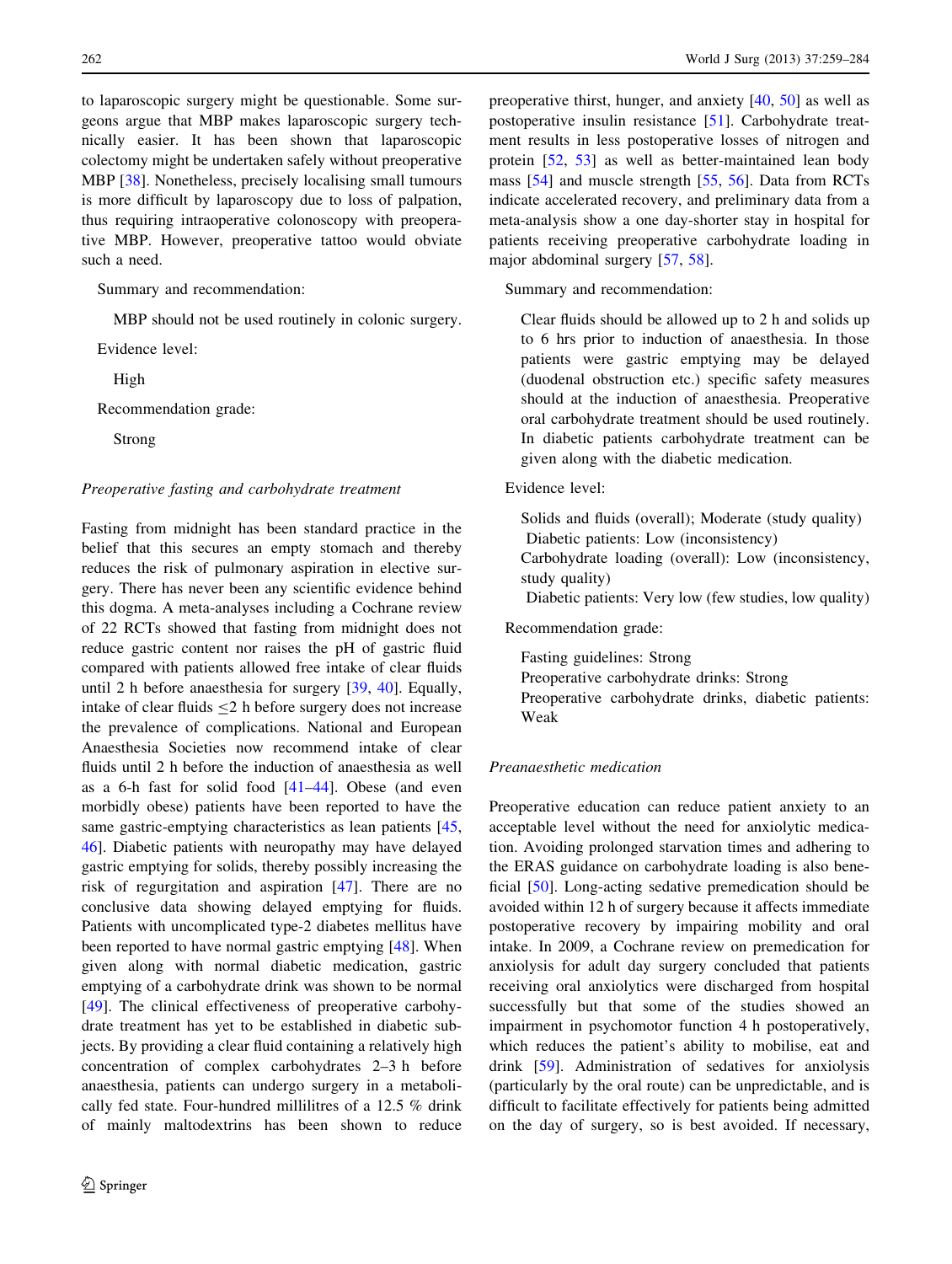short-acting anaesthetic drugs (e.g., fentanyl combined with small incremental doses of midazolam or propofol) can be administered under monitoring to facilitate regional anaesthetic procedures such as spinal anaesthesia or thoracic epidural placement before the induction of anaesthesia with minimal residual effect at the end of surgery.

Summary and recommendation:

Patients should not routinely receive long- or shortacting sedative medication before surgery because it delays immediate postoperative recovery. If necessary, short-acting intravenous drugs can be titrated carefully by the anaesthetist to facilitate the safe administration of epidural or spinal analgesia because these do not significantly affect recovery.

Evidence level:

Sedative medication: High

Recommendation grade:

Strong

# Prophylaxis against thromboembolism

The incidence of asymptomatic deep vein thrombosis (DVT) in colorectal surgical patients without thromboprophylaxis is  $\approx$  30 %, with fatal pulmonary embolus (PE) occurring in 1 % of subjects. Patients with malignant disease, previous pelvic surgery, taking corticosteroids preoperatively, extensive comorbidity and hypercoaguable states are at increased risk [\[60](#page-20-0)]. All colorectal patients should receive mechanical thromboprophylaxis with wellfitted compression stockings because these have been shown to significantly reduce the prevalence of DVT in hospitalised patients [\[61](#page-20-0)]. The addition of intermittent pneumatic compression should also be considered, particularly in patients with malignant disease or who have undergone pelvic surgery [\[62](#page-20-0)]. There is extensive evidence supporting the use of pharmacological thromboprophylaxis with low-molecular-weight-heparin (LMWH) or unfractionated heparin. A recent study of 4,195 colorectal patients demonstrated that pharmacological prophylaxis reduced the prevalence of symptomatic venous thromboembolism (VTE) from 1.8 to 1.1 % and also reduced overall colorectal cancer mortality [[63\]](#page-20-0). Once-daily LMWH is as effective as twice-daily administration [\[64](#page-20-0)]. The risks of postoperative haemorrhage, heparin-induced thrombocytopaenia and epidural haematoma with permanent injury are rare (best/worst case scenario, 1 in 54,000/1 in 24,000) [[65\]](#page-20-0). It is recommended that epidural catheters are not placed or removed within 12 h of heparin administration [[66–68](#page-20-0)].

The use of VTE-prophylaxis for surgical inpatients is well established, but the benefit of extended prophylaxis for 28 days after discharge is controversial. A recent Cochrane meta-analysis of four RCTs demonstrated a significant reduction in the prevalence of symptomatic DVT in patients with extended prophylaxis from 1.7 to 0.2 % (confidence interval (CI) 0.06–0.80;  $P = 0.02$ ; number needed to treat  $= 66$ ) [\[69](#page-20-0)]. In an American audit of 52,555 patients entered into the National Surgical Quality Improvement Database from 2005 to 2008, the prevalence of early post-discharge symptomatic VTE was lower at 0.67 %. This would suggest that  $>200$  patients would have to receive thromboprophylaxis to prevent one symptomatic VTE event [\[60](#page-20-0)]. A cost analysis of pronged prophylaxis undertaken by the UK National Institute of Health and Clinical Excellent demonstrated that it was cost-effective for cancer surgery patients, but this evidence was based only on 3 RCTs [[62](#page-20-0)]. A universal policy of protracted thromboprophylaxis may not be appropriate in all colorectal patients, particularly in patients having minimally invasive or laparoscopic surgery, where the VTE risk may be even lower [\[70](#page-20-0)]. Current international guidelines, however, advocate its use in patients who have had major cancer surgery in the abdomen or pelvis [[62,](#page-20-0) [71\]](#page-20-0).

Summary and recommendation:

Patients should wear well-fitting compression stockings, have intermittent pneumatic compression, and receive pharmacological prophylaxis with LMWH. Extended prophylaxis for 28 days should be given to patients with colorectal cancer.

Evidence level:

Stockings, compression, LMVH, extended prophylaxis: High

Recommendation grade:

Strong

# Antimicrobial prophylaxis and skin preparation

In a Cochrane review on antimicrobial prophylaxis in colorectal surgery [[72](#page-21-0)], the authors concluded that the use of antibiotic prophylaxis for patients undergoing colorectal surgery is imperative to reduce the risk of surgical-site infections. For intravenous antibiotics, it is accepted that the best time for administration is 30–60 min before the incision is made [[73\]](#page-21-0). Repeated doses during prolonged procedures may be beneficial [[74\]](#page-21-0). The timing of oral administration of antibiotics is much less certain, especially in the light of current recommendations against mechanical colon cleansing before surgery [\[75](#page-21-0)], because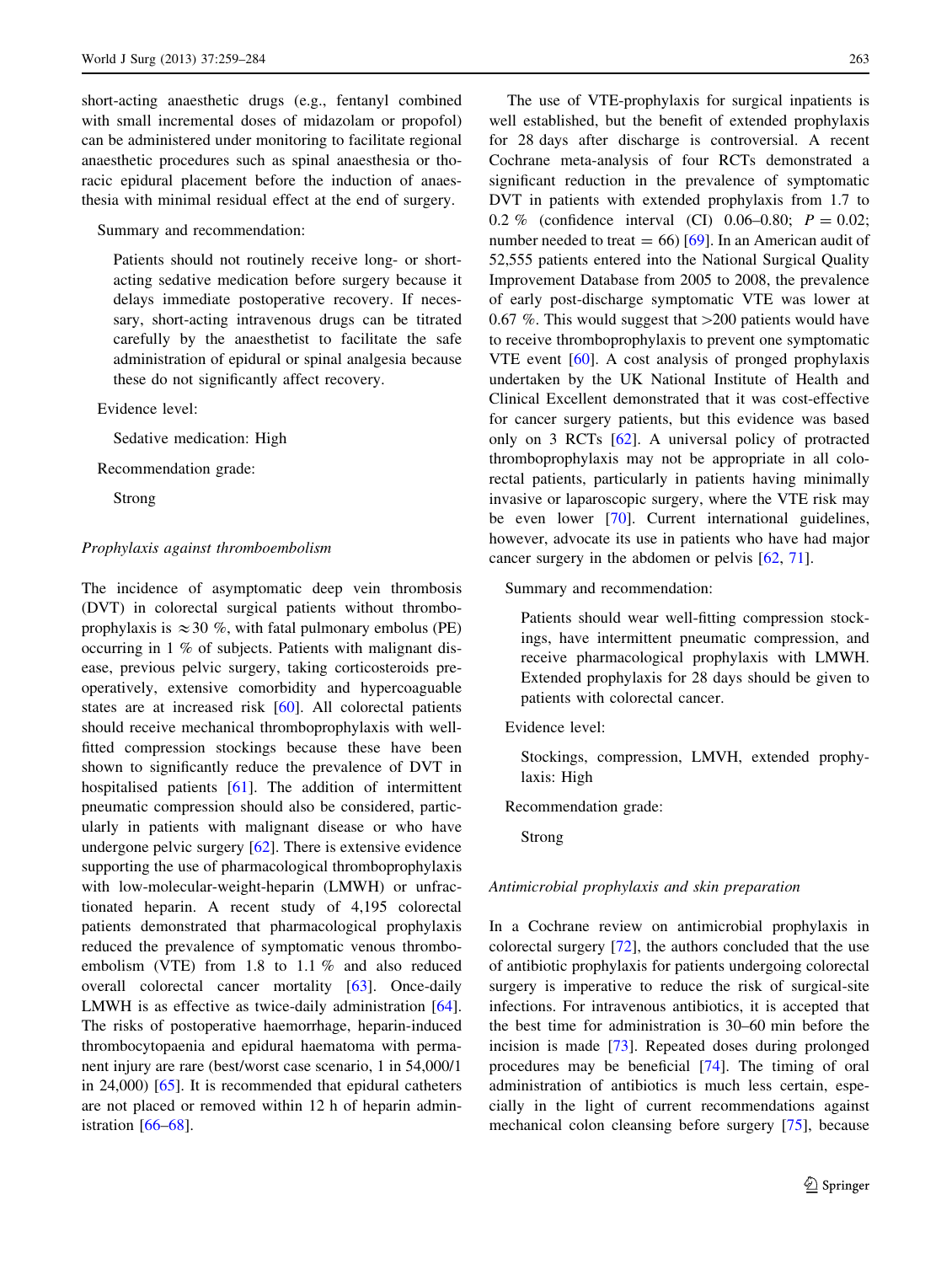oral antibiotics have not been studied in the uncleansed colon. Antibiotics to be given should include cover against aerobic and anaerobic bacteria.

A study comparing different types of skin cleansing showed that the overall prevalence of surgical-site infection was 40 % lower in a concentration chlorhexidinealcohol group than in a povidone-iodine group [\[76](#page-21-0)]. However, there is a risk of fire-based injuries and burn injuries if diathermy is used in the presence of alcoholbased skin solutions [\[77](#page-21-0)]. Hair clipping is associated with fewer surgical-site infections than shaving with razors if hair removal is necessary before surgery, although the timing of hair removal does not seem to affect the outcome [\[78](#page-21-0)].

Summary and recommendation:

Routine prophylaxis with intravenous antibiotics should be given 30–60 min before initiating colorectal surgery. Additional doses should be given during prolonged procedures according to the half-life of the drug used.

Evidence level:

Antibiotic prophylaxis, chlorhexidine-alcohol preparation: High

Recommendation grade:

Strong

# Standard anaesthetic protocol

There are no RCTs comparing general anaesthetic techniques for colorectal surgery. It makes good sense to use short-acting induction agents such as propofol combined with a short-acting opioid like fentanyl, alfentanil or a remifentanil infusion. Short-acting muscle relaxants can be titrated using neuromuscular monitoring. Maintaining a deep neuromuscular block during surgery helps facilitate vision and surgical access. Anaesthesia can be maintained using short-acting inhalational anaesthetics such as sevoflurane or desflurane in oxygen-enriched air. Alternatively, total intravenous anaesthesia (TIVA) using target-controlled infusion pumps can be utilised, and may be beneficial in patients with susceptibility to postoperative nausea and vomiting (PONV).

In the elderly population, there is increasing evidence that too deep an anaesthetic can be harmful and can increase the risk of postoperative confusion. Using a bispectral index (BIS) monitor may help to titrate the depth of anaesthesia to a minimum in this group of patients [\[79](#page-21-0)].

The anaesthetist is responsible for three key elements in affecting outcome after surgery: stress reactions to the surgery, fluid therapy, and analgesia. Recognition of the importance of these ERAS components has led to the description of a ''trimodal approach'' for optimising outcomes in laparoscopic surgery for anaesthetists [\[80](#page-21-0)]. A regional anaesthetic block used in addition to general anaesthesia during surgery can minimise the need for postoperative intravenous opiates, thereby allowing rapid awakening from anaesthesia which can facilitate early enteral intake and mobilisation on the day of surgery. In open surgery, the use of epidural analgesia has proven to be superior to opioid-based alternatives for several important outcomes [\[81](#page-21-0)], including pain [[82\]](#page-21-0), PONV [\[83\]](#page-21-0) and complications [\[84](#page-21-0)]. In laparoscopic surgery, emerging data indicate that alternative methods such as spinal anaesthesia, intravenous lidocain and patient-controlled anaesthesia (PCA) may be equally effective [[80\]](#page-21-0). A regional block can also reduce the stress response [[85\]](#page-21-0). This includes reducing insulin resistance (the main mechanism behind hyperglycaemia). Glucose monitoring is important [[86\]](#page-21-0) because hyperglycaemia can lead to an increased prevalence of postoperative complications [\[87](#page-21-0)], although the use of an intensive insulin regimen must be balanced against the risk of hypoglycaemia [[88](#page-21-0)]. During surgery, fluid delivery should be targeted against physiological measures [[89\]](#page-21-0) and mean arterial pressure maintained using vasopressors once normovolaemia has been established so that overload of salt and water is avoided [\[90](#page-21-0)]. This is particularly important if using epidural anaesthesia to maintain blood flow to the gut [\[91](#page-21-0)]. Minimal invasive monitoring of cardiac output is being increasingly used to target fluid therapy. Rockall et al. have shown consistently low LOSH using oesophageal Doppler monitoring to direct fluid on an individual basis in patients receiving morphine (2.8 days), epidural (3.7 days) and spinal (2.7 days) anaesthesia [[92\]](#page-21-0). Ultrashort LOSH  $(<23$  h) was achieved by the same research team by combining spinal analgesia and goal-directed fluids [\[93](#page-21-0)].

Attention to airway management and ventilation is important to reduce the risk of postoperative chest infection and lung injury (a major cause of morbidity after major surgery). Micro-aspiration during anaesthesia may be a risk factor and can be reduced by using correctly sized endotracheal tubes with cuff-pressure control. Levy et al. showed that pulmonary function after laparoscopic surgery was not significantly affected by the analgesic regimen (thoracic epidural analgesia, spinal or morphine). Early mobilisation has an important part to play in pulmonary function [\[80](#page-21-0)].

Summary and recommendation:

A standard anaesthetic protocol allowing rapid awakening should be given. The anaesthetist should control fluid therapy, analgesia and haemodynamic changes to reduce the metabolic stress response. Mid-thoracic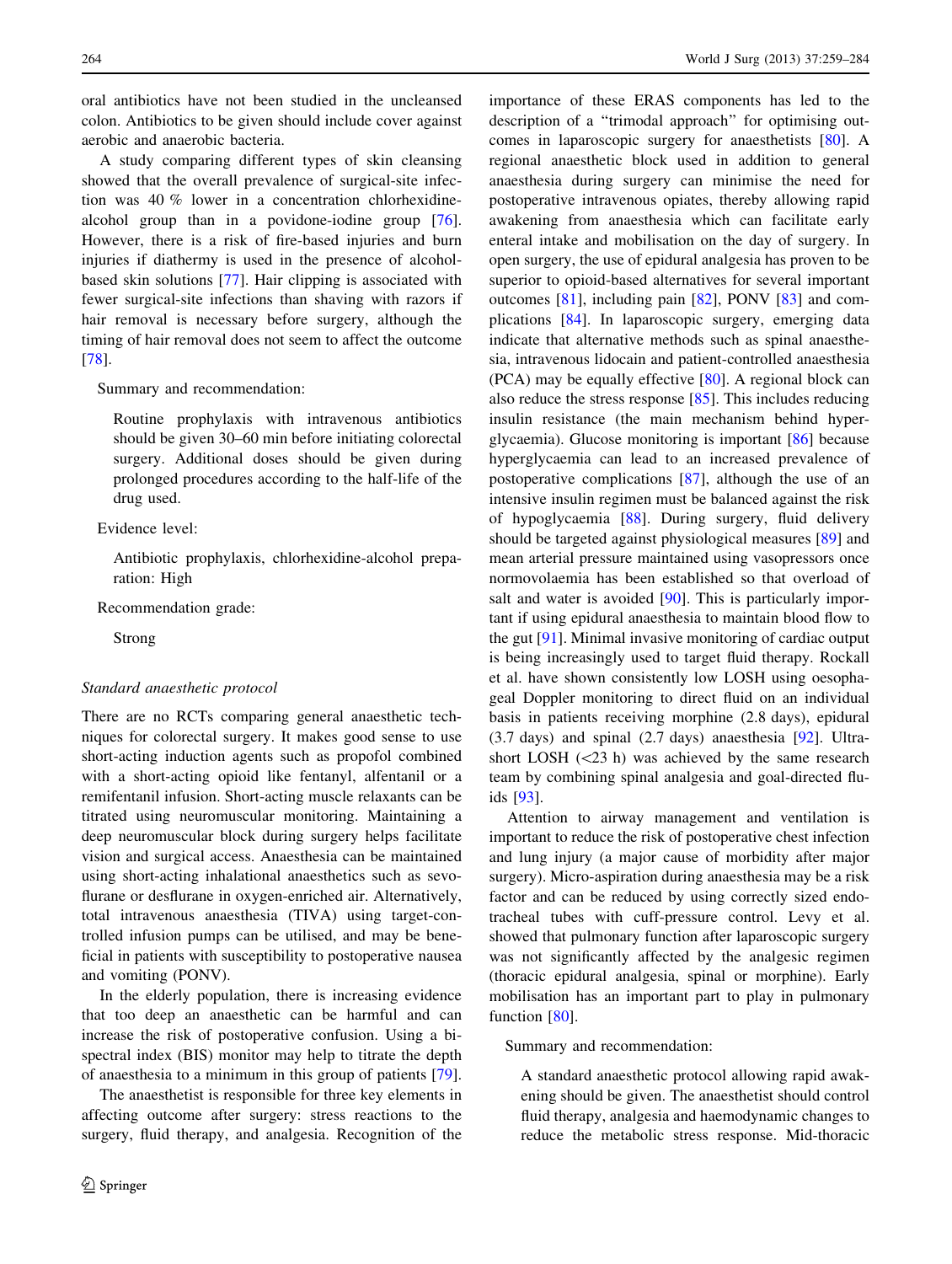epidural blocks using local anaesthetics and low-dose opioids should be considered for open surgery. In laparoscopic surgery, spinal analgesia or morphine PCA is an alternative to epidural anaesthesia. If intravenous opioids are to be used the dose should be titrated to minimise the risk of unwanted effects.

Evidence level:

Rapid awakening: Low (lack of data), Reduce stress response: Moderate (extrapolated data)

Open surgery: High

Laparoscopic surgery: Moderate (study quality)

Recommendation grade:

Strong

# PONV

PONV affects 25–35 % of all surgical patients and is a leading cause of patient dissatisfaction and delayed discharge from hospital. The aetiology of PONV is multifactorial and can be classified into three factors: patient, anaesthetic and surgical. Female patients, non-smokers and those with a history of motion sickness are at particular risk. The use of volatile anaesthetic agents, nitrous oxide and parenteral opiates increase the risk significantly. Major abdominal surgery for colorectal disease is associated with a high prevalence of PONV, reaching 70 % in some trials [\[94](#page-21-0)]. There are numerous national and international guidelines relating to the use of prophylactic antiemetics, which can reduce PONV by  $\leq 40 \%$  [\[95](#page-21-0)]. Many of these guidelines advocate the use of PONV scoring systems (e.g., Apfel score), which stratify patients into low-to-high risk groups and dictates antiemetic prophylaxis based on the perceived preoperative risk [\[96](#page-21-0)]. These scoring systems have been proven to reduce PONV significantly in RCTs but have not been widely implemented into routine clinical practice. An alternative strategy not yet studied may be to administer antiemetic prophylaxis to all patients who are having inhalational anaesthesia, opiates or major abdominal surgery. This approach is gaining popularity among the anaesthetists given that the cost and side-effect profile of commonly used antiemetic drugs is small [[97\]](#page-21-0).

In recent years, the concept of a multimodal approach to PONV has gained momentum. This combines non-pharmacological and pharmacological antiemetic techniques in addition to ERAS programmes [[98\]](#page-21-0). Non-pharmacological techniques include the avoidance of emetogenic stimuli such as inhalational anaesthetics, and the increased use of propofol for the induction and maintenance of anaesthesia. Minimal preoperative fasting, carbohydrate loading and adequate hydration of patients can also have a beneficial effect. The use of high inspired oxygen concentrations during anaesthesia has been implicated in a reduced prevalence of PONV, although a recent meta-analysis has cast some doubt on its efficiency [\[99](#page-21-0), [100](#page-21-0)]. Regional anaesthetic techniques such as epidurals and transversus abdominal plane (TAP) blocks, have been proven to reduce postoperative opiate use, which may in turn influence the prevalence of PONV [\[101](#page-21-0)]. The use of non-steroidal antiinflammatory drugs (NSAIDS) as an alternative to opiate analgesia is well established.

Antiemetics can be classified into four main pharmacological subtypes depending on the receptor system they act upon: cholinergic, dopaminergic (D2), serotonergic (5 hydroxytryptamine type 3 (5-HT3)) and histaminergic (H1). Each of the classes is superior to placebo in reducing the risk of PONV  $[102]$  $[102]$ . There is also extensive evidence for the use of dexamethasone, which is postulated to act via central and peripheral mechanisms [\[103](#page-21-0)]. The potency of the antiemetic effect is enhanced if  $\geq$  2 antiemetics are used in combination: the serotonin analogues ondansetron or droperidol [[104\]](#page-21-0). Dexamethasone has also been shown to have positive effects on reducing the prevalence of PONV, but its immunosuppressive effects on long-term oncological outcomes are unknown. Newer antiemetic drugs such as neurokinin-1  $(NK_1)$  receptor antagonists have been developed, and initial trial results have been encouraging [\[105](#page-21-0)].

If, despite prophylaxis, PONV is present postoperatively, the additional agents not used for prophylaxis can be added to maximise the potency of the multimodal approach.

Summary and recommendation:

A multimodal approach to PONV prophylaxis should be adopted in all patients with  $\geq 2$  risk factors undergoing major colorectal surgery. If PONV is present, treatment should be given using a multimodal approach.

Evidence level:

Low (multiple interventions)

Recommendation grade:

Strong

#### Laparoscopy and modifications of surgical access

Laparoscopy in colonic resection improves recovery if judged by the prevalence of postoperative complications, pain and hospital stay [[106–](#page-21-0)[111\]](#page-22-0). It may also reduce the prevalence of postoperative immunosuppression [[111\]](#page-22-0) while providing equivalence in cancer outcomes [\[112](#page-22-0)– [116](#page-22-0)]. The debate during the last 5 years has centred around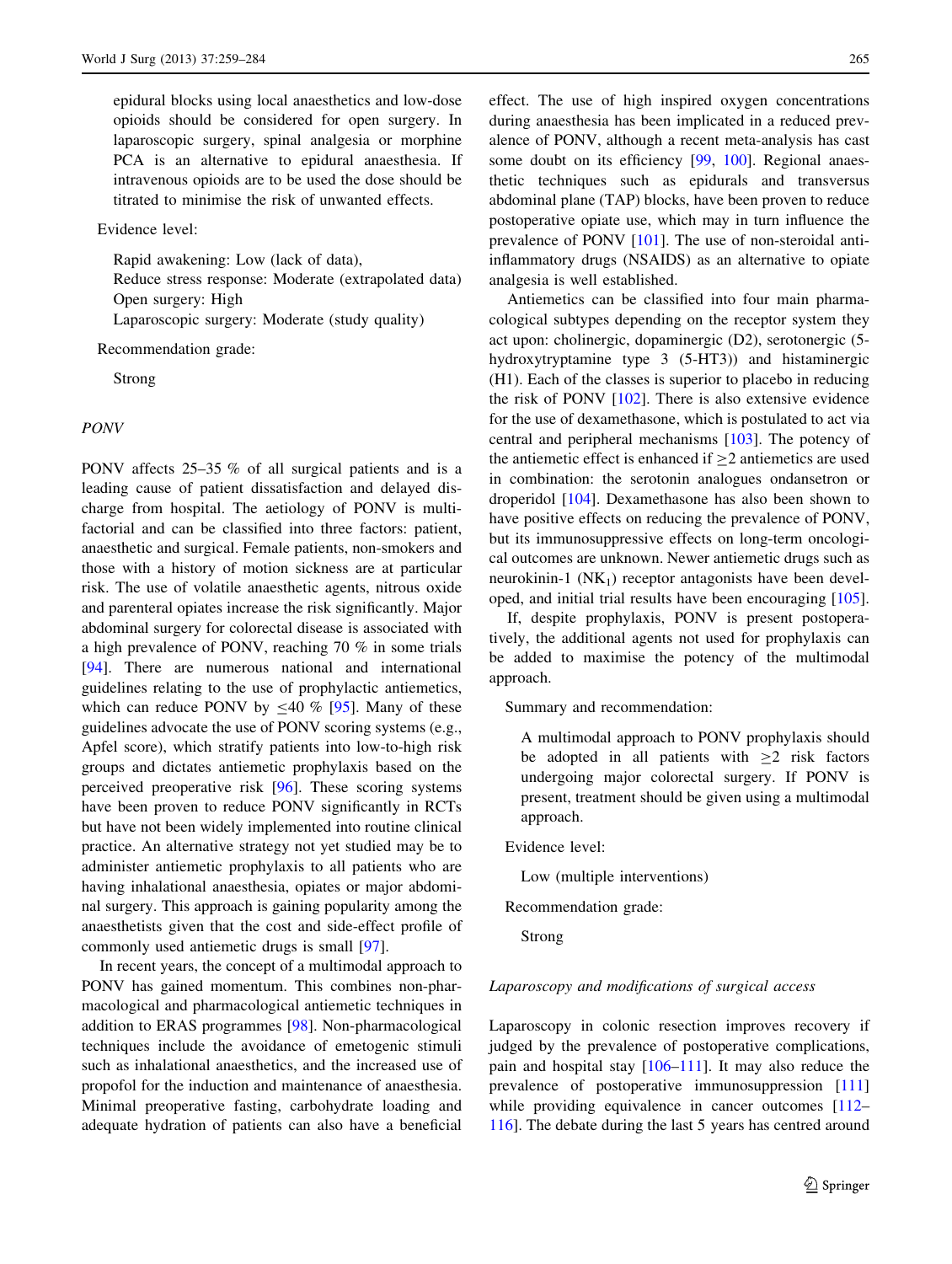whether open surgery undertaken within an ERAS programme can match laparoscopic resection which is similarly optimised. Two small blinded randomised studies reported conflicting results, with one showing no difference in hospital stay between laparoscopic and open surgery [\[117](#page-22-0)] whereas the other non-blinded study reported a 2.5 day in hospital stay reduction after laparoscopic surgery [\[118](#page-22-0)]. Readmission rates of  $>20$  % were high in both arms of the first trial and in the open group of the second trial, but acceptable at 5 % in the laparoscopic arm of the latter trial.

Recently, the Laparoscopy and/or Fast-track Multimodal Management Versus Standard Care (LAFA) study reported the results from its multicentre RCT which randomised between laparoscopic and open segmental colectomy within 9 Dutch centres [\[111](#page-22-0)]. The median primary and total stay in hospital was 2-days shorter after laparoscopic resection. Regression analysis showed that laparoscopic surgery was the only predictive factor to reduce hospital stay and morbidity. A detailed analysis has suggested that laparoscopy has the potential to be used in  $>90\%$  of patients undergoing elective surgery for colorectal cancer, and that a conversion rate of  $\langle 10 \% \rangle$  is achievable [\[119](#page-22-0)].

Other methods that one might consider to add value in colonic resection would include the use of robotic-assisted surgery, single incision laparoscopic surgery (SILS) and hand-assisted laparoscopic surgery (HALS). The advantages of robotic surgery include seven degrees of movement, three-dimensional (3D) views, tremor filtration, motion scaling, and improved ergonomics. Whether this will translate into substantial improvement in clinical outcomes remains to be seen, and research is in progress in rectal surgery [[120\]](#page-22-0). The use of SILS has increased recently but as yet there are no robust data to justify its advantage over conventional laparoscopy [[121\]](#page-22-0). HALS is more widespread in certain parts of the world, but no clear evidence exists demonstrating clinical improvements in recovery when compared with conventional multiport laparoscopic surgery [[122\]](#page-22-0). There are data demonstrating that recovery is influenced by wound length [[123\]](#page-22-0) and that rates of incisional hernia are proportional to it [\[124](#page-22-0)]. Also, there is debate regarding whether transverse incisions have an advantage over longitudinal ones [\[8](#page-19-0)] but robust data are not available.

Summary and recommendation:

Laparoscopic surgery for colonic resections is recommended if the expertise is available.

Evidence level:

Oncology: High. Morbidity: Low (inconsistency). Recovery/LOSH: Moderate (inconsistency). Recommendation grade:

Strong

#### Nasogastric intubation

A meta-analysis in 1995 showed that routine nasogastric decompression should be avoided after colorectal surgery because fever, atelectasis, and pneumonia are reduced in patients without a nasogastric tube [[125\]](#page-22-0). A meta-analysis of 28 RCTs on the use of nasogastric decompression after abdominal surgery included 4,195 patients [\[126](#page-22-0)]. Surgery included colorectal resection (7 RCTs), gastroduodenal sugery (7 RCTs), biliary and gynaecological surgery (2 (RCTs each), vascular and trauma surgery (1 RCTs each) and mixed surgical populations (7 RCTs). Eight RCTs with 862 patients showed a reduction of the time interval from surgery to the first passage of flatus by half a day if nasogastric intubation was avoided. Pulmonary complications tended to be less common and, in a subgroup analysis of only patients undergoing colorectal surgery, the incidence of pulmonary complications wound infection, ventral hernia or anastomotic leak was no different. LOSH and gastric discomfort showed data in favour of no nasogastric decompression in most of the RCTs. Similar results were confirmed in a published meta-analysis in 2011 [\[127](#page-22-0)]. There is no *rationale* for routine insertion of a nasogastric tube during elective colorectal surgery except to evacuate air that may have entered the stomach during ventilation by using a facial mask before endotracheal intubation.

Summary and recommendation:

Postoperative nasogastric tubes should not be used routinely. Nasogastric tubes inserted during surgery should be removed before reversal of anaesthesia.

Evidence level:

High

Recommendation grade:

Strong

#### Preventing intraoperative hypothermia

Maintaining normothermia is important to maintain normal body homeostasis. Patients becoming hypothermic (definition:  $\langle 36 \,^{\circ} \text{C} \rangle$  have been shown to have higher rates of wound infection [[128,](#page-22-0) [129\]](#page-22-0), and earlier studies reported morbid cardiac events [\[130](#page-22-0)] and bleeding [[131\]](#page-22-0). In recovery, there is a higher risk of shivering in patients who are hypothermic, which increases oxygen consumption at a critical time [\[132](#page-22-0)]. Pain scores are also better in patients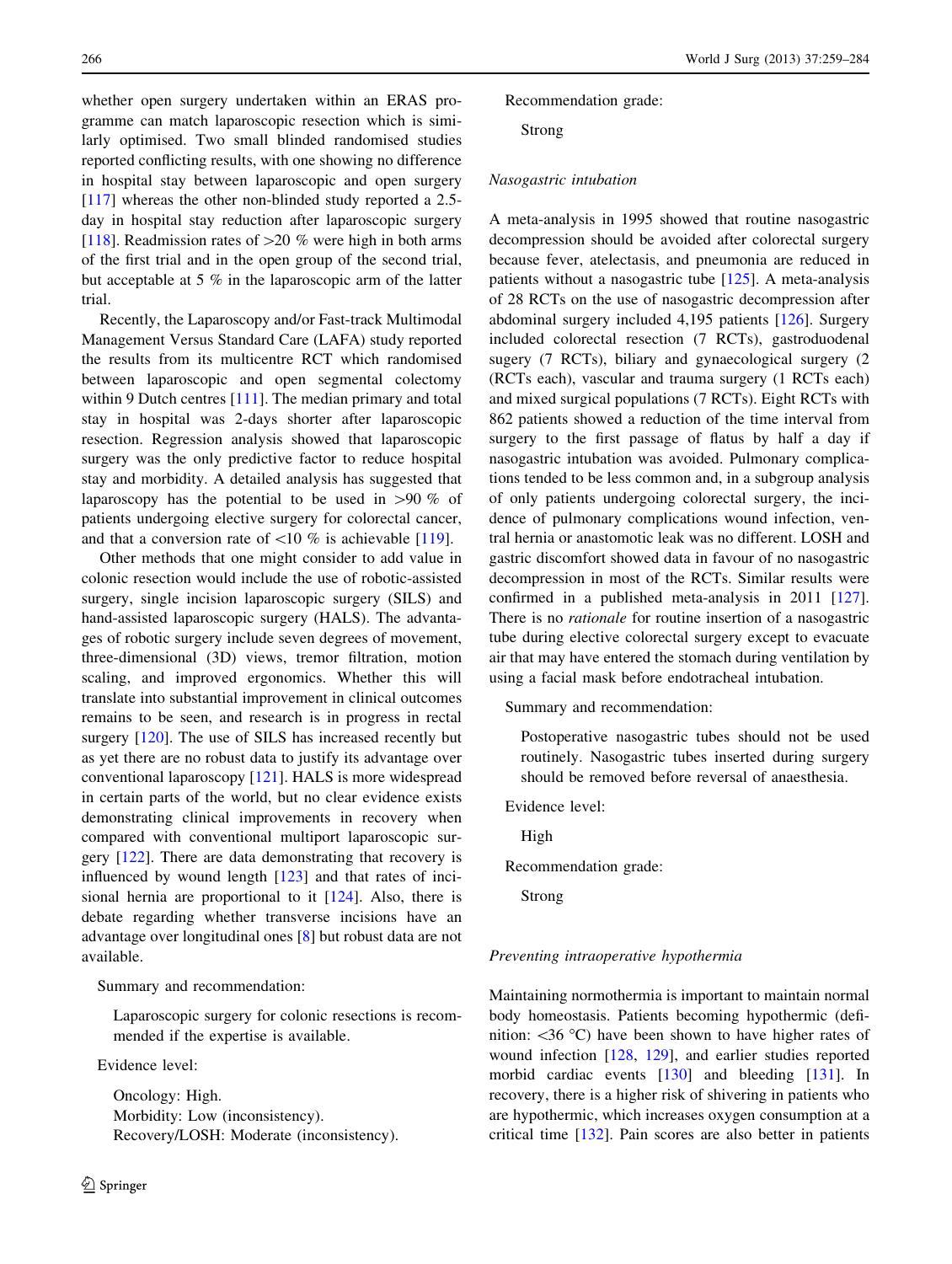who are not hypothermic. It is imperative to maintain the patient's temperature, rather than allowing it to drop and then trying to restore it. Pre-warming patients with a warm air blanket before coming to the operating theatre has been shown to improve core temperature before surgery [[133,](#page-22-0) [134\]](#page-22-0). This may be more important for patients who are exposed while having prolonged anaesthetic procedures (e.g., monitoring catheters and epidural insertion).

Maintaining temperature during the procedure can be achieved by using forced-air warming blankets, heating mattresses under the patient, or circulating-water garment systems [\[135](#page-22-0)]. All have been shown to be effective at maintaining normothermia during surgery. Active warming should be continued into the postoperative period until the patient's temperature is  $\geq$ 36 °C [[136\]](#page-22-0). In addition, intravenous fluids should be warmed from the start of administration [\[132](#page-22-0)]. The patient's temperature should be monitored to enable warming to be adjusted and to avoid hyperpyrexia which otherwise may occur in prolonged procedures if patients develop a systemic inflammatory response syndrome (SIRS).

A Cochrane review in January 2011 reached the conclusion that heating or humidifying the carbon dioxide gas used for insufflation does not improve the patient's temperature or pain scores after surgery [[137\]](#page-22-0).

Summary and recommendation:

Intraoperative maintenance of normothermia with a suitable warming device (such as forced-air heating blankets, a warming mattress or circulating-water garment systems) and warmed intravenous fluids should be used routinely to keep body temperature  $>36^{\circ}$ C. Temperature monitoring is essential to titrate warming devices and to avoid hyperpyrexia.

Evidence level:

Maintenance of normothermia: High.

Temperature monitoring: Moderate (extrapolated data).

Recommendation grade:

Strong

#### Perioperative fluid management

Fluid therapy plays a vital part in achieving optimal outcomes after surgery but continues to be one of the most controversial aspects of perioperative care. Intravascular volume is one of the key determinants of cardiac output and therefore oxygen delivery to the tissues. Intravascular hypovolaemia at a particular time can lead to hypoperfusion of vital organs and the bowel, which can lead to complications. However, administering too much fluid can lead to bowel oedema and increased interstitial lung water, which can also lead to complications [\[138](#page-22-0)]. If the patient is normovolaemic, blood pressure should be maintained using vasopressors to avoid fluid overload.

It is apparent that fluid requirements in patients undergoing surgery by a laparotomy is different to laparoscopic surgery due to increased fluid shifts, bowel handling and an increased SIRS. The patient is also more likely to have thoracic epidural analgesia (TEA), which also changes vascular tone and venous capacitance, and further complicates fluid therapy. Laparoscopic surgery, therefore, would appear to offer the potential to simplify the way fluid is administered and reduce fluid requirements, but there is evidence that cardiac output is reduced by the physiological consequences of the head-down position and pneumoperitoneum. Therefore, it is important to target fluid and oxygen delivery appropriately in this group of patients [\[139](#page-22-0)].

Fluid shifts should be minimised if possible. That is, avoiding bowel preparation, maintaining hydration by giving oral preload up to 2 h before surgery, as well as minimising bowel handling and exteriorisation of the bowel outside the abdominal cavity and avoiding blood loss.

Studies have tried to determine whether a restrictive fluid regimen is more beneficial than a liberal regimen. However, the exact definitions of what is ''liberal'' and "restrictive" have varied between studies, as have patient groups and endpoints, meaning comparison between the studies is difficult. A review by Bundgaard-Nielson concluded that fluid excess was detrimental [[140\]](#page-22-0). Varadhan and Lobo examined the evidence in these earlier studies and concluded that it is more important to reclassify patients as being in a state of ''fluid balance'' or ''fluid imbalance'': the former fared better [[138\]](#page-22-0).

Minimally invasive cardiac output monitors such as the oesophageal Doppler (OD) device target fluid on an individualised basis by challenging the patient with a fluid bolus (e.g., 200 ml colloid) and seeing if there is an increase in stroke volume of  $>10$  %. This fluid challenge is repeated every 10–15 min until there is no further increase in stroke volume. At this point, the stroke volume is "optimised". A meta-analysis of the use of OD to target fluid therapy in major surgery has demonstrated LOSH, fewer complications, faster return of bowel function, reduced infection rates, less nausea and vomiting, a lower incidence of acute kidney injury, and the possible improvement of survival after surgery [\[89](#page-21-0), [141\]](#page-22-0). There have been few studies using OD within an ERAS protocol for colorectal surgery, particularly in laparoscopic surgery. In 2009, Senagore et al. [\[142](#page-22-0)] showed minimal benefit of outcome when comparing goal-directed administration of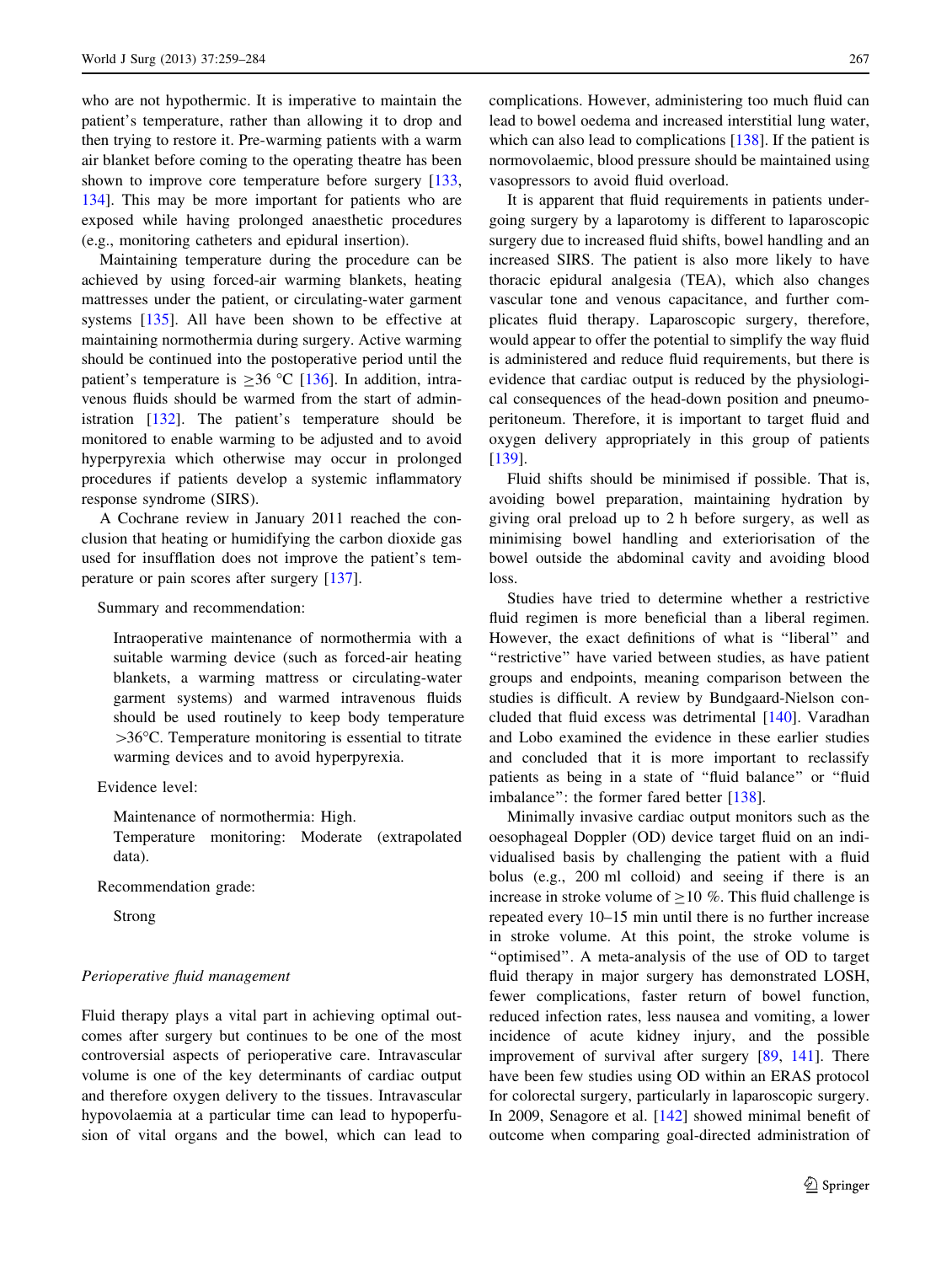balanced salt solution or hetastarch using OD within an ERAS protocol. They did conclude, however, that less crystalloid was given when using OD.

Other minimally invasive cardiac output monitors that use arterial waveform analysis or thoracic bioimpedance/ bioreactance are available but no RCTs in elective colorectal surgery using these devices have been carried out. Dynamic variables using arterial waveform analysis such as stroke volume variation (SVV) or pulse pressure variation (PPV) have been shown in ventilated patients to help predict fluid responsiveness [\[143](#page-22-0)]. The advantage of arterial waveform analysis is that it can be used postoperatively to target stroke volume and cardiac output.

Central venous catheters are not used routinely for monitoring of central venous pressure as this is a poor predictor of fluid responsiveness. Hence, they are inserted only if there is a genuine need for central venous access for drug infusions. The use of central venous saturation to represent oxygen extraction in the early postoperative period to guide fluid therapy has been validated by some studies, and may be useful in high-risk patients [\[144,](#page-23-0) [145](#page-23-0)].

Postoperative intravenous fluids should be minimised to maintain normovolaemia and avoid fluid excess. The enteral route should be used in preference and the drip taken down at the earliest opportunity (preferably no later than the morning after surgery). Traditionally, there has been a reluctance to take the drip down in patients with TEA. Hypotensive normovolaemic patients with TEA should be treated with vasopressors and not an excess of fluid [\[146](#page-23-0)]. Balanced crystalloids have been shown to be superior to 0.9 % saline for the maintenance of electrolyte balance [\[147](#page-23-0)].

Summary and recommendation:

Balanced crystalloids should be preferred to 0.9 % saline. In open surgery, patients should receive intraoperative fluids (colloids and crystalloids) guided by flow measurements to optimise cardiac output. Flow measurement should also be considered if: the patient is at high risk with comorbidities; if blood loss is  $>7$  ml/kg; or in prolonged procedures. Vasopressors should be considered for intra- and postoperative management of epidural-induced hypotension provided the patient is normovolaemic. The enteral route for fluid postoperatively should be used as early as possible, and intravenous fluids should be discontinued as soon as is practicable.

Evidence level:

Balanced crystalloids: High Flow measurement in open surgery: High Flow measurement in other patients: Moderate (extrapolated data). Vasopressors: High

Early enteral route: High Recommendation grade: Strong

Drainage of the peritoneal cavity after colonic anastomosis

Peritoneal drainage has traditionally been used to prevent accumulation of fluid in the bed of dissection, infection, and anastomotic breakdown. At least 8 RCTS of  $\approx 1,390$ participants have tested the efficacy of drainage in colorectal surgery; most trials evaluated closed-suction drainage for 3–7 days in elective colonic surgery. Meta-analyses did not demonstrate effects on clinical or radiological anastomotic dehiscence, wound infection, re-operation, extra-abdominal complications or mortality [\[148](#page-23-0), [149](#page-23-0)]. Subgroup analyses of trials in elective colon resection replicated these findings [[149\]](#page-23-0).

Peri-anastomotic drainage has also been thought to allow early detection and/or control of anastomotic dehiscence. However, pooled data show that enteric content or pus is observed in only 1 in 20 drains in patients with clinical leaks [\[150](#page-23-0)].

Thus, peritoneal drainage is not associated with any advantage or disadvantage in the available literature. Empirical observation suggests that many drainage systems significantly impair independent mobilisation.

Summary and recommendation:

Routine drainage is discouraged because it is an unsupported intervention that probably impairs mobilisation.

Evidence level:

High

Recommendation grade:

Strong

# Urinary drainage

Bladder drainage is used during and after major surgery to monitor urine output and prevent urinary retention. Only low-grade evidence is available regarding the clinical value of perioperative monitoring of urine output; in observational studies in non-cardiac surgery, intraoperative urine output was not a predictor of subsequent renal function [\[151](#page-23-0)] or acute kidney injury [\[152](#page-23-0)].

A brief duration of transurethral drainage is desirable because increasing duration is associated with increasing risk of urinary tract infection (UTI). In a recent randomised trial of early (day 1,  $n = 105$ ) versus standard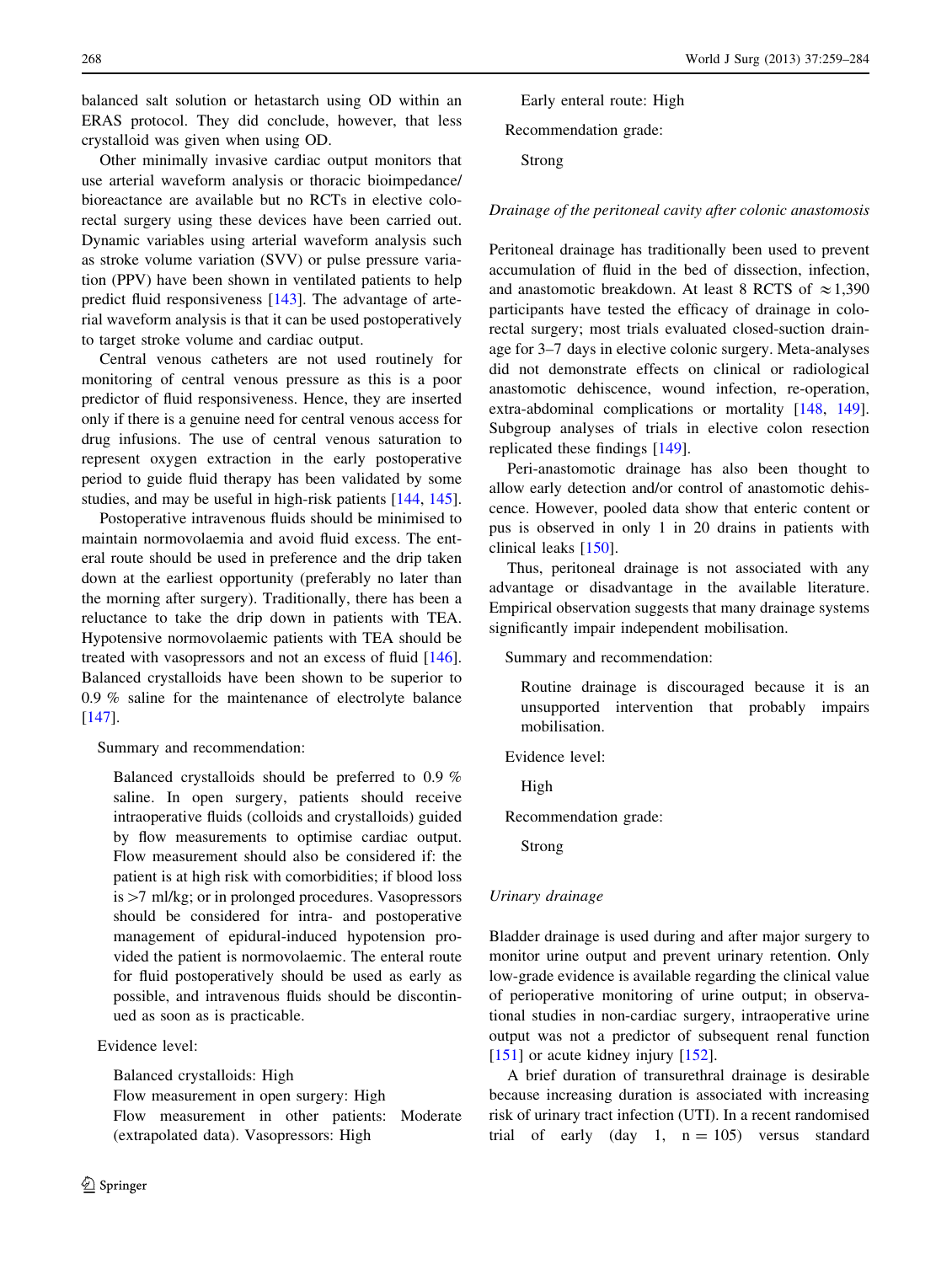(approximately day 4,  $n = 110$ ) removal of the transurethral catheter in patients having major abdominal and thoracic surgery, the prevalence of UTI significantly reduced with early removal  $(2 \% \text{ versus } 14 \%)$  [\[153](#page-23-0)].

It has been proposed that urinary drainage is necessary for the duration of epidural analgesia. However, all patients in the quoted trial had TEA for  $>3$  days, and the rate of urinary retention was not significantly different between the 1-day and the 4-day group (8  $%$  versus 2  $%$  single in– out catheterisation; 3 % versus 0 % 24-h catheterisation) [\[153](#page-23-0)]. This confirms findings from an uncontrolled prospective study of 100 patients treated with 48-h TEA after open colonic resection who had their transurethral catheter removed in the morning after surgery. Some 9 % had uri-nary retention and 4 % had a UTI [[154\]](#page-23-0).

A meta-analysis has shown that suprapubic bladder catheterisation in abdominal surgery is associated with lower rates of bacteriuria and lower patient discomfort than transurethral drainage [[155\]](#page-23-0). However, these data are relevant for urinary drainage of 4–7 days' duration; benefit from suprapubic catheterisation in short-term transurethral drainage is uncertain.

Summary and recommendation:

Routine transurethral bladder drainage for 1–2 days is recommended. The bladder catheter can be removed regardless of the usage or duration of TEA.

Evidence level:

Low (few studies, extrapolated data)

Recommendation grade:

Routine bladder drainage: Strong Early removal if epidural used: Weak

# Prevention of postoperative ileus (including use of postoperative laxatives)

Prevention of postoperative ileus is a major cause of delayed discharge after abdominal surgery as well as a key objective of enhanced-recovery protocols. No prokinetic agent has been shown to be effective in attenuating or treating postoperative ileus, but several other types of interventions have been successful. Mid-thoracic epidural analgesia [[156\]](#page-23-0) as compared with intravenous opioid analgesia is highly effective at preventing postoperative ileus [\[83](#page-21-0), [157](#page-23-0)]. Fluid overloading during [\[158](#page-23-0)] and after [[159\]](#page-23-0) surgery impairs gastrointestinal function and should be avoided. Avoidance of nasogastric decompression may reduce the duration of postoperative ileus [[126\]](#page-22-0). Laparoscopic-assisted colonic resection also leads to faster return of bowel function, as well as resumption of an oral diet, compared with open surgery

[\[109](#page-22-0)]. This effect of laparoscopy in comparison to open surgery has been demonstrated in a recent RCT under traditional perioperative care as well as ERAS [\[111](#page-22-0)]. Oral magnesium oxide was demonstrated to promote postoperative bowel function in a double-blinded RCT in abdominal hysterectomy [[160\]](#page-23-0) and in reports from a well-established enhanced recovery program in colonic resection [\[1](#page-18-0), [161](#page-23-0)]. Another randomised trial in liver resection showed that oral magnesium enhanced the return of bowel function [\[162](#page-23-0)] in an ERAS setting, whereas a small RCT (49 patients) failed to show any significant effect of oral magnesium on time to first flatus or bowel movement (18.0 versus 14.0 and 42 versus 50 h; each  $p > 0.15$ ) nor on early intake of fluids, protein drinks, solid food, nausea and vomiting, mobilisation or LOSH [\[163](#page-23-0)] within a well established ERAS-protocol. Bisacodyl (10 mg, p.o.) administered twice a day from the day before surgery to the third postoperative day improved postoperative intestinal function in a RCT with 189 patients undergoing colorectal surgery [[164\]](#page-23-0). There was no effect of bisacodyl on tolerance to solid food or LOSH. Alvimopan (a  $\mu$ -opioid receptor antagonist approved for clinical use in postoperative ileus) given via the oral route accelerates gastrointestinal recovery and reduces the LOSH in patients undergoing open colonic resection having postoperative opioid analgesia [\[165](#page-23-0)]. Perioperative use of chewing gum has a positive effect on postoperative duration of ileus [\[166](#page-23-0)].

Summary and recommendation:

Mid-thoracic epidural analgesia and laparoscopic surgery should be utilised in colonic surgery if possible. Fluid overload and nasogastric decompression should be avoided. Chewing gum can be recommended, whereas oral administration of magnesium and alvimopan (when using opioid based analgesia) can be included.

Evidence level:

Thoracic epidural, laparoscopy: High Chewing gum: Moderate Oral magnesium, alvimopan (when using opioids): Low (extrapolated data)

Recommendation grade:

Thoracic epidural, fluid overload, nasogastric decompression, chewing gum, alvimopan (when using opioids): Strong Oral magnesium: Weak

# Postoperative analgesia

The optimal analgesic regimen for major surgery should give: good pain relief; allow early mobilisation, early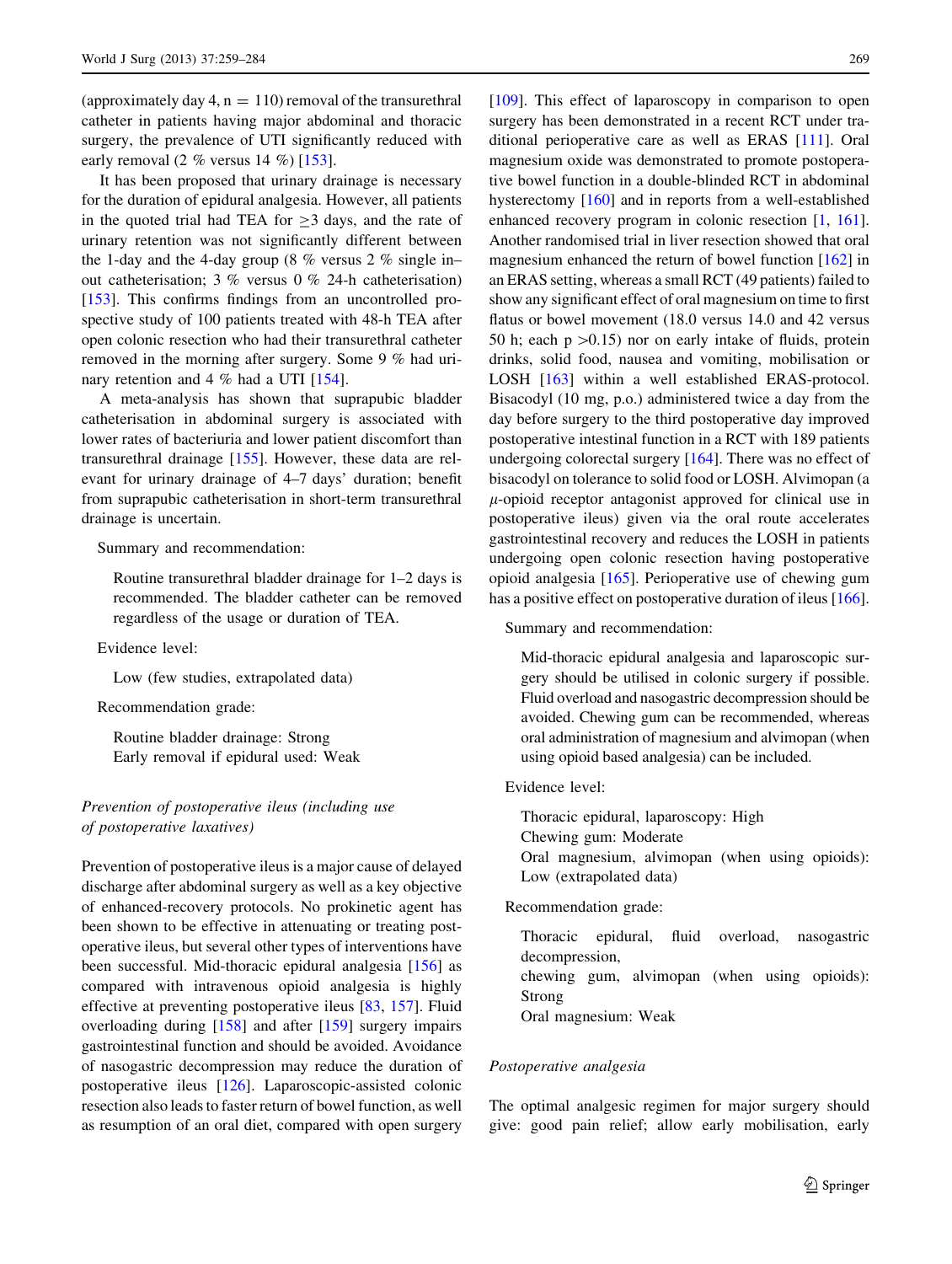return of gut function and feeding; and not cause complications [[167\]](#page-23-0). There has been increasing recognition that different types of analgesic regimens are more suited to particular types of surgery and incision. The cornerstone of analgesia remains multimodal analgesia combining regional analgesia or local anaesthetic techniques and trying to avoid parenteral opioids and their side effects.

# Postoperative analgesia in open surgery

For open midline laparotomy, TEA is the optimal established analgesic technique. It offers superior analgesia in the first 72 h after surgery [[82\]](#page-21-0) and earlier return of gut function provided the patient is not fluid-overloaded. A national audit by Cook et al. on behalf of the UK Royal College of Anaesthetists has quantified the risks and highlighted its safety provided good practice is adhered to [\[65](#page-20-0)].

Using low-dose concentrations of local anaesthetic combined with a short-acting opiate appears to offer the best combination of analgesia while minimising the risk of motor block and hypotension due to sympathetic blockade. Several meta-analyses have shown improved outcomes with TEA compared with opioid-based analgesia, including pain, complications, PONV and insulin resistance [\[81–85](#page-21-0)]. Hypotension induced by sympathetic block should be treated with vasopressors provided the patient is not hypovolaemic. The aim should be to remove the epidural  $\approx$  48–72 h postoperatively by the time the patient has had a bowel movement.

#### Postoperative analgesia in Laparoscopic surgery

Recent publications have shown that the duration of pain after laparoscopic surgery requiring major analgesics is much shorter than for open surgery, thereby allowing discharge from hospital as soon as 23 h after surgery [\[93](#page-21-0)]. Provided early feeding is tolerated in the laparoscopic group, analgesic requirements at 24 h postoperatively are often addressed with oral multimodal analgesia without the need of regional blocks or strong opiates. However, even in laparoscopic surgery there is the need for a small, low transverse abdominal incision to deliver the specimen. There is increasing interest in looking at alternatives to TEA or morphine using spinal analgesia or TAP blocks. A RCT by Levy et al. comparing spinal analgesia, morphine and low TEA in fluid-optimised patients provided interesting results because patients with TEA had a longer LOSH [[92\]](#page-21-0).

However, 3 RCTs reported contradictory effects on gastrointestinal function depending on the level of block: low-thoracic epidurals were not associated with benefits [\[92](#page-21-0), [168\]](#page-23-0), whereas a trial using a mid-thoracic epidural demonstrated significantly earlier return of flatus, stools and tolerance of oral diet as compared with parenteral opioid analgesia [[169\]](#page-23-0). Other work has confirmed that, although analgesia is superior in the early postoperative period using TEA, LOSH is not reduced [[170\]](#page-23-0). Work by Virlos et al. confirmed that spinal analgesia allows earlier mobilisation and hospital discharge compared with TEA [\[171](#page-23-0)].

TAP blocks have been used in laparoscopic surgery to cover the lower abdominal incision and combined with intravenous paracetamol to reduce opioid administration [\[172](#page-23-0)]. They are, however, short-acting and no significant RCT has compared TAP with spinal or epidural analgesia [\[101](#page-21-0)].

#### Postoperative multimodal analgesia

During the postoperative phase, a multimodal analgesic regimen has been employed aiming to avoid the use of opioids. Paracetamol is a vital part of multimodal analgesia. It is available in an intravenous preparation and can be given as 1 g four times daily.

# NSAIDs

NSAIDS are also an important part of multimodal analgesia. There have been clinical case series linking voltarol (150 mg, p.o. once a day) and celecoxib (cyclo-oxygenase (COX)-2 inhibitor) to an increased incidence of anastomotic dehiscence [\[173–176](#page-23-0)]. However, until more thorough studies addressing this question have been carried out, there is not sufficient evidence to stop using NSAIDS as a component of multimodal analgesia in the postoperative period. Tramadol is an alternative to NSAIDs (although there are no recent studies relevant to colorectal surgery).

# Other drugs that can be used to reduce postoperative opiate use

There are several ongoing studies on alternative drugs to avoid the use of opioids, but no medication can be recommended for routine use.

Summary and recommendation:

TEA using low-dose local anaesthetic and opioids should be used in open surgery. For breakthrough pain, titration to minimise the dose of opioids may be used. In laparoscopic surgery, an alternative to TEA is a carefully administered spinal analgesia with a lowdose, long-acting opioid. In connection with TEA withdrawal, NSAIDs and Paracetamol should be used.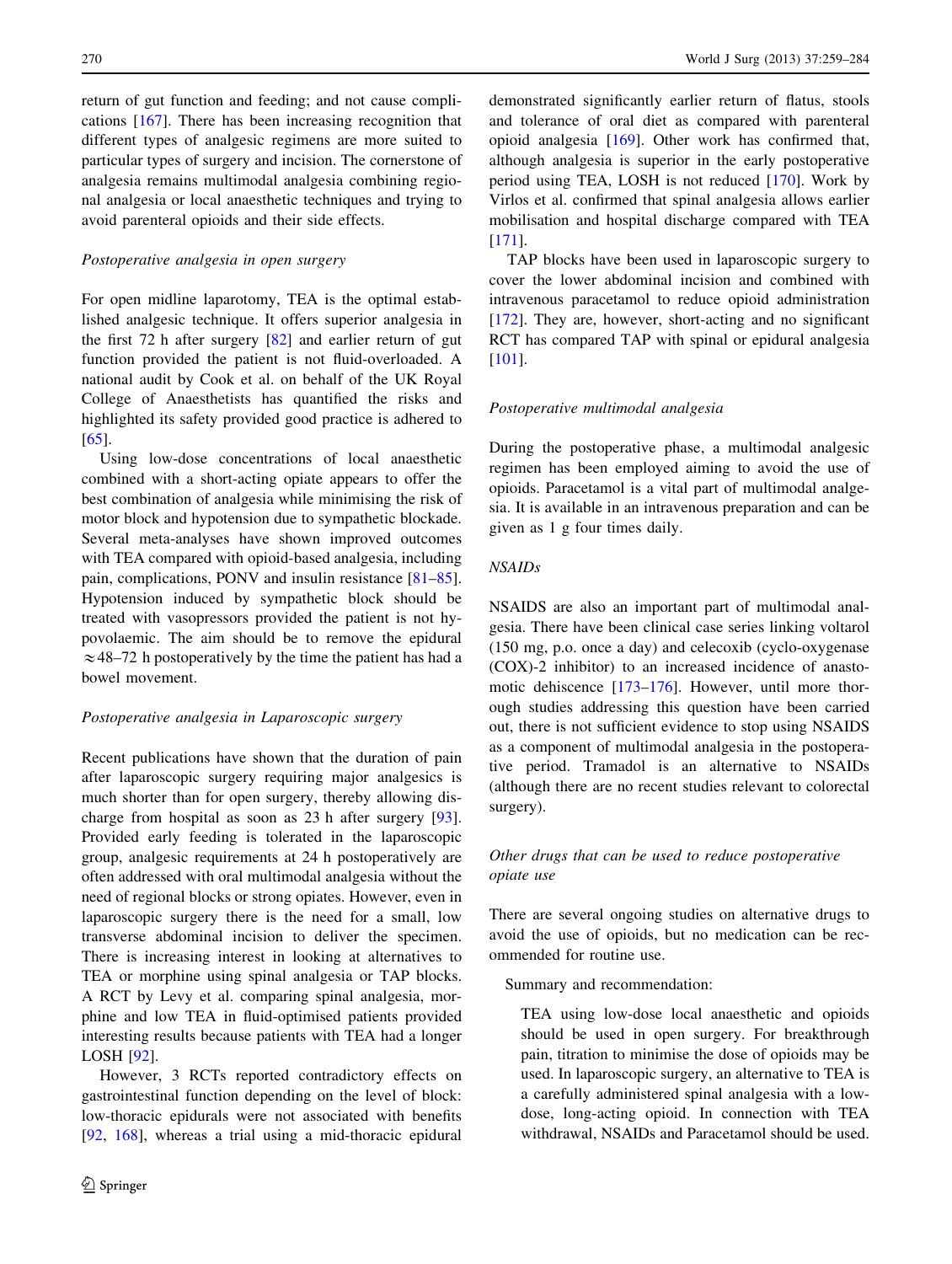#### Evidence level:

TEA, open surgery: High Local anaesthetic and opioid: Moderate

(inconsistency). TEA not essential in laparoscopic surgery: Moderate (inconsistency)

NSAID/Paracetamol: Moderate (inconsistency/few studies)

Recommendation grade:

Strong

#### Perioperative nutritional care

Most patients undergoing elective colonic resection can eat normally before surgery, and many have a seemingly normal nutritional status. In an ERAS setting, if the stress of surgery is minimised, a low body mass index (BMI) does not appear to be an independent risk factor for complications or prolonged LOSH, suggesting that, in this setting, baseline nutritional status may not be as critical as in more traditional perioperative-care situations [[177\]](#page-23-0). The epidemic of obesity in Western society means that the average BMI of patients is often in the overweight or obese range, and this may hide underlying muscle wasting. A recent study has demonstrated that the presence of low muscle mass is predictive of complications and LOSH after colorectal surgery [[178\]](#page-24-0). Whether such muscle wasting relates to pre-existing comorbidity or is related to cancerassociated myopenia is not known.

Regardless of the BMI, consumption of energy and protein is often low in the preoperative phase in patients about to undergo colonic surgery. Therefore, careful history-taking directed towards recent unplanned weight loss and reduced nutritional intake should be carried out. Normal food is the basis for nutrition before and after surgery for most patients treated according to ERAS. In the context of traditional perioperative care, addition of oral supplements can improve overall intake to reach nutritional goals [\[179](#page-24-0)]. In enhanced-recovery programmes, oral nutritional supplements (ONS) have been used on the day before surgery and for at least the first 4 postoperative days to achieve target intakes of energy and protein during the very early postoperative phase [\[180](#page-24-0), [181](#page-24-0)]. One study combining preoperative oral treatment of carbohydrates, epidural analgesia, and early enteral nutrition showed that these three components of ERAS allowed nitrogen equilibrium while keeping glucose levels normal without the need for exogenous insulin by minimising insulin resistance [\[182](#page-24-0)]. If significant unplanned weight loss is present, oral supplements should be prescribed in the perioperative period, and consideration should be given to continuing the prescription once the patient returns home [[179,](#page-24-0) [183](#page-24-0)]. For significantly malnourished patients, nutritional supplementation (oral and/or parenteral) has the greatest effect if started 7–10 days preoperatively, and is associated with a reduction in the prevalence of infectious complications and anastomotic leaks [\[184](#page-24-0)].

Special nutritional considerations should be taken for elderly patients as well as those with chronic diseases and alcohol problems who may also have micronutrient deficiencies or ingest vitamins and minerals below recommended doses and who may need supplementation before and after surgery [\[185–188](#page-24-0)].

In the postoperative phase, patients undergoing ERAS can drink immediately after recovery from anaesthesia and then eat normal hospital food and, in doing so, spontaneously consume  $\approx 1,200-1,500$  kcal/day [[189,](#page-24-0) [190](#page-24-0)]. This is safe. RCTs of early enteral or oral feeding versus 'nil by mouth' show that early feeding reduces the risk of infection and LOSH, and is not associated with an increased risk of anastomotic dehiscence [[191–193\]](#page-24-0). However, with early oral feeding, the risk of vomiting increases, especially in the absence of multimodal anti-ileus therapy.

Different combinations of diets containing components aimed to enhance immune function in surgical patients have been studied. These diets, often called 'immunonutrition' (IN) usually contain combinations of arginine, glutamine, omega-3 fatty acids, and nucleotides. Several meta-analyses have been published on the clinical effectiveness of IN (two recent with references to most others) [\[194](#page-24-0), [195\]](#page-24-0). Overall, most studies show that there is clinical benefit from this treatment due to a reduction in the prevalence of complications and shortened LOSH in the context of traditional care, but results are heterogeneous. There is evidence suggesting that the treatment is most effective in malnourished patients, and there are no trials of the effectiveness of these formulas in an ERAS setting if stress is minimised.

Summary and recommendation:

Patients should be screened for nutritional status and, if deemed to be at risk of under-nutrition, given active nutritional support. For the standard ERAS patient, preoperative fasting should be minimised and postoperatively patients should be encouraged to take normal food as soon as possible after surgery. ONS can be used to supplement total intake.

Evidence level:

Postoperative early enteral feeding, safety: High Improved recovery and reduction of morbidity: Low (study quality, extrapolated data)

Perioperative ONS (well-fed patient): Low (study quality, extrapolated data)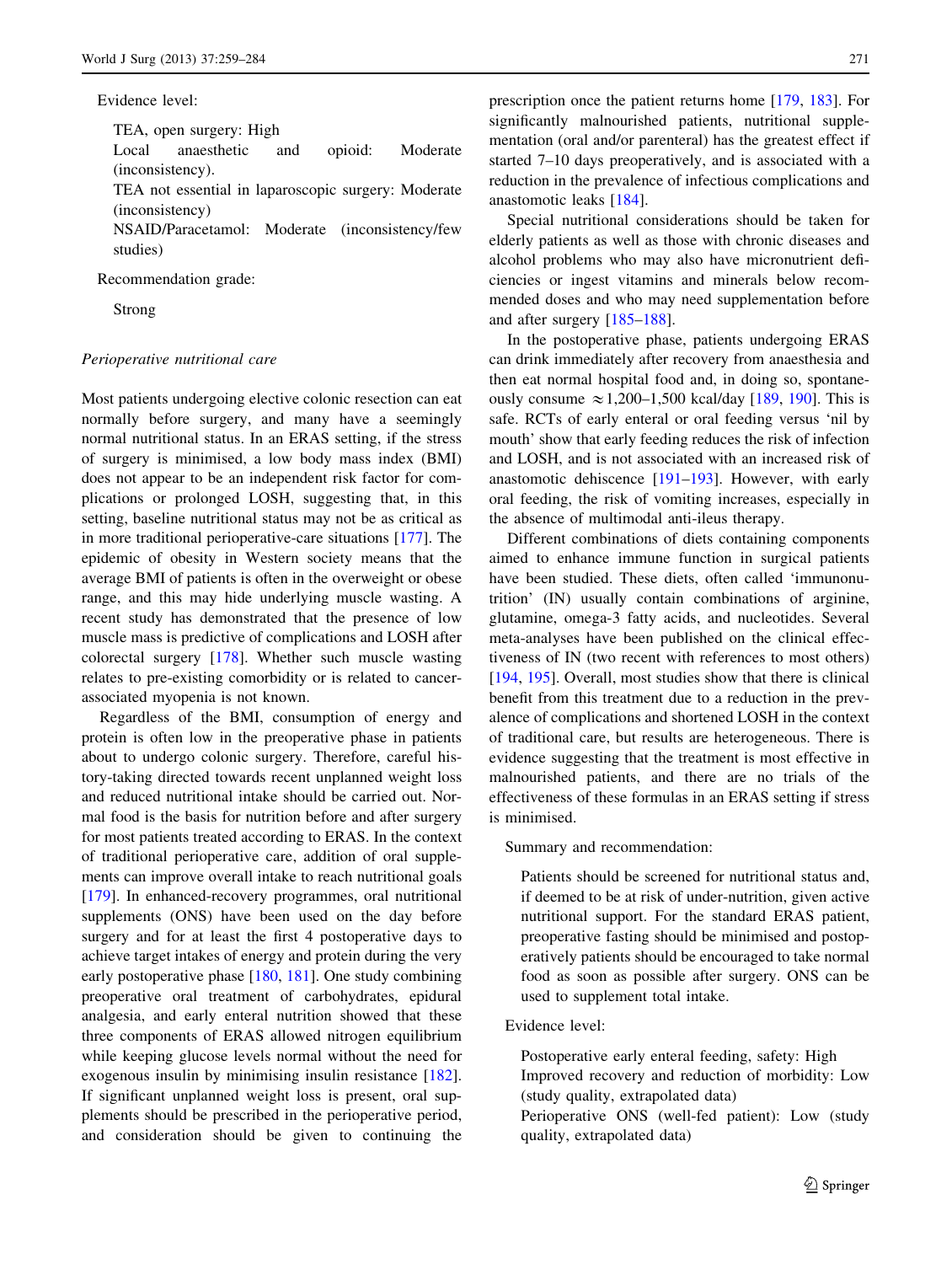Perioperative ONS (malnourished patient): Low (study quality, extrapolated data, small effect) IN: Low (study quality, extrapolated data)

#### Recommendation grade:

Postoperative early feeding and perioperative ONS: Strong

IN: IN could be considered in open colonic resections: Weak (different formulas, timing, dose)

# Postoperative control of glucose

Insulin resistance is the cause of postoperative hyperglycaemia. Increasing insulin resistance [\[196](#page-24-0)] and glucose levels [[87\]](#page-21-0) have been shown to be associated with complications and mortality after major abdominal surgery, and also when adjusted for key confounders. This risk increases with higher insulin resistance and/or higher glucose levels. These data are primarily from glucose values during the day of surgery and postoperative day 1 with minimal food intake (i.e., not typical ERAS settings).

There are very little data on glucose control in an ERAS setting when patients are eating. However, available data with patients undergoing colorectal surgery in an ERAS protocol eating 1,500 kcal from day 1 after elective colorectal surgery show that, as expected, glucose levels are higher after food intake compared with morning fasting levels [[189\]](#page-24-0). Patients with higher preoperative levels of glycated haemoglobin (HBA1c) remain  $\approx$  1 mmol/l higher compared with patients with normal preoperative HbA1c levels, and they also develop more complications. A small study combining epidural, preoperative carbohydrate and postoperative continuous complete enteral tube feeding after major colorectal surgery showed that glucose levels were maintained at normal levels without the need for insulin in the first 3 postoperative days [[182\]](#page-24-0). Several treatments in the ERAS protocol affect insulin action/ resistance [\[197](#page-24-0), [198](#page-24-0)] and hence glucose levels directly or indirectly (bowel preparation prolonging preoperative fasting; preoperative carbohydrate treatment instead of overnight fasting). The prophylaxis and treatment of PONV to support nutritional intake involves: avoiding fasting; maintenance of fluid balance to support bowel movements; epidural anaesthesia to reduce the endocrine stress response from the adrenal glands; avoiding the use of opioids disturbing bowel movements; avoiding antiinflammatory treatments to reduce stress; avoiding tubes and drains; and active mobilisation. None of these treatments carry the risk of hypoglycaemia.

Treatment of hyperglycaemia in surgical patients in the Intensive Care Unit (ICU) consistently shows improved results in that complications are avoided [\[199–202](#page-24-0)]. Any

272 World J Surg (2013) 37:259–284

reduction in hyperglycaemia, regardless of the degree or level, improves outcomes. At levels  $>10-12$  mmol/l, the risk of osmotic diuresis increases and causes additional disturbances in fluid balance [\[203](#page-24-0)]. However, using intravenous insulin carries the risk of hypoglycaemia [\[200](#page-24-0)], especially in the ward setting.

Summary and recommendation:

Hyperglycaemia is a risk factor for complications and should therefore be avoided. Several interventions in the ERAS protocol affect insulin action/resistance, thereby improving glycaemic control with no risk of causing hypoglycaemia. For ward-based patients, insulin should be used judiciously to maintain blood glucose as low as feasible with the available resources.

Evidence level:

Using stress reducing elements of ERAS to minimise hyperglycaemia: Low (study quality, extrapolations). Insulin treatment in the ICU: Moderate (inconsistency, uncertain target level of glucose).

Glycaemic control in the ward setting: Low (inconsistency, extrapolations)

Recommendation grade:

Using stress reducing elements of ERAS to minimise hyperglycaemia: Strong

Insulin treatment in the ICU (severe hyperglycaemia): Strong

Insulin treatment in the ICU (mild hyperglycaemia): Weak (uncertain target level of glucose)

Insulin treatment in the ward setting: Weak (risk of hypoglycaemia, evidence level)

# Early mobilisation

Early mobilisation has been postulated to reduce chest complications and may counteract insulin resistance from immobilisation [\[9](#page-19-0)]. Combining forced mobilisation with nutritional support results in improved muscle strength but only during the early postoperative phase [[204\]](#page-24-0). Another RCT in 119 patients showed that postoperative muscle training had little effect of long-term postoperative outcomes [\[205](#page-24-0)]. A recent review confirmed these earlier results [[206\]](#page-24-0). Conversely, prolonged bed rest has several negative effects, including reduced work capacity [\[207](#page-24-0)]. Also, a multivariate linear regression analysis of data collected during the LAFA trial [\[111](#page-22-0)], supported the notion that mobilisation on postoperative days 1, 2 and 3 is a factor significantly associated with a successful outcome of ERAS. Conversely, failure to mobilise on the first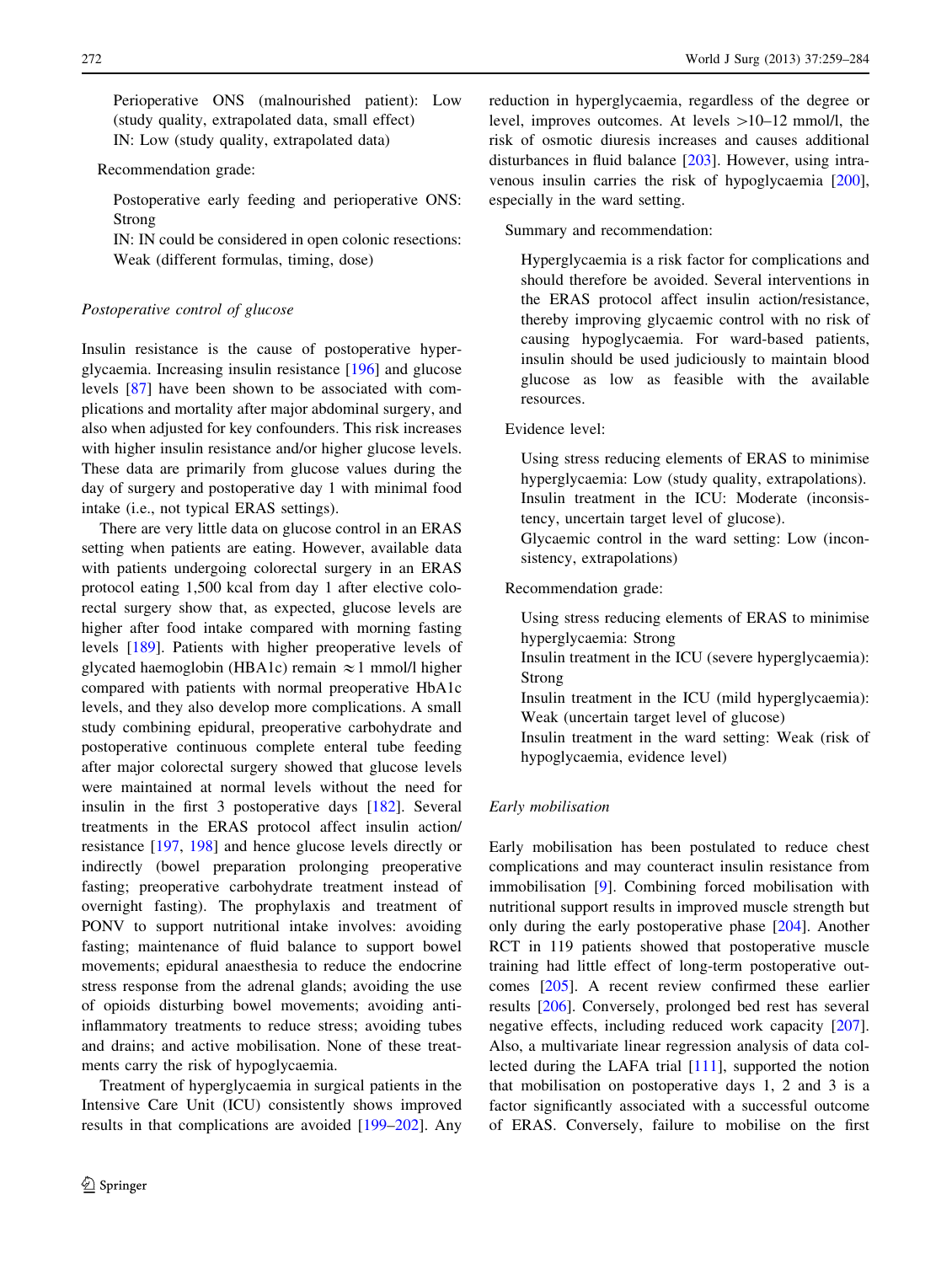postoperative day may be due to inadequate control of pain, continued intravenous intake of fluids, indwelling urinary catheter, patient motivation, and preexisting comorbidities. In a recent study in Yeovil, failure to mobilise was one of the most common reasons for ERAS deviation and was associated with prolonged LOSH [[208\]](#page-24-0).

Summary and recommendation:

Available RCTs do not support the direct beneficial clinical effects of postoperative mobilisation. Prolonged immobilisation, however, increases the risk of pneumonia, insulin resistance, and muscle weakness. Patients should therefore be mobilised.

Evidence level:

Low (extrapolated data, weak effect)

Recommendation grade:

Strong

# Audit

Measuring standards and auditing the quality of healthcare drive continue to improve practice [[209\]](#page-24-0). Auditing compliance is shown to be a key instrument to assist clinicians implementing the ERAS programme [\[210](#page-24-0)].

Auditing ERAS can be discussed under three domains:(i) measuring clinical outcomes of ERAS such as LOSH, readmission rates and complications (as reviewed above) (ii) determining functional recovery and patient experience and (iii) measuring compliance with (or deviation from) the ERAS protocol.

The original clinical outcome of ERAS programmes as described by Kehlet et al. resulting in a reduction of median LOSH after open colonic resection to 2 days [[1\]](#page-18-0) have not been reproduced widely. However, there is now robust evidence to support the benefits of ERAS over traditional postoperative care. This has been demonstrated in several meta-analyses in terms of shorter postoperative LOSH, lower complication rates, and acceptable readmission rates [[211–](#page-24-0)[214\]](#page-25-0). Hence, these measures of clinical outcome should be included in the clinical audit.

Measuring patients' experiences with ERAS, however, has not been investigated very thoroughly. This is mostly due to the lack of reliable and valid tools that can be used widely across many centres to report patients' experiences. Nevertheless, in the literature on this subject, ERAS does not seem to adversely influence quality of life (QoL) or psychomotor functions such as sleep quality, pain and fatigue levels after surgery [\[215](#page-25-0)]. In a recent unpublished Delphi consensus in the UK, measuring patient experience has been highlighted as a fundamental element of ERAS.

Measuring compliance has proven to be an instrumental factor in investigating the success of ERAS [\[210](#page-24-0)]. By auditing the details of the key elements of the clinical pathway, it is often easier to understand the occurrence of certain failures that lead to complications. In addition, measuring compliance helps to direct future education and the modification of other interventions (if necessary). ERAS-care outcomes were reported in relation to compliance to the ERAS-protocol in a large cohort study of nearly 1,000 consecutive patients [[210\]](#page-24-0). This study concluded that the proportion of patients with postoperative morbidity and symptoms delaying discharge and readmission to hospital were significantly reduced (38–69 %) with higher levels of ERAS compliance. Nearly all of the pre- and perioperative ERAS items influenced the different outcomes in a beneficial way. However, only intravenous fluid management and intake of preoperative carbohydrate drink were identified as independent predictors of outcome.

In the LAFA study [[111](#page-22-0)], overall compliance to ERAS items of 60 % was reported in laparoscopic and open colonic surgery. A follow-up study [[216\]](#page-25-0) showed that enforced advancement of oral intake, early mobilisation, laparoscopic surgery and female gender were independent determinants of early recovery. However, two of the variables determining outcomes—postoperative oral intake and mobilisation—could also be regarded as outcomes and dependent on the pre- and postoperative care. A third study investigating factors influencing outcomes in an ERAS setting [[6\]](#page-19-0) reported that fluid overload and non-functioning epidural analgesia were independent predictors of postoperative complications. It is difficult to compare the three studies except that all show that compliance with certain care elements known to improve outcomes also does so in the ERAS setting. The importance of the individual elements is likely to be influenced by variation in compliance in any given study situation.

There are several tools to audit compliance and ERAS outcomes. Within the ERAS society, a systematic process of audit has been built into the ERAS Interactive Audit System and data collection system to facilitate implementation of ERAS ([www.erassociety.org](http://www.erassociety.org)) [[217\]](#page-25-0). The ERAS database differs from other common audit tools in that it collects data on patient demographics, treatment and outcomes. Additionally included in the ERAS system is the recording of compliance using a series of evidence-based treatment interventions that have been shown to influence outcomes. A raft of measures which provide information on different aspects of postoperative recovery (and potential factors delaying it) is incorporated into the dataset to allow interrogation of the care process. The ERAS audit system also provides relevant feedback on clinical outcomes that are important for patients, healthcare providers and other decision-makers. Within England, there are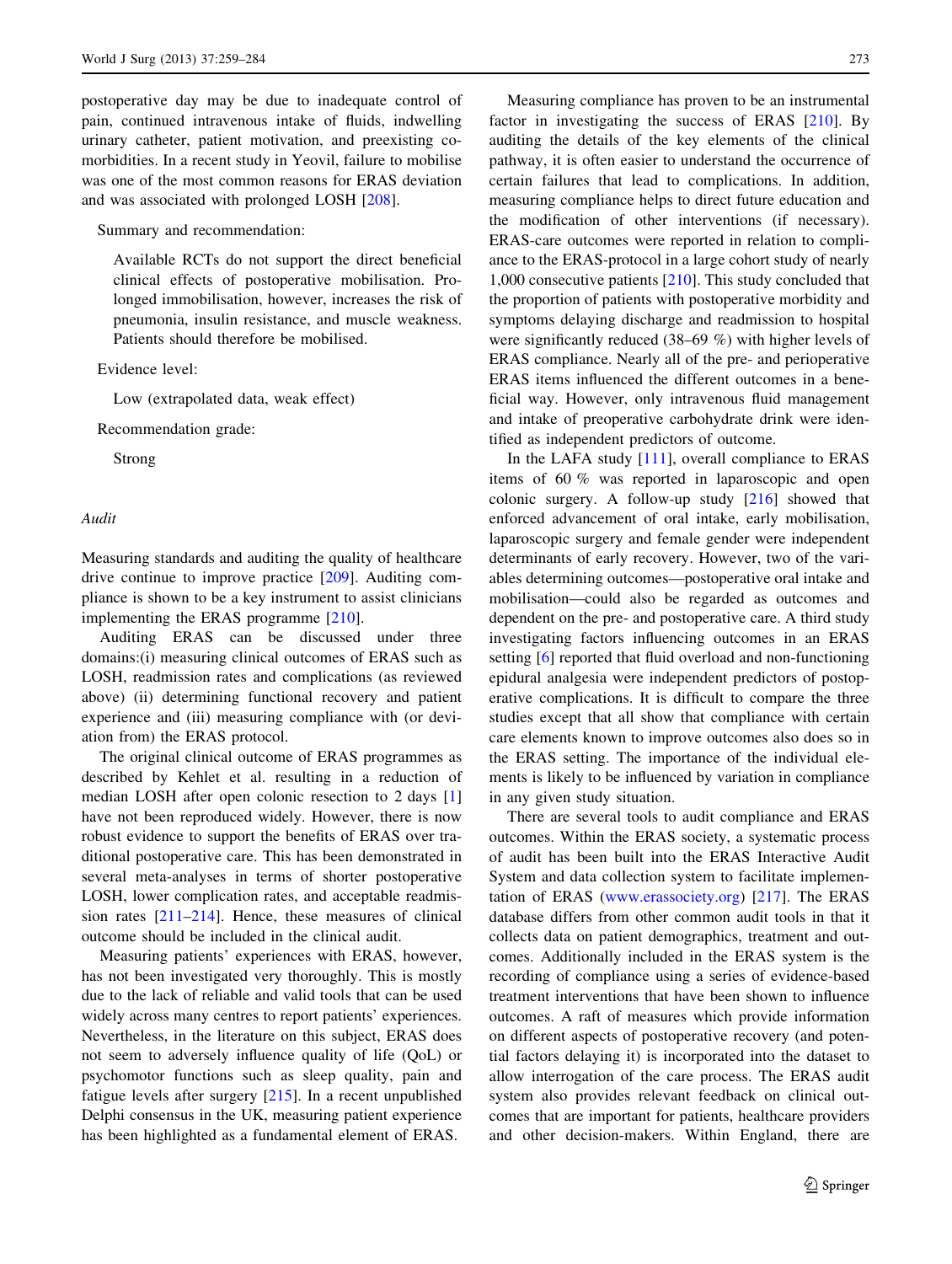various local systems and one national toolkit to record ERAS elements and outcomes. The Enhanced Recovery Partnership Programme (ERPP) has designed a toolkit to measure compliance in ERAS [[www.natcansatmicrosite.](http://www.natcansatmicrosite.net/enhancedrecovery/) [net/enhancedrecovery/\]](http://www.natcansatmicrosite.net/enhancedrecovery/).

Summary and recommendation:

A systematic audit is essential to determine clinical outcome and measure compliance to establish successful implementation of the care protocol. The system should also report patient experience and functional recovery, but validated tools are required for this aspect.

Evidence level:

Systematic audit: Moderate (extrapolation, study quality)

Patient experience/functional recovery: Very low (lack of valid tools)

Recommendation grade:

Strong

# Outcomes of ERAS

# Eras versus traditional care in elective colonic surgery: clinical outcomes

Several studies have demonstrated that the ERAS programmes compared with traditional perioperative care is associated with earlier recovery and discharge after colonic resection [[1,](#page-18-0) [2](#page-19-0), [218–223\]](#page-25-0). Recently, the effect of perioperative treatment with the ERAS protocol on four outcome parameters (mortality, morbidity, LOSH, hospital readmissions) after mainly colonic surgery was reported in two systematic reviews: Spanjersberg et al., Cochrane, 2011 [\[224](#page-25-0)] and Varadhan et al. [\[214](#page-25-0)]. Different variations of the ERAS programme were compared with traditional perioperative care based on 4 and 6 RCTs, respectively ([\[4](#page-19-0), [5,](#page-19-0) [222,](#page-25-0) [225\]](#page-25-0) (n = 237) and  $[4–6, 222, 225, 226]$  $[4–6, 222, 225, 226]$  $[4–6, 222, 225, 226]$  $[4–6, 222, 225, 226]$  $[4–6, 222, 225, 226]$  $[4–6, 222, 225, 226]$  $[4–6, 222, 225, 226]$  $[4–6, 222, 225, 226]$  (n = 452)).

The mortality in patients undergoing surgery within an ERAS programme was 0.4 and 1.3 % in patients within traditional perioperative care. The difference was not significant, RR, 0.53 (0.12–2.38) [[224\]](#page-25-0) and RR, 0.53  $(0.09-2.15)$  [[214\]](#page-25-0). However, there was a significant reduction in RR for postoperative morbidity in patients undergoing surgery within an ERAS programme of 48 %, RR, 0.52 (0.38–0.71) [[224\]](#page-25-0) and 47 %, RR, 0.53 (0.41–0.69) [[214\]](#page-25-0), respectively. Furthermore, LOSH after surgery was significantly shorter in patients within an ERAS protocol compared with patients undergoing surgery within traditional perioperative care, –2.94 days  $(-3.92 \text{ to } -2.19)$   $[224]$  $[224]$ ,  $-2.51 \text{ days } (-3.54 \text{ to } -1.47)$   $[214]$  $[214]$ . Finally, there was no difference in hospital readmissions among patients within an ERAS programme (3.3–4.4 % versus 4.2–5.7 %) in patients within traditional care (RR, 0.87 (0.08–9.39) [[224\]](#page-25-0), RR, 0.80 (0.32–1.98) [\[214](#page-25-0)]. In a third meta-analysis (Adamina et al.) [[227\]](#page-25-0) investigating the same 6 randomised studies as in the meta-analysis of Varadhan et al. [\[214](#page-25-0)], these results were confirmed.

Summary and recommendation:

ERAS protocols should be used in elective colonic surgery. Using more evidence-based elements of perioperative care from an ERAS protocol is likely to improve outcomes further.

Evidence level:

LOSH: High

Morbidity: Low (inconsistensy, study quality, low rate of difference)

Hospital readmissions: Low (inconsistency)

Recommendation grade:

Strong

Effect of ERAS on health economics and QoL

The literature examining the impact of ERAS on health economics and QoL after colonic surgery is sparse. Two cohort studies collected data on the cost before and after the introduction of ERAS. The first [\[228](#page-25-0)], analyzed cost during the 3-months after intervention in 60 patients undergoing surgery for colon cancer or rectal cancer within an ERAS protocol. This was compared with a tight control group of 86 individuals treated by the same surgeon and who were recruited immediately before the introduction of the ERAS protocol. There were non-significant reductions in hospital, indirect, and total costs after the introduction of ERAS. The second study [[229\]](#page-25-0) looked at cost savings within a university hospital in New Zealand using a casematched comparison of 50 patients in each group. After the introduction of enhanced recovery, 30-day costs were reduced by a mean of  $E4,240$  per patient, even taking into account start-up costs. A review containing US cost analyses indicated a saving of  $\approx 2,000$  USD per patient [\[227](#page-25-0)]. Recently, the Dutch multicenter LAFA trial [[111\]](#page-22-0) examined in-hospital costs after colonic resection within and outside an ERAS protocol, finding (surprisingly) that there were no significant differences between groups. Despite the limited evidence for ERAS reducing the cost of care within the literature, the fact that it reduces the prevalence of complications and postoperative stay in RCTs lends support to the notion that it imparts cost benefits.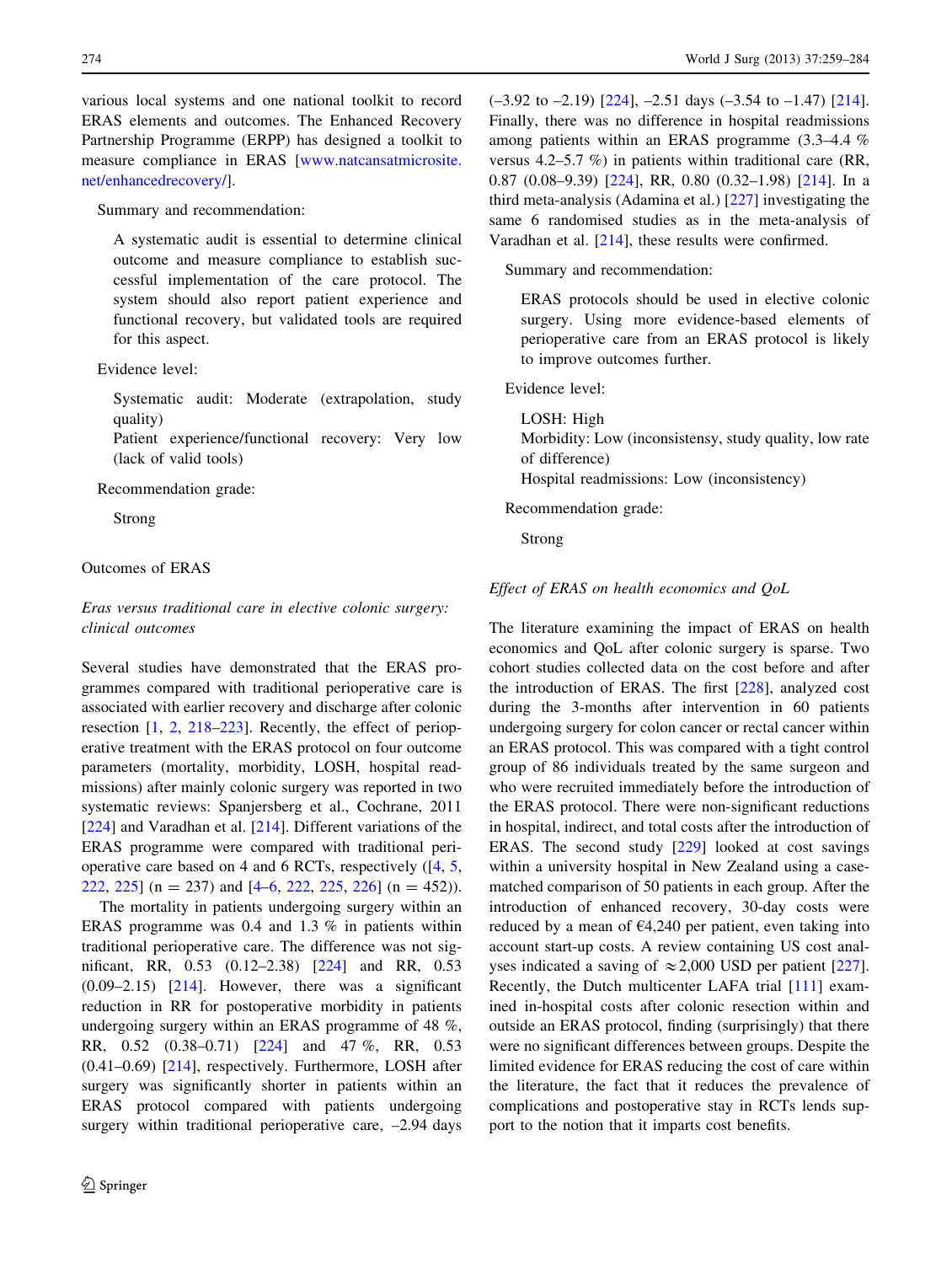<span id="page-16-0"></span>Table 1 Guidelines for perioperative care in elective colonic surgery: Enhanced Recovery After Surgery (ERAS®) Society recommendations

| Item                                                        | Recommendation                                                                                                                                                                                                                                       | Evidence level                                                                              | Recommendation grade                                            |
|-------------------------------------------------------------|------------------------------------------------------------------------------------------------------------------------------------------------------------------------------------------------------------------------------------------------------|---------------------------------------------------------------------------------------------|-----------------------------------------------------------------|
| Preoperative<br>information,<br>education and<br>counseling | Patients should routinely receive dedicated<br>preoperative counselling.                                                                                                                                                                             | Low                                                                                         | Strong                                                          |
|                                                             | Preoperative general medical optimisation is necessary<br>before surgery                                                                                                                                                                             |                                                                                             |                                                                 |
| Preoperative<br>optimisation                                | Smoking and alcohol consumption (alcohol abusers)<br>should be stopped four weeks before surgery                                                                                                                                                     | Alcohol: Low<br>Smoking: High                                                               | Strong                                                          |
| Preoperative bowel<br>preparation                           | Mechanical bowel preparation should not be used<br>routinely in colonic surgery                                                                                                                                                                      | High                                                                                        | Strong                                                          |
| Preoperative fasting<br>and carbohydrate<br>treatment       | Clear fluids should be allowed up to 2 h and solids up<br>to 6 h prior to induction of anaesthesia                                                                                                                                                   | Solids and fluids: Moderate                                                                 | Fasting guidelines: Strong                                      |
|                                                             | Preoperative oral carbohydrate treatment should be<br>used routinely. In diabetic patients carbohydrate<br>treatment can be given along with the diabetic<br>medication                                                                              | Carbohydrate loading,<br>overall: LoCarbohydrate<br>loading, diabetic patients:<br>Very low | Preoperative carbohydrate<br>drinks: Strong                     |
|                                                             |                                                                                                                                                                                                                                                      |                                                                                             | Preoperative carbohydrate<br>drinks, diabetic patients:<br>Weak |
| Preanaesthetic<br>medication                                | Patients should not routinely receive long- or short-<br>acting sedative medication before surgery because it<br>delays immediate postoperative recovery                                                                                             | High                                                                                        | Strong                                                          |
| Prophylaxis against<br>thromboembolism                      | Patients should wear well-fitting compression<br>stockings, have intermittent pneumatic compression,<br>and receive pharmacological prophylaxis with<br>LMWH. Extended prophylaxis for 28 days should be<br>given to patients with colorectal cancer | High                                                                                        | Strong                                                          |
| Antimicrobial<br>prophylaxis and<br>skin preparation        | Routine prophylaxis using intravenous antibiotics<br>should be given 30–60 min before initiating surgery                                                                                                                                             | High                                                                                        | Strong                                                          |
|                                                             | Additional doses should be given during prolonged<br>operations according to half life of the drug used                                                                                                                                              |                                                                                             |                                                                 |
|                                                             | Preparation with chlorhexidine-alcohol should be used                                                                                                                                                                                                |                                                                                             |                                                                 |
| Standard anaesthetic<br>protocol                            | A standard anaesthetic protocol allowing rapid<br>awakening should be given                                                                                                                                                                          | Rapid awakening: Low                                                                        | Strong                                                          |
|                                                             | The anaesthetist should control fluid therapy, analgesia<br>and haemodynamic changes to reduce the metabolic<br>stress response                                                                                                                      | Reduce stress response:<br>Moderate                                                         |                                                                 |
|                                                             | Open surgery: mid-thoracic epidural blocks using local<br>anaesthetics and low dose opioids                                                                                                                                                          | Open surgery: High                                                                          |                                                                 |
|                                                             | Laparoscopic surgery: spinal analgesia or morphine<br>PCA is an alternative to epidural anaesthesia                                                                                                                                                  | Laparoscopic surgery:<br>Moderate                                                           |                                                                 |
| PONV                                                        | A multimodal approach to PONV prophylaxis should<br>be adopted in all patients with $\geq$ 2 risk factors<br>undergoing major colorectal surgery                                                                                                     | Low                                                                                         | Strong                                                          |
|                                                             | If PONV is present, treatment should be given using a<br>multimodal approach                                                                                                                                                                         |                                                                                             |                                                                 |
| Laparoscopy and<br>modifications of<br>surgical access      | Laparoscopic surgery for colonic resections is<br>recommended if the expertise is available                                                                                                                                                          | Oncology: High<br>Morbidity: Low<br>Recovery/LOSH: Moderate                                 | Strong                                                          |
| Nasogastric<br>intubation                                   | Postoperative nasogastric tubes should not be used<br>routinely.                                                                                                                                                                                     | High                                                                                        | Strong                                                          |
|                                                             | Nasogastric tubes inserted during surgery should be<br>removed before reversal of anaesthesia                                                                                                                                                        |                                                                                             |                                                                 |
| Preventing<br>intraoperative<br>hypothermia                 | Intraoperative maintenance of normothermia with a<br>suitable warming device and warmed intravenous<br>fluids should be used routinely to keep body<br>temperature $>36$ °C                                                                          | High                                                                                        | Strong                                                          |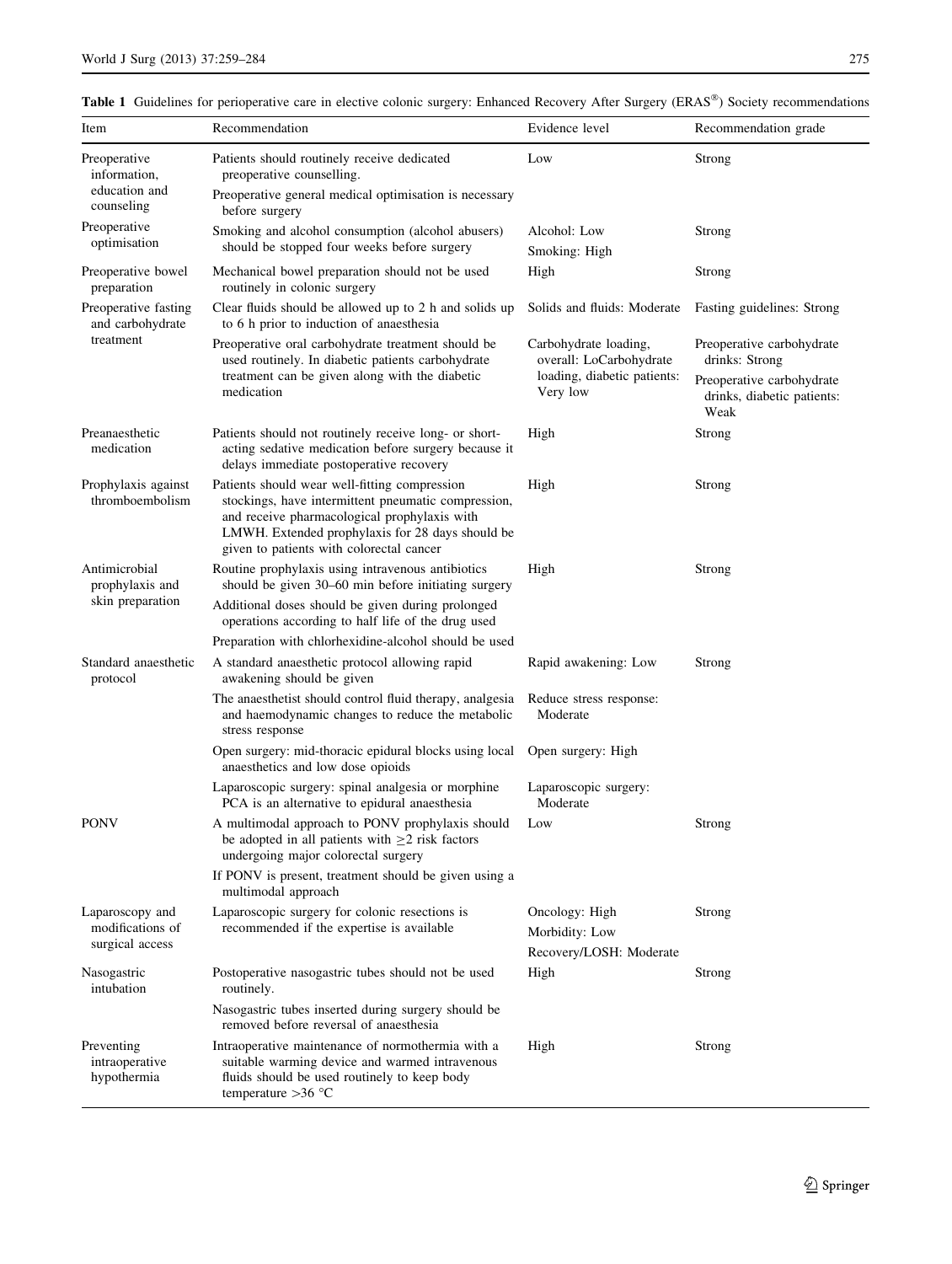Table 1 continued

| Item                                                             | Recommendation                                                                                                                                                  | Evidence level                                                                  | Recommendation grade                                                                                  |
|------------------------------------------------------------------|-----------------------------------------------------------------------------------------------------------------------------------------------------------------|---------------------------------------------------------------------------------|-------------------------------------------------------------------------------------------------------|
| Perioperative fluid<br>management                                | Patients should receive intraoperative fluids (colloids<br>and crystalloids) guided by flow measurements to<br>optimise cardiac output                          | Balanced crystalloids: High<br>Flow measurement in open<br>surgery: High        | Strong                                                                                                |
|                                                                  |                                                                                                                                                                 | Flow measurement in other<br>patients: Moderate                                 |                                                                                                       |
|                                                                  | Vasopressors should be considered for intra- and<br>postoperative management of epidural-induced<br>hypotension provided the patient is normovolaemic           | Vasopressors: High                                                              |                                                                                                       |
|                                                                  | The enteral route for fluid postoperatively should be<br>used as early as possible, and intravenous fluids<br>should be discontinued as soon as is practicable  | Early enteral route: High                                                       |                                                                                                       |
| Drainage of<br>peritoneal cavity<br>after colonic<br>anastomosis | Routine drainage is discouraged because it is an<br>unsupported intervention that is likely to impair<br>mobilisation.                                          | High                                                                            | Strong                                                                                                |
| Urinary drainage                                                 | Routine transurethral bladder drainage for 1–2 days is Low<br>recommended                                                                                       |                                                                                 | Routine bladder drainage:<br>Strong                                                                   |
|                                                                  | The bladder catheter can be removed regardless of the<br>usage or duration of thoracic epidural analgesia                                                       |                                                                                 | Early removal if epidural used:<br>Weak                                                               |
| Prevention of<br>postoperative ileus                             | Mid-thoracic epidural analgesia and laparoscopic<br>surgery should be utilised in colonic surgery if<br>possible                                                | Thoracic epidural and<br>laparoscopy: High                                      | Thoracic epidural, fluid<br>overload, nasogastric<br>decompression, chewing gum,<br>alvimopan: Strong |
|                                                                  | Fluid overload and nasogastric decompression should<br>be avoided                                                                                               | Chewing gum: Moderate                                                           |                                                                                                       |
|                                                                  | Chewing gum can be recommended, whereas oral<br>magnesium and alvimopan may be included.                                                                        | Oral magnesium,<br>alvimopan: Low                                               | Oral magnesium: Weak                                                                                  |
| Postoperative<br>analgesia                                       | Open surgery: TEA using low-dose local anaesthetic<br>and opioids.                                                                                              | TEA, open surgery: High<br>Local anaesthetic and<br>opioid: Moderate            | Strong                                                                                                |
|                                                                  | Laparoscopic surgery: an alternative to TEA is a<br>carefully administered spinal analgesia with a low-<br>dose, long-acting opioid                             | TEA not mandatory in<br>laparoscopic surgery:<br>Moderate                       |                                                                                                       |
| Perioperative<br>nutritional care                                | Patients should be screened for nutritional status and if<br>at risk of under nutrition given active nutritional<br>support                                     | Postoperative early enteral<br>feeding, safety: High                            | Postoperative early feeding and<br>perioperative ONS: Strong                                          |
|                                                                  |                                                                                                                                                                 | Improved recovery and<br>reduction of morbidity:<br>Low                         |                                                                                                       |
|                                                                  | Perioperative fasting should be minimised.<br>Postoperatively patients should be encouraged to take<br>normal food as soon as lucid after surgery               | Perioperative ONS (well-<br>fed patient): Low                                   | IN: IN could be considered in<br>open colonic resections:<br>Weak                                     |
|                                                                  |                                                                                                                                                                 | Perioperative ONS<br>(malnourished patient):<br>Low                             |                                                                                                       |
|                                                                  | ONS may be used to supplement total intake.                                                                                                                     | IN: Low                                                                         |                                                                                                       |
| Postoperative<br>glucose control                                 | Hyperglycaemia is a risk factor for complications and<br>should therefore be avoided                                                                            | Using stress reducing<br>elements of ERAS to<br>minimise<br>hyperglycaemia: Low | Using stress reducing elements<br>of ERAS to minimise<br>hyperglycaemia: Strong                       |
|                                                                  | Several interventions in the ERAS protocol affect<br>insulin action/resistance, thereby improving<br>glycaemic control with no risk of causing<br>hypoglycaemia | Insulin treatment in the<br><b>ICU</b> : Moderate                               | Insulin treatment in the ICU<br>(severe hyperglycaemia):<br>Strong                                    |
|                                                                  |                                                                                                                                                                 |                                                                                 | Insulin treatment in ICU (mild<br>hyperglycaemia): Weak                                               |
|                                                                  | For ward-based patients, insulin should be used<br>judiciously to maintain blood glucose as low as<br>feasible with the available resources                     | Glycaemic control in the<br>ward setting: Low                                   | Insulin treatment in the ward<br>setting: Weak                                                        |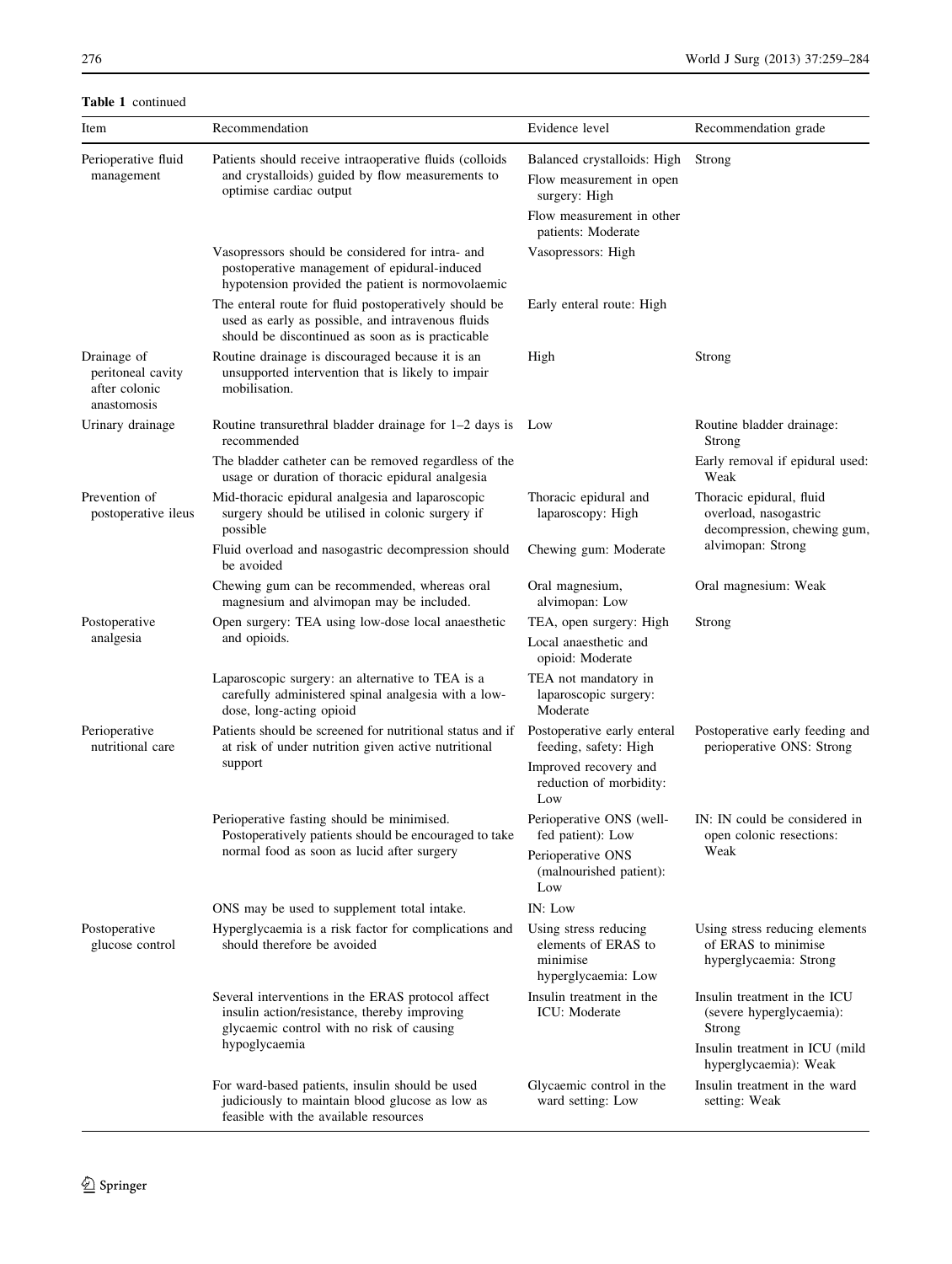<span id="page-18-0"></span>

| <b>Table 1</b> continued |                                                                                                                                                |                |                      |  |  |
|--------------------------|------------------------------------------------------------------------------------------------------------------------------------------------|----------------|----------------------|--|--|
| Item                     | Recommendation                                                                                                                                 | Evidence level | Recommendation grade |  |  |
| Early mobilisation       | Prolonged immobilisation increases the risk of<br>pneumonia, insulin resistance and muscle weakness.<br>Patients should therefore be mobilised | Low            | Strong               |  |  |

QoL was assessed before 2006 by King and colleagues [\[228](#page-25-0)], who reported only non-significant trends after introduction of ERAS. Fatigue was measured by the New Zealand group in a separate case-controlled prospective study [[230\]](#page-25-0), which elicited similar results to those reported by Jakobsen et al. [\[231](#page-25-0)]. Patients within an ERAS programme suffered less fatigue  $\leq 30$  days after surgery, and there were reduced consequences of fatigue even at 60 days in the New Zealand study. The lack of blinding and randomisation weakened the results of both studies, but there are clear methodological problems blinding patients to ERAS. More recently, the LAFA trial [\[111](#page-22-0)] randomised between ERAS and standard perioperative care but did not identify improvements in health-related QoL—one explanation for this having been discussed above. A recent review [[215\]](#page-25-0) did not find consistent disadvantages to ERAS care during colonic surgery if recovery was measured using QoL instruments. This is possibly because the tools used are not sufficiently sensitive to detect the improvements in clinical recovery that clinicians perceive are present. Delaney et al. addressed this problem by designing a novel postoperative scoring system [[232\]](#page-25-0), which may be of use in this area.

Summary and recommendation:

ERAS can be recommended because it is likely to reduce the cost of colorectal surgery and improve the quality of recovery

Evidence level:

Cost reduction: Very low (inconsistency, few studies) Quality of recovery: Very low (inconsistency, few studies)

Recommendation grade:

Weak

# Comment

The practice of surgery and anaesthesia is continuously changing. This creates the need for regular updates of the knowledge base and for continuous training of those involved in the treatment of surgical patients. The ERAS Society for Perioperative Care [\(www.erassociety.org\)](http://www.erassociety.org) was initiated by the former ERAS Study Group and was formed in 2010 to support these processes. The Society participates in the improvement of perioperative care by developing new knowledge through research, education and also by being involved in the implementation of best practice.

Current recommendations from the ERAS Society for clinical perioperative care of patients undergoing elective colonic surgery are based on evidence evaluated according to the GRADE system. The evidence-based recommendations present the ERAS protocol interventions separately and overall, and are intended to be used by units undertaking colonic surgery to implement and upgrade to what the current literature shows to be best practice: the ERAS protocol.

Current recommendations are a development of the previous two versions published by the ERAS Study Group [\[8](#page-19-0), [9](#page-19-0)]. We used a more stringent system for the evaluation of the evidence and recommendations. The currently used grading of the evidence is very demanding, and it may seem to the reader that some of the protocol items have weak levels of evidence. Simultaneously, current review of the evidence must be put into the perspective of the level of evidence in general for common medical practices and treatments. The evidence for components in the ERAS protocol is at a level that is commonly in use throughout medicine today. A summary of the guidelines is shown in Table [1](#page-16-0).

Acknowledgments The ERAS Society has support from Nutricia Research via an unrestricted educational grant.

Conflict of interest The ERAS Society® receives an unrestricted grant from Nutricia. OL has served as an external advisor to Nutricia and has occasionally received travel and lecture honoraria from Nutricia, Fresenius-Kabi, BBraun, Baxter and Nestle. OL also previously held a patent for a preoperative carbohydrate drink formerly licensed to Nutricia. OL initiated a company that runs the ERAS society data by contract with the ERAS society. DNL has received unrestricted research funding, travel grants and speaker's honoraria from Baxter Healthcare, Fresenius Kabi and BBraun. All other authors declare no conflicts of interests.

# References

1. Basse L, Hjort Jakobsen D, Billesbolle P, Werner M, Kehlet H (2000) A clinical pathway to accelerate recovery after colonic resection. Ann Surg 232(1):51–57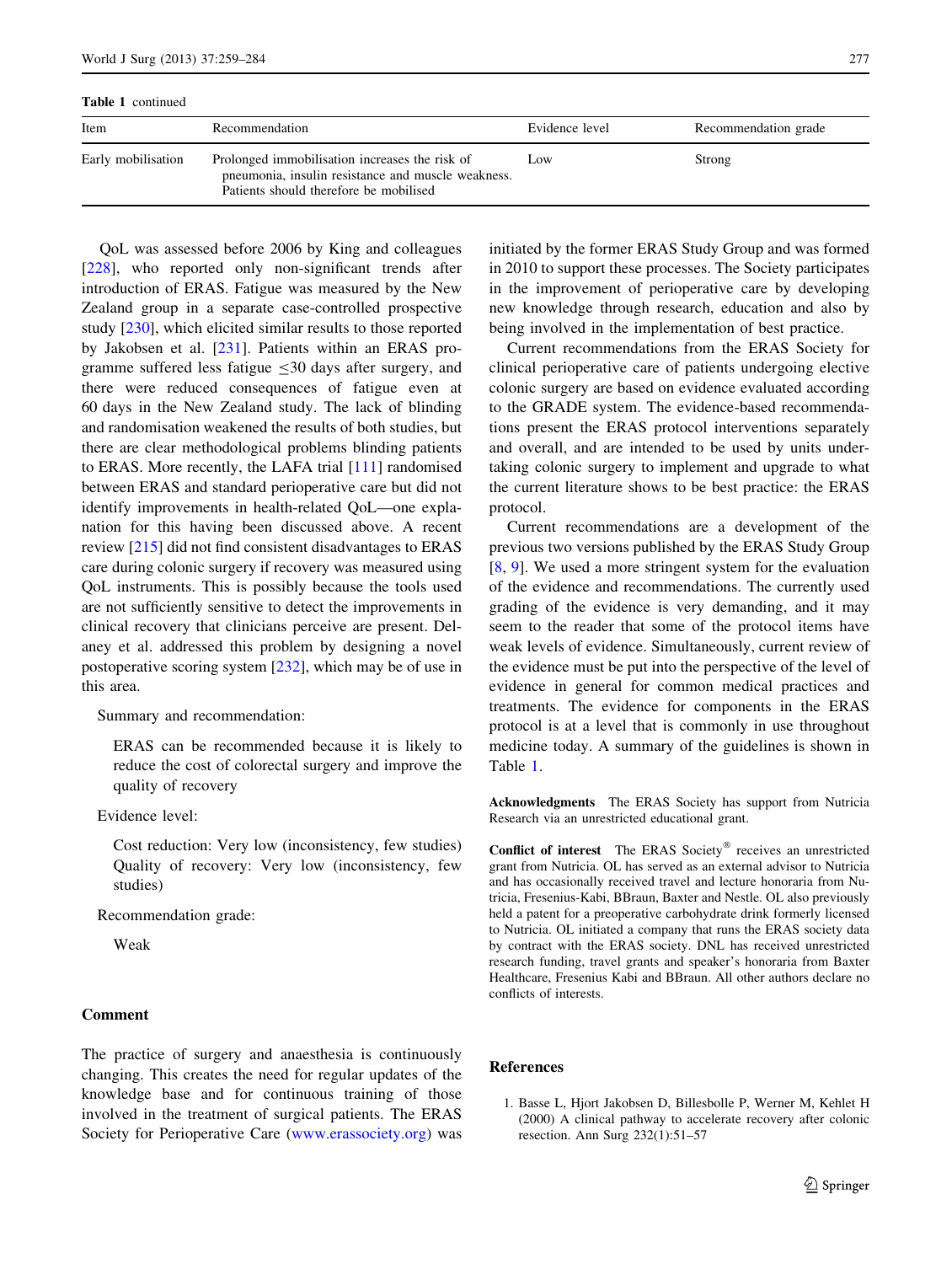- <span id="page-19-0"></span>2. Basse L, Raskov HH, Hjort Jakobsen D, Sonne E, Billesbolle P, Hendel HW et al (2002) Accelerated postoperative recovery programme after colonic resection improves physical performance, pulmonary function and body composition. Br J Surg 89(4):446–453
- 3. Wind J, Hofland J, Preckel B, Hollmann MW, Bossuyt PM, Gouma DJ et al (2006) Perioperative strategy in colonic surgery; laparoscopy and/or fast track multimodal management versus standard care (LAFA trial). BMC Surg 6:16
- 4. Khoo CK, Vickery CJ, Forsyth N, Vinall NS, Eyre-Brook IA (2007) A prospective randomized controlled trial of multimodal perioperative management protocol in patients undergoing elective colorectal resection for cancer. Ann Surg 245(6): 867–872
- 5. Serclova Z, Dytrych P, Marvan J, Nova K, Hankeova Z, Ryska O et al (2009) Fast-track in open intestinal surgery: prospective randomized study (Clinical Trials Gov Identifier No. NCT00123456). Clin Nutr 28(6):618–624
- 6. Muller S, Zalunardo MP, Hubner M, Clavien PA, Demartines N (2009) A fast-track program reduces complications and length of hospital stay after open colonic surgery. Gastroenterology 136(3):842–847
- 7. Kehlet H, Dahl JB (2003) Anaesthesia, surgery, and challenges in postoperative recovery. Lancet 362(9399):1921–1928
- 8. Fearon KC, Ljungqvist O, Von Meyenfeldt M, Revhaug A, Dejong CH, Lassen K et al (2005) Enhanced Recovery After Surgery: a consensus review of clinical care for patients undergoing colonic resection. Clin Nutr 24(3):466–477
- 9. Lassen K, Soop M, Nygren J, Cox PB, Hendry PO, Spies C et al (2009) Consensus review of optimal perioperative care in colorectal surgery: Enhanced Recovery After Surgery (ERAS) Group recommendations. Arch Surg 144(10):961–969
- 10. Verhagen AP, de Vet HC, de Bie RA, Kessels AG, Boers M, Bouter LM et al (1998) The Delphi list: a criteria list for quality assessment of randomized clinical trials for conducting systematic reviews developed by Delphi consensus. J Clin Epidemiol 51(12):1235–1241
- 11. Guyatt GH, Oxman AD, Vist GE, Kunz R, Falck-Ytter Y, Alonso-Coello P et al (2008) GRADE: an emerging consensus on rating quality of evidence and strength of recommendations. BMJ 336(7650):924–926
- 12. Guyatt GH, Oxman AD, Kunz R, Vist GE, Falck-Ytter Y, Schunemann HJ (2008) What is ''quality of evidence'' and why is it important to clinicians? BMJ 336(7651):995–998
- 13. Guyatt GH, Oxman AD, Kunz R, Falck-Ytter Y, Vist GE, Liberati A et al (2008) Going from evidence to recommendations. BMJ 336(7652):1049–1051
- 14. Egbert LD, Battit GE, Welch CE, Bartlett MK (1964) Reduction of postoperative pain by encouragement and instruction of patients. a study of doctor-patient rapport. N Engl J Med 270:825–827
- 15. Kiecolt-Glaser JK, Page GG, Marucha PT, MacCallum RC, Glaser R (1998) Psychological influences on surgical recovery. Perspectives from psychoneuroimmunology. Am Psychol 53(11):1209–1218
- 16. Kahokehr A, Broadbent E, Wheeler BR, Sammour T, Hill AG (2012) The effect of perioperative psychological intervention on fatigue after laparoscopic cholecystectomy: a randomized controlled trial. Surg Endosc 26(6):1730–1736
- 17. Broadbent E, Kahokehr A, Booth RJ, Thomas J, Windsor JA, Buchanan CM et al (2012) A brief relaxation intervention reduces stress and improves surgical wound healing response: a randomised trial. Brain Behav Immun 26(2):212–217
- 18. Halaszynski TM, Juda R, Silverman DG (2004) Optimizing postoperative outcomes with efficient preoperative assessment and management. Crit Care Med 32(4 Suppl):S76–S86
- 19. Forster AJ, Clark HD, Menard A, Dupuis N, Chernish R, Chandok N et al (2005) Effect of a nurse team coordinator on outcomes for hospitalized medicine patients. Am J Med 118(10):1148–1153
- 20. Disbrow EA, Bennett HL, Owings JT (1993) Effect of preoperative suggestion on postoperative gastrointestinal motility. West J Med 158(5):488–492
- 21. Arthur HM, Daniels C, McKelvie R, Hirsh J, Rush B (2000) Effect of a preoperative intervention on preoperative and postoperative outcomes in low-risk patients awaiting elective coronary artery bypass graft surgery. A randomized, controlled trial. Ann Intern Med 133(4):253–262
- 22. Carli F, Charlebois P, Stein B, Feldman L, Zavorsky G, Kim DJ et al (2010) Randomized clinical trial of prehabilitation in colorectal surgery. Br J Surg 97(8):1187–1197
- 23. Dronkers JJ, Lamberts H, Reutelingsperger IM, Naber RH, Dronkers-Landman CM, Veldman A et al (2010) Preoperative therapeutic programme for elderly patients scheduled for elective abdominal oncological surgery: a randomized controlled pilot study. Clin Rehabil 24(7):614–622
- 24. Hoogeboom TJ, Dronkers JJ, van den Ende CH, Oosting E, van Meeteren NL (2010) Preoperative therapeutic exercise in frail elderly scheduled for total hip replacement: a randomized pilot trial. Clin Rehabil 24(10):901–910
- 25. Hulzebos EH, Helders PJ, Favie NJ, De Bie RA, Brutel de la Riviere A, Van Meeteren NL (2006) Preoperative intensive inspiratory muscle training to prevent postoperative pulmonary complications in high-risk patients undergoing CABG surgery: a randomized clinical trial. JAMA 296(15):1851–1857
- 26. Weidenhielm L, Mattsson E, Brostrom LA, Wersall-Robertsson E (1993) Effect of preoperative physiotherapy in unicompartmental prosthetic knee replacement. Scand J Rehabil Med 25(1):33–39
- 27. Weiner P, Zeidan F, Zamir D, Pelled B, Waizman J, Beckerman M et al (1998) Prophylactic inspiratory muscle training in patients undergoing coronary artery bypass graft. World J Surg 22(5):427–431
- 28. Tonnesen H, Kehlet H (1999) Preoperative alcoholism and postoperative morbidity. Br J Surg 86(7):869–874
- 29. Tonnesen H, Rosenberg J, Nielsen HJ, Rasmussen V, Hauge C, Pedersen IK et al (1999) Effect of preoperative abstinence on poor postoperative outcome in alcohol misusers: randomised controlled trial. BMJ 318(7194):1311–1316
- 30. Sorensen LT, Karlsmark T, Gottrup F (2003) Abstinence from smoking reduces incisional wound infection: a randomized controlled trial. Ann Surg 238(1):1–5
- 31. Bluman LG, Mosca L, Newman N, Simon DG (1998) Preoperative smoking habits and postoperative pulmonary complications. Chest 113(4):883–889
- 32. Lindstrom D, Sadr Azodi O, Wladis A, Tonnesen H, Linder S, Nasell H et al (2008) Effects of a perioperative smoking cessation intervention on postoperative complications: a randomized trial. Ann Surg 248(5):739–745
- 33. Thomsen T, Villebro N, Moller AM (2010) Interventions for preoperative smoking cessation. Cochrane Database Syst Rev 7(7):CD002294
- 34. Holte K, Nielsen KG, Madsen JL, Kehlet H (2004) Physiologic effects of bowel preparation. Dis Colon Rectum 47(8):1397– 1402
- 35. Jung B, Lannerstad O, Pahlman L, Arodell M, Unosson M, Nilsson E (2007) Preoperative mechanical preparation of the colon: the patient's experience. BMC Surg 7:5
- 36. Mahajna A, Krausz M, Rosin D, Shabtai M, Hershko D, Ayalon A et al (2005) Bowel preparation is associated with spillage of bowel contents in colorectal surgery. Dis Colon Rectum 48(8):1626–1631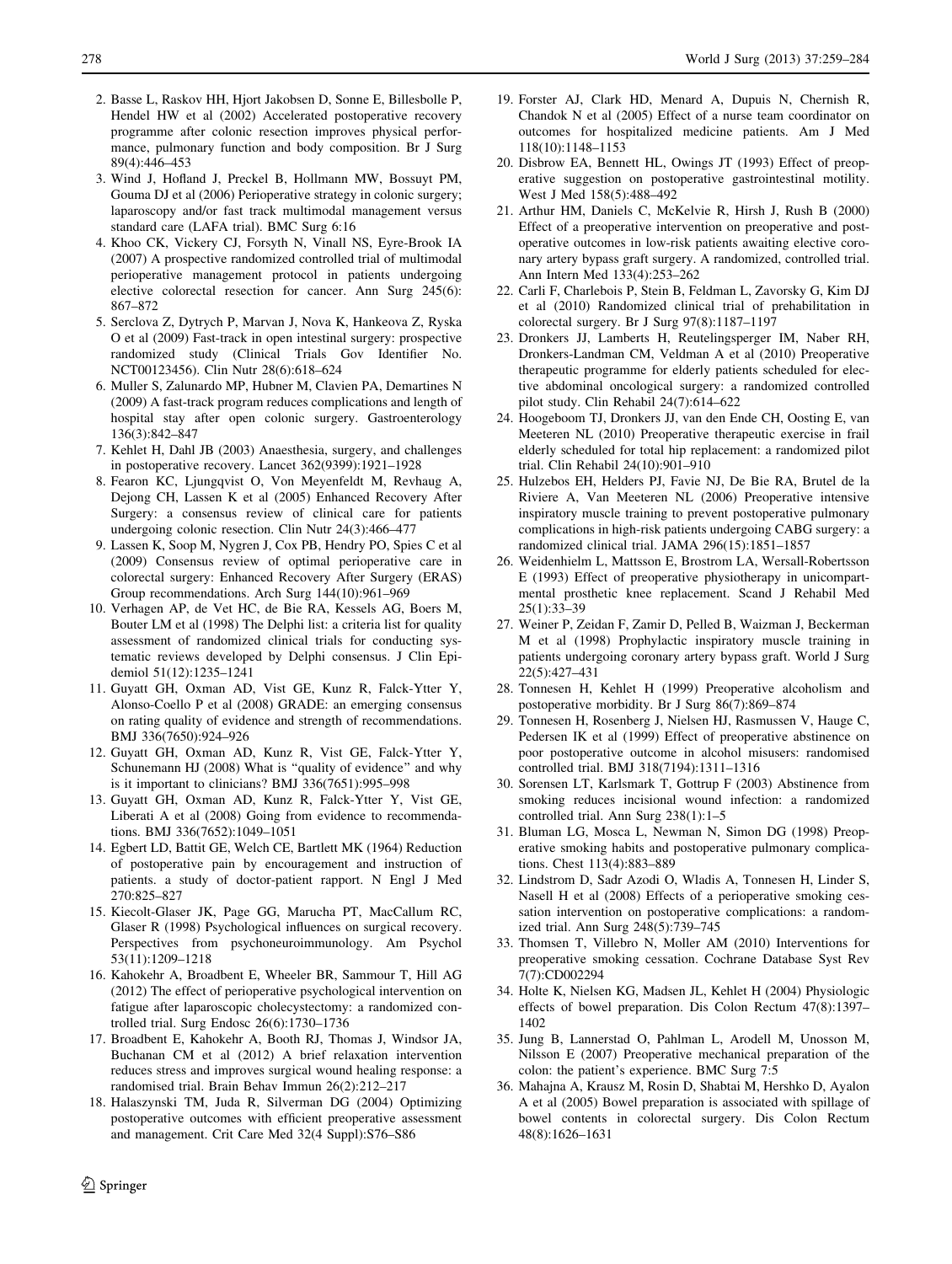- <span id="page-20-0"></span>37. Guenaga KF, Matos D, Castro AA, Atallah AN, Wille-Jorgensen P (2003) Mechanical bowel preparation for elective colorectal surgery. Cochrane Database Syst Rev 2:CD001544
- 38. Zmora O, Lebedyev A, Hoffman A, Khaikin M, Munz Y, Shabtai M et al (2006) Laparoscopic colectomy without mechanical bowel preparation. Int J Colorectal Dis 21(7):683–687
- 39. Ljungqvist O, Soreide E (2003) Preoperative fasting. Br J Surg 90(4):400–406
- 40. Brady M, Kinn S, Stuart P (2003) Preoperative fasting for adults to prevent perioperative complications. Cochrane Database Syst Rev 4:CD004423.
- 41. Eriksson LI, Sandin R (1996) Fasting guidelines in different countries. Acta Anaesthesiol Scand 40(8 Pt 2):971–974
- 42. American Society of Anesthesiologist Task Force on Preoperative Fasting (1999) Practice guidelines for preoperative fasting and the use of pharmacologic agents to reduce the risk of pulmonary aspiration: application to healthy patients undergoing elective procedures: a report by the American Society of Anesthesiologist Task Force on Preoperative Fasting. Anesthesiology 90(3):896–905
- 43. Soreide E, Eriksson LI, Hirlekar G, Eriksson H, Henneberg SW, Sandin R et al (2005) Pre-operative fasting guidelines: an update. Acta Anaesthesiol Scand 49(8):1041–1047
- 44. Smith I, Kranke P, Murat I, Smith A, O'Sullivan G, Soreide E et al (2011) Perioperative fasting in adults and children: guidelines from the European Society of Anaesthesiology. Perioperative fasting in adults and children: guidelines from the European Society of Anaesthesiology. Eur J Anaesthesiol 28(8):556–569
- 45. Harter RL, Kelly WB, Kramer MG, Perez CE, Dzwonczyk RR (1998) A comparison of the volume and pH of gastric contents of obese and lean surgical patients. Anesth Analg 86(1):147–152
- 46. Maltby JR, Pytka S, Watson NC, Cowan RA, Fick GH (2004) Drinking 300 mL of clear fluid two hours before surgery has no effect on gastric fluid volume and pH in fasting and non-fasting obese patients. Can J Anaesth 51(2):111–115
- 47. Kong MF, Horowitz M (2005) Diabetic gastroparesis. Diabet Med 22(Suppl 4):13–18
- 48. Breuer JP, von Dossow V, von Heymann C, Griesbach M, von Schickfus M, Mackh E et al (2006) Preoperative oral carbohydrate administration to ASA III-IV patients undergoing elective cardiac surgery. Anesth Analg 103(5):1099–1108
- 49. Gustafsson UO, Nygren J, Thorell A, Soop M, Hellstrom PM, Ljungqvist O et al (2008) Pre-operative carbohydrate loading may be used in type 2 diabetes patients. Acta Anaesthesiol Scand 52(7):946–951
- 50. Hausel J, Nygren J, Lagerkranser M, Hellstrom PM, Hammarqvist F, Almstrom C et al (2001) A carbohydrate-rich drink reduces preoperative discomfort in elective surgery patients. Anesth Analg 93(5):1344–1350
- 51. Nygren J, Soop M, Thorell A, Efendic S, Nair KS, Ljungqvist O (1998) Preoperative oral carbohydrate administration reduces postoperative insulin resistance. Clin Nutr 17(2):65–71
- 52. Crowe PJ, Dennison A, Royle GT (1984) The effect of preoperative glucose loading on postoperative nitrogen metabolism. Br J Surg 71(8):635–637
- 53. Svanfeldt M, Thorell A, Hausel J, Soop M, Rooyackers O, Nygren J et al (2007) Randomized clinical trial of the effect of preoperative oral carbohydrate treatment on postoperative whole-body protein and glucose kinetics. Br J Surg 94(11): 1342–1350
- 54. Yuill KA, Richardson RA, Davidson HI, Garden OJ, Parks RW (2005) The administration of an oral carbohydrate-containing fluid prior to major elective upper-gastrointestinal surgery preserves skeletal muscle mass postoperatively—a randomised clinical trial. Clin Nutr 24(1):32–37
- 55. Henriksen MG, Hessov I, Dela F, Hansen HV, Haraldsted V, Rodt SA (2003) Effects of preoperative oral carbohydrates and peptides on postoperative endocrine response, mobilization, nutrition and muscle function in abdominal surgery. Acta Anaesthesiol Scand 47(2):191–199
- 56. Noblett SE, Watson DS, Huong H, Davison B, Hainsworth PJ, Horgan AF (2006) Pre-operative oral carbohydrate loading in colorectal surgery: a randomized controlled trial. Colorectal Dis 8(7):563–569
- 57. Nygren J, Thorell A, Ljungqvist O (2001) Preoperative oral carbohydrate nutrition: an update. Curr Opin Clin Nutr Metab  $Care 4(4) \cdot 255 - 259$
- 58. Noblett SE, Snowden CP, Shenton BK, Horgan AF (2006) Randomized clinical trial assessing the effect of Doppler-optimized fluid management on outcome after elective colorectal resection. Br J Surg 93(9):1069–1076
- 59. Walker KJ, Smith AF (2009) Premedication for anxiety in adult day surgery. Cochrane Database Syst Rev 4:CD002192.
- 60. Fleming FJ, Kim MJ, Salloum RM, Young KC, Monson JR (2010) How much do we need to worry about venous thromboembolism after hospital discharge? A study of colorectal surgery patients using the National Surgical Quality Improvement Program database. Dis Colon Rectum 53(10):1355–1360
- 61. Amaragiri SV, Lees TA (2003) Elastic compression stockings for prevention of deep vein thrombosis. Cochrane Database Syst Rev 3:CD001484
- 62. Hill J, Treasure T (2010) Reducing the risk of venous thromboembolism (deep vein thrombosis and pulmonary embolism) in patients admitted to hospital: summary of the NICE guideline. Heart 96(11):879–882
- 63. Kwon S, Meissner M, Symons R, Steele S, Thirlby R, Billingham R et al (2011) Perioperative pharmacologic prophylaxis for venous thromboembolism in colorectal surgery. J Am Coll Surg 213(5):596–603 603 e1
- 64. van Dongen CJ, MacGillavry MR, Prins MH (2005) Once versus twice daily LMWH for the initial treatment of venous thromboembolism. Cochrane Database Syst Rev 3:CD003074
- 65. Cook TM, Counsell D, Wildsmith JA (2009) Major complications of central neuraxial block: report on the Third National Audit Project of the Royal College of Anaesthetists. Br J Anaesth 102(2):179–190
- 66. Breivik H, Bang U, Jalonen J, Vigfusson G, Alahuhta S, Lagerkranser M (2010) Nordic guidelines for neuraxial blocks in disturbed haemostasis from the Scandinavian Society of Anaesthesiology and Intensive Care Medicine. Acta Anaesthesiol Scand 54(1):16–41
- 67. Vandermeulen EP, Van Aken H, Vermylen J (1994) Anticoagulants and spinal-epidural anesthesia. Anesth Analg 79(6):1165–1177
- 68. Bergqvist D, Lindblad B, Matzsch T (1993) Risk of combining low molecular weight heparin for thromboprophylaxis and epidural or spinal anesthesia. Semin Thromb Hemost 19(Suppl 1):147–151
- 69. Rasmussen MS, Jorgensen LN, Wille-Jorgensen P (2009) Prolonged thromboprophylaxis with low molecular weight heparin for abdominal or pelvic surgery. Cochrane Database Syst Rev 1:CD004318
- 70. Verheijen PM, Stevenson AR, Stitz RW, Clark DA, Clark AJ, Lumley JW (2011) Prolonged use of thromboprophylaxis may not be necessary in laparoscopic colorectal surgery. Int J Colorectal Dis 26(6):755–759
- 71. Geerts WH, Bergqvist D, Pineo GF, Heit JA, Samama CM, Lassen MR et al (2008) Prevention of venous thromboembolism: American College of Chest Physicians Evidence-Based Clinical Practice Guidelines (8th edition). Chest 133(6 Suppl):381S–453S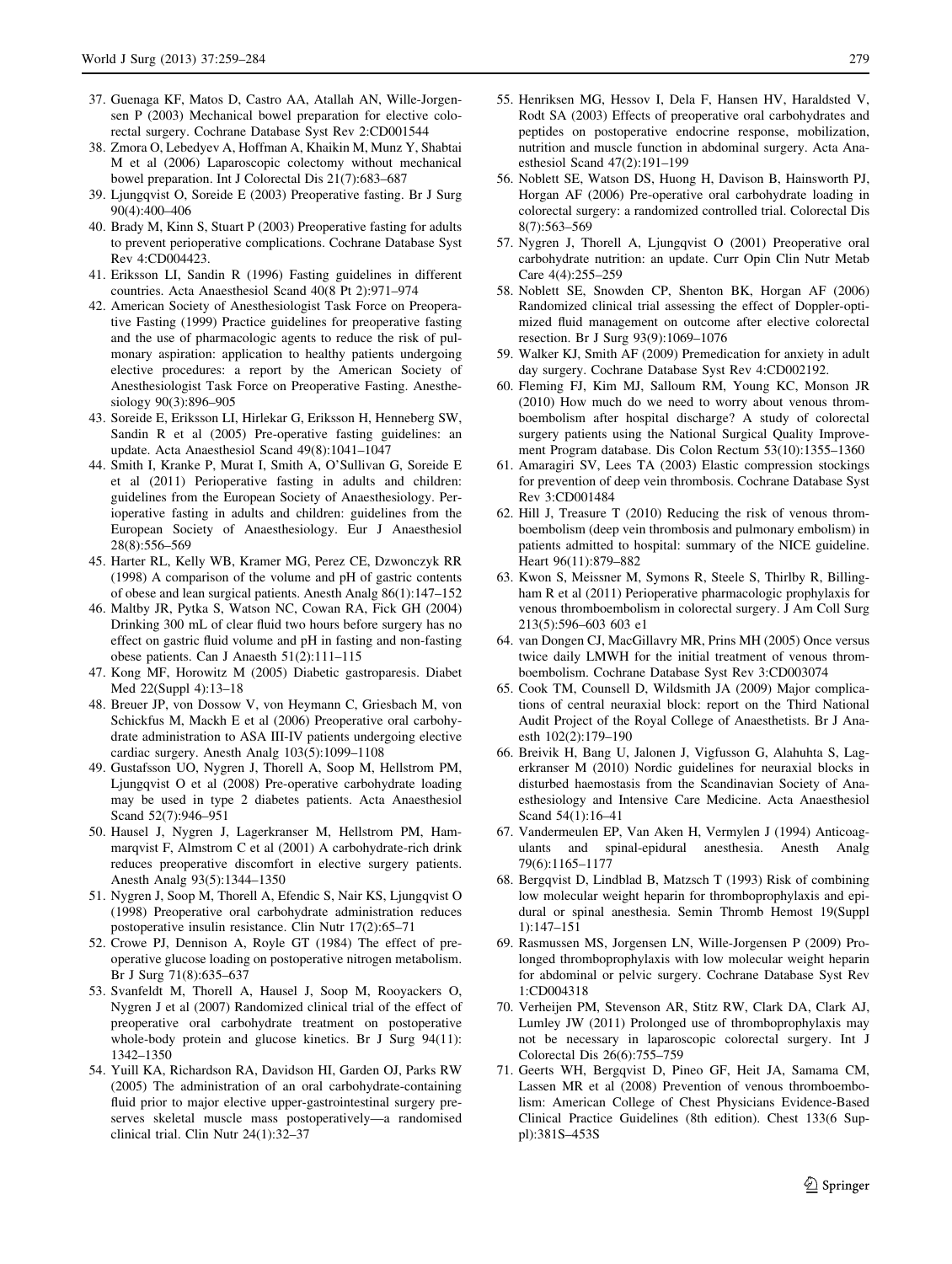- <span id="page-21-0"></span>72. Nelson RL, Glenny AM, Song F (2009) Antimicrobial prophylaxis for colorectal surgery. Cochrane Database Syst Rev 1:CD001181
- 73. Steinberg JP, Braun BI, Hellinger WC, Kusek L, Bozikis MR, Bush AJ et al (2009) Timing of antimicrobial prophylaxis and the risk of surgical site infections: results from the trial to reduce antimicrobial prophylaxis errors. Ann Surg 250(1):10–16
- 74. Fujita S, Saito N, Yamada T, Takii Y, Kondo K, Ohue M et al (2007) Randomized, multicenter trial of antibiotic prophylaxis in elective colorectal surgery: single dose vs 3 doses of a second-generation cephalosporin without metronidazole and oral antibiotics. Arch Surg 142(7):657–661
- 75. Guenaga KF, Matos D, Castro AA, Atallah AN, Wille-Jorgensen P (2005) Mechanical bowel preparation for elective colorectal surgery. Cochrane Database Syst Rev 1:CD001544
- 76. Darouiche RO, Wall MJ Jr, Itani KM, Otterson MF, Webb AL, Carrick MM et al (2010) Chlorhexidine-alcohol versus povidone-iodine for surgical-site antisepsis. N Engl J Med 362(1): 18–26
- 77. Rocos B, Donaldson LJ (2012) Alcohol skin preparation causes surgical fires. Ann R Coll Surg Engl 94(2):87–89
- 78. Tanner J, Norrie P, Melen K (2011) Preoperative hair removal to reduce surgical site infection. Cochrane Database Syst Rev 9(11):CD004122
- 79. Punjasawadwong Y, Boonjeungmonkol N, Phongchiewboon A (2007) Bispectral index for improving anaesthetic delivery and postoperative recovery. Cochrane Database Syst Rev 4:CD003843
- 80. Levy BF, Scott MJ, Fawcett WJ, Day A, Rockall TA (2011) Optimizing patient outcomes in laparoscopic surgery. Colorectal Dis 13(Suppl 7):8–11
- 81. Block BM, Liu SS, Rowlingson AJ, Cowan AR, Cowan JA Jr, Wu CL (2003) Efficacy of postoperative epidural analgesia: a meta-analysis. JAMA 290(18):2455–2463
- 82. Werawatganon T, Charuluxanun S (2005) Patient controlled intravenous opioid analgesia versus continuous epidural analgesia for pain after intra-abdominal surgery. Cochrane Database Syst Rev 1:CD004088
- 83. Jorgensen H, Wetterslev J, Moiniche S, Dahl JB (2000) Epidural local anaesthetics versus opioid-based analgesic regimens on postoperative gastrointestinal paralysis, PONV and pain after abdominal surgery. Cochrane Database Syst Rev 4:CD001893
- 84. Popping DM, Elia N, Marret E, Remy C, Tramer MR (2008) Protective effects of epidural analgesia on pulmonary complications after abdominal and thoracic surgery: a meta-analysis. Arch Surg 143(10):990–999 discussion 1000
- 85. Uchida I, Asoh T, Shirasaka C, Tsuji H (1988) Effect of epidural analgesia on postoperative insulin resistance as evaluated by insulin clamp technique. Br J Surg 75(6):557–562
- 86. Blixt C, Ahlstedt C, Ljungqvist O, Isaksson B, Kalman S, Rooyackers O (2012) The effect of perioperative glucose control on postoperative insulin resistance. Clin Nutr. [Mar 10 Epub ahead of print]
- 87. Jackson RS, Amdur RL, White JC, Macsata RA (2012) Hyperglycemia is associated with increased risk of morbidity and mortality after colectomy for cancer. J Am Coll Surg 214(1):68–80
- 88. Lipshutz AK, Gropper MA (2009) Perioperative glycemic control: an evidence-based review. Anesthesiology 110(2):408– 421
- 89. Abbas SM, Hill AG (2008) Systematic review of the literature for the use of oesophageal Doppler monitor for fluid replacement in major abdominal surgery. Anaesthesia 63(1):44–51
- 90. Lobo DN (2009) Fluid overload and surgical outcome: another piece in the jigsaw. Ann Surg 249(2):186–188
- 91. Gould TH, Grace K, Thorne G, Thomas M (2002) Effect of thoracic epidural anaesthesia on colonic blood flow. Br J Anaesth 89(3):446–451
- 92. Levy BF, Scott MJ, Fawcett W, Fry C, Rockall TA (2011) Randomized clinical trial of epidural, spinal or patient-controlled analgesia for patients undergoing laparoscopic colorectal surgery. Br J Surg 98(8):1068–1078
- 93. Levy BF, Scott MJ, Fawcett WJ, Rockall TA (2009) 23-hourstay laparoscopic colectomy. Dis Colon Rectum 52(7):1239– 1243
- 94. Chatterjee S, Rudra A, Sengupta S (2011) Current concepts in the management of postoperative nausea and vomiting. Anesthesiol Res Pract 748031
- 95. Gan TJ, Meyer TA, Apfel CC, Chung F, Davis PJ, Habib AS et al (2007) Society for ambulatory anesthesia guidelines for the management of postoperative nausea and vomiting. Anesth Analg 105(6):1615–1628
- 96. Apfel CC, Kranke P, Eberhart LH, Roos A, Roewer N (2002) Comparison of predictive models for postoperative nausea and vomiting. Br J Anaesth 88(2):234–240
- 97. Kranke P, Eberhart LH (2011) Possibilities and limitations in the pharmacological management of postoperative nausea and vomiting. Eur J Anaesthesiol 28(11):758–765
- 98. Chandrakantan A, Glass PS (2011) Multimodal therapies for postoperative nausea and vomiting, and pain. Br J Anaesth 107(Suppl 1):i27–i40
- 99. Greif R, Laciny S, Rapf B, Hickle RS, Sessler DI (1999) Supplemental oxygen reduces the incidence of postoperative nausea and vomiting. Anesthesiology 91(5):1246–1252
- 100. Orhan-Sungur M, Kranke P, Sessler D, Apfel CC (2008) Does supplemental oxygen reduce postoperative nausea and vomiting? A meta-analysis of randomized controlled trials. Anesth Analg 106(6):1733–1738
- 101. Charlton S, Cyna AM, Middleton P, Griffiths JD (2010) Perioperative transversus abdominis plane (TAP) blocks for analgesia after abdominal surgery. Cochrane Database Syst Rev 8(12):CD007705
- 102. Carlisle JB, Stevenson CA (2006) Drugs for preventing postoperative nausea and vomiting. Cochrane Database Syst Rev 3:CD004125
- 103. Karanicolas PJ, Smith SE, Kanbur B, Davies E, Guyatt GH (2008) The impact of prophylactic dexamethasone on nausea and vomiting after laparoscopic cholecystectomy: a systematic review and meta-analysis. Ann Surg 248(5):751–762
- 104. Habib AS, El-Moalem HE, Gan TJ (2004) The efficacy of the 5-HT3 receptor antagonists combined with droperidol for PONV prophylaxis is similar to their combination with dexamethasone. A meta-analysis of randomized controlled trials. Can J Anaesth 51(4):311–319
- 105. Gan TJ, Apfel CC, Kovac A, Philip BK, Singla N, Minkowitz H et al (2007) A randomized, double-blind comparison of the NK1 antagonist, aprepitant, versus ondansetron for the prevention of postoperative nausea and vomiting. Anesth Analg 104(5): 1082–1089
- 106. Abraham NS, Young JM, Solomon MJ (2004) Meta-analysis of short-term outcomes after laparoscopic resection for colorectal cancer. Br J Surg 91(9):1111–1124
- 107. Schwenk W, Kehlet H (2004) Meta-analysis of short-term outcomes after laparoscopic resection for colorectal cancer (Br J Surg 2004; 91: 1111-1124). Br J Surg 91(12):1653– 1654
- 108. Abraham NS, Byrne CM, Young JM, Solomon MJ (2007) Metaanalysis of non-randomized comparative studies of the shortterm outcomes of laparoscopic resection for colorectal cancer. ANZ J Surg 77(7):508–516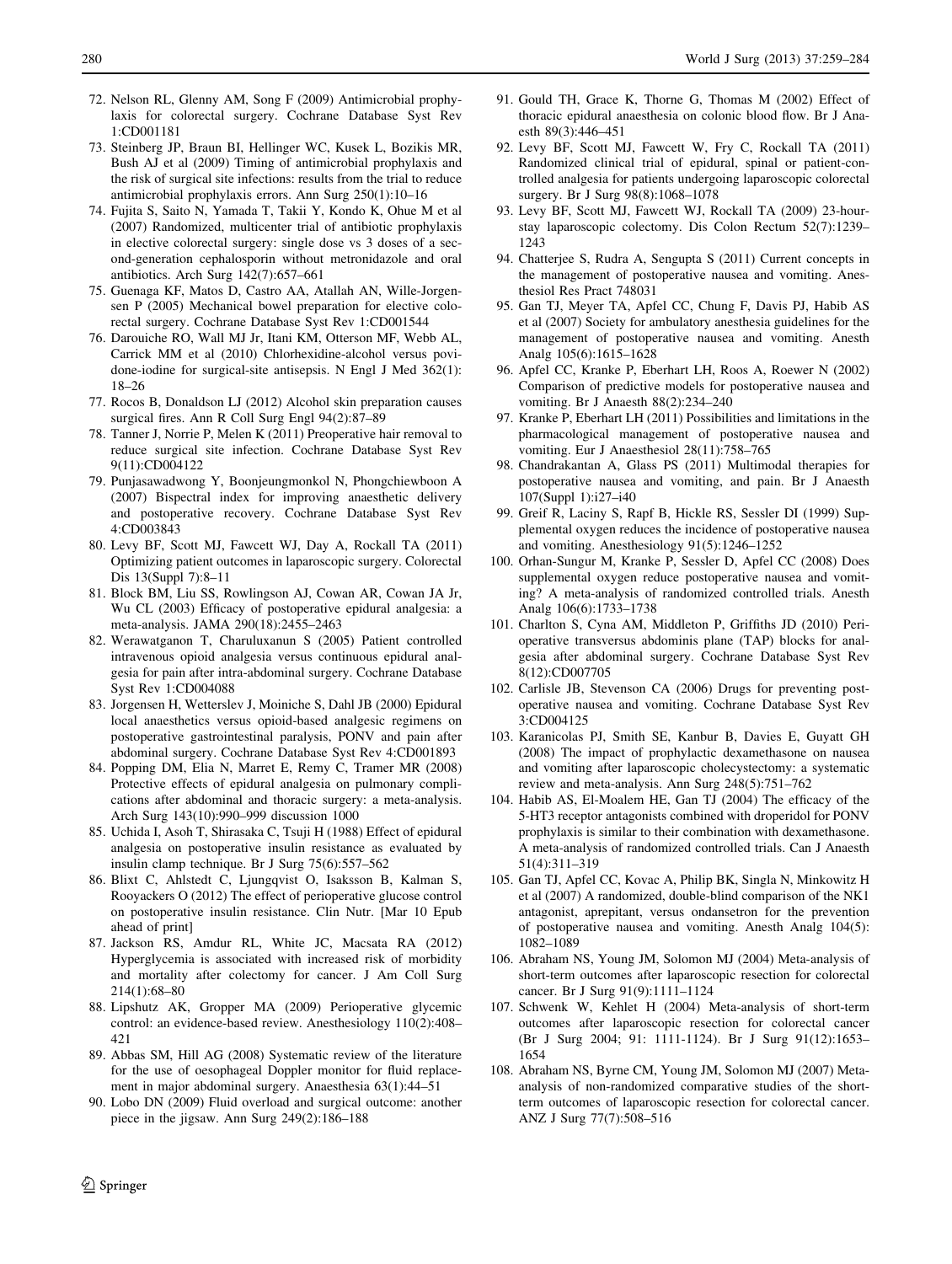- <span id="page-22-0"></span>109. Tjandra JJ, Chan MK (2006) Systematic review on the shortterm outcome of laparoscopic resection for colon and rectosigmoid cancer. Colorectal Dis 8(5):375–388
- 110. Kennedy GD, Heise C, Rajamanickam V, Harms B, Foley EF (2009) Laparoscopy decreases postoperative complication rates after abdominal colectomy: results from the national surgical quality improvement program. Ann Surg 249(4): 596–601
- 111. Vlug MS, Wind J, Hollmann MW, Ubbink DT, Cense HA, Engel AF et al (2011) Laparoscopy in combination with fast track multimodal management is the best perioperative strategy in patients undergoing colonic surgery: a randomized clinical trial (LAFA-study). Ann Surg 254(6):868–875
- 112. Lacy AM, Garcia-Valdecasas JC, Delgado S, Castells A, Taura P, Pique JM et al (2002) Laparoscopy-assisted colectomy versus open colectomy for treatment of non-metastatic colon cancer: a randomised trial. Lancet 359(9325):2224–2229
- 113. The Clinical Outcomes of Surgical Therapy Study Group (2004) A comparison of laparoscopically assisted and open colectomy for colon cancer. N Engl J Med 350(20):2050–2059
- 114. Leung KL, Kwok SP, Lam SC, Lee JF, Yiu RY, Ng SS et al (2004) Laparoscopic resection of rectosigmoid carcinoma: prospective randomised trial. Lancet 363(9416):1187–1192
- 115. Guillou PJ, Quirke P, Thorpe H, Walker J, Jayne DG, Smith AM et al (2005) Short-term endpoints of conventional versus laparoscopic-assisted surgery in patients with colorectal cancer (MRC CLASICC trial): multicentre, randomised controlled trial. Lancet 365(9472):1718–1726
- 116. Veldkamp R, Kuhry E, Hop WC, Jeekel J, Kazemier G, Bonjer HJ et al (2005) Laparoscopic surgery versus open surgery for colon cancer: short-term outcomes of a randomised trial. Lancet Oncol 6(7):477–484
- 117. Basse L, Jakobsen DH, Bardram L, Billesbolle P, Lund C, Mogensen T et al (2005) Functional recovery after open versus laparoscopic colonic resection: a randomized, blinded study. Ann Surg 241(3):416–423
- 118. King PM, Blazeby JM, Ewings P, Franks PJ, Longman RJ, Kendrick AH et al (2006) Randomized clinical trial comparing laparoscopic and open surgery for colorectal cancer within an enhanced recovery programme. Br J Surg 93(3):300–308
- 119. Buchanan GN, Malik A, Parvaiz A, Sheffield JP, Kennedy RH (2008) Laparoscopic resection for colorectal cancer. Br J Surg 95(7):893–902
- 120. Leong QM, Kim SH (2011) Robot-assisted rectal surgery for malignancy: a review of current literature. Ann Acad Med Singapore 40(10):460–466
- 121. Chen WT, Chang SC, Chiang HC, Lo WY, Jeng LB, Wu C et al (2011) Single-incision laparoscopic versus conventional laparoscopic right hemicolectomy: a comparison of short-term surgical results. Surg Endosc 25(6):1887–1892
- 122. Moloo H, Haggar F, Coyle D, Hutton B, Duhaime S, Mamazza J et al (2010) Hand assisted laparoscopic surgery versus conventional laparoscopy for colorectal surgery. Cochrane Database Syst Rev 6(10):CD006585
- 123. O'Dwyer PJ, McGregor JR, McDermott EW, Murphy JJ, O'Higgins NJ (1992) Patient recovery following cholecystectomy through a 6 cm or 15 cm transverse subcostal incision: a prospective randomized clinical trial. Postgrad Med J 68(804):817–819
- 124. Laurent C, Leblanc F, Bretagnol F, Capdepont M, Rullier E (2008) Long-term wound advantages of the laparoscopic approach in rectal cancer. Br J Surg 95(7):903–908
- 125. Cheatham ML, Chapman WC, Key SP, Sawyers JL (1995) A meta-analysis of selective versus routine nasogastric decompression after elective laparotomy. Ann Surg 221(5):469–476 discussion 476-8
- 126. Nelson R, Tse B, Edwards S (2005) Systematic review of prophylactic nasogastric decompression after abdominal operations. Br J Surg 92(6):673–680
- 127. Rao W, Zhang X, Zhang J, Yan R, Hu Z, Wang Q (2011) The role of nasogastric tube in decompression after elective colon and rectum surgery: a meta-analysis. Int J Colorectal Dis 26(4):423–429
- 128. Kurz A, Sessler DI, Lenhardt R (1996) Perioperative normothermia to reduce the incidence of surgical-wound infection and shorten hospitalization. Study of Wound Infection and Temperature Group. N Engl J Med 334(19):1209–1215
- 129. Scott EM, Buckland R (2006) A systematic review of intraoperative warming to prevent postoperative complications. AORN J 83(5):1090–1104 1107-13
- 130. Frank SM, Fleisher LA, Breslow MJ, Higgins MS, Olson KF, Kelly S et al (1997) Perioperative maintenance of normothermia reduces the incidence of morbid cardiac events.A randomized clinical trial. JAMA 277(14):1127–1134
- 131. Schmied H, Kurz A, Sessler DI, Kozek S, Reiter A (1996) Mild hypothermia increases blood loss and transfusion requirements during total hip arthroplasty. Lancet 347(8997):289–292
- 132. Camus Y, Delva E, Cohen S, Lienhart A (1996) The effects of warming intravenous fluids on intraoperative hypothermia and postoperative shivering during prolonged abdominal surgery. Acta Anaesthesiol Scand 40(7):779–782
- 133. De Witte JL, Demeyer C, Vandemaele E (2010) Resistiveheating or forced-air warming for the prevention of redistribution hypothermia. Anesth Analg 110(3):829–833
- 134. Andrzejowski J, Hoyle J, Eapen G, Turnbull D (2008) Effect of prewarming on post-induction core temperature and the incidence of inadvertent perioperative hypothermia in patients undergoing general anaesthesia. Br J Anaesth 101(5):627–631
- 135. Galvao CM, Marck PB, Sawada NO, Clark AM (2009) A systematic review of the effectiveness of cutaneous warming systems to prevent hypothermia. J Clin Nurs 18(5):627–636
- 136. Wong PF, Kumar S, Bohra A, Whetter D, Leaper DJ (2007) Randomized clinical trial of perioperative systemic warming in major elective abdominal surgery. Br J Surg 94(4):421–426
- 137. Birch DW, Manouchehri N, Shi X, Hadi G, Karmali S (2011) Heated CO(2) with or without humidification for minimally invasive abdominal surgery. Cochrane Database Syst Rev 19(1):CD007821
- 138. Varadhan KK, Lobo DN (2010) A meta-analysis of randomised controlled trials of intravenous fluid therapy in major elective open abdominal surgery: getting the balance right. Proc Nutr Soc 69(4):488–498
- 139. Levy BF, Fawcett WJ, Scott MJ, Rockall TA (2012) Intraoperative oxygen delivery in infusion volume optimized patients undergoing laparoscopic colorectal surgery within an enhanced recovery programme: the effect of different analgesic modalities. Colorectal Dis 14(7):887–892
- 140. Bundgaard-Nielsen M, Secher NH, Kehlet H (2009) 'Liberal' vs. 'restrictive' perioperative fluid therapy–a critical assessment of the evidence. Acta Anaesthesiol Scand 53(7):843–851
- 141. Giglio MT, Marucci M, Testini M, Brienza N (2009) Goaldirected haemodynamic therapy and gastrointestinal complications in major surgery: a meta-analysis of randomized controlled trials. Br J Anaesth 103(5):637–646
- 142. Senagore AJ, Emery T, Luchtefeld M, Kim D, Dujovny N, Hoedema R (2009) Fluid management for laparoscopic colectomy: a prospective, randomized assessment of goal-directed administration of balanced salt solution or hetastarch coupled with an enhanced recovery program. Dis Colon Rectum 52(12):1935–1940
- 143. Marik PE, Cavallazzi R, Vasu T, Hirani A (2009) Dynamic changes in arterial waveform derived variables and fluid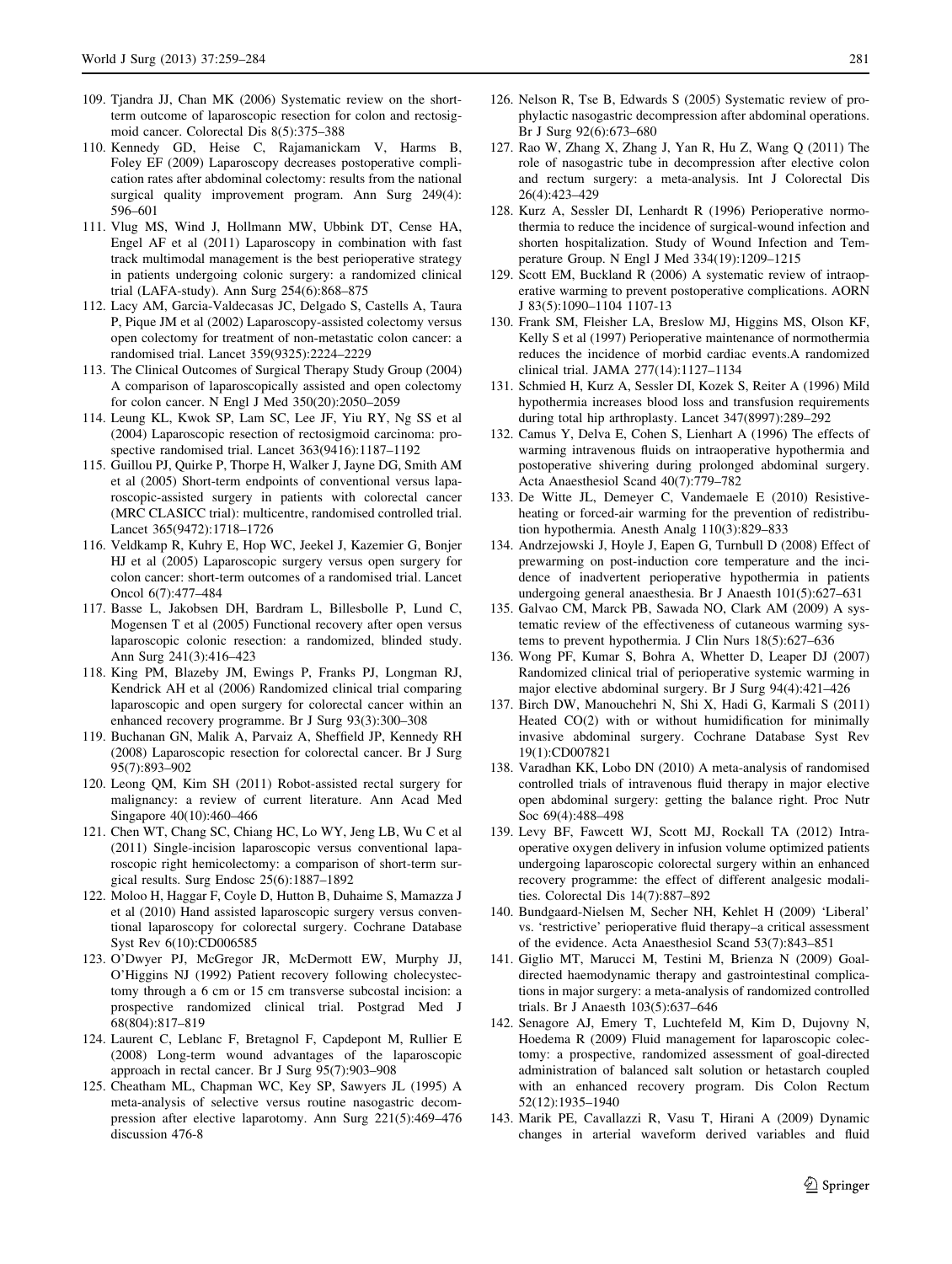<span id="page-23-0"></span>responsiveness in mechanically ventilated patients: a systematic review of the literature. Crit Care Med 37(9):2642–2647

- 144. Futier E, Constantin JM, Petit A, Chanques G, Kwiatkowski F, Flamein R et al (2010) Conservative vs restrictive individualized goal-directed fluid replacement strategy in major abdominal surgery: a prospective randomized trial. Arch Surg 145(12): 1193–1200
- 145. Pearse R, Dawson D, Fawcett J, Rhodes A, Grounds RM, Bennett ED (2005) Changes in central venous saturation after major surgery, and association with outcome. Crit Care 9(6):R694–R699
- 146. Holte K, Foss NB, Svensen C, Lund C, Madsen JL, Kehlet H (2004) Epidural anesthesia, hypotension, and changes in intravascular volume. Anesthesiology 100(2):281–286
- 147. Soni N (2009) British consensus guidelines on intravenous fluid therapy for adult surgical patients (GIFTASUP): Cassandra's view. Anaesthesia 64(3):235–238
- 148. Petrowsky H, Demartines N, Rousson V, Clavien PA (2004) Evidence-based value of prophylactic drainage in gastrointestinal surgery: a systematic review and meta-analyses. Ann Surg 240(6):1074–1084 discussion 1084-5
- 149. Karliczek A, Jesus EC, Matos D, Castro AA, Atallah AN, Wiggers T (2006) Drainage or nondrainage in elective colorectal anastomosis: a systematic review and meta-analysis. Colorectal Dis 8(4):259–265
- 150. Urbach DR, Kennedy ED, Cohen MM (1999) Colon and rectal anastomoses do not require routine drainage: a systematic review and meta-analysis. Ann Surg 229(2):174–180
- 151. Alpert RA, Roizen MF, Hamilton WK, Stoney RJ, Ehrenfeld WK, Poler SM et al (1984) Intraoperative urinary output does not predict postoperative renal function in patients undergoing abdominal aortic revascularization. Surgery 95(6): 707–711
- 152. Kheterpal S, Tremper KK, Englesbe MJ, O'Reilly M, Shanks AM, Fetterman DM et al (2007) Predictors of postoperative acute renal failure after noncardiac surgery in patients with previously normal renal function. Anesthesiology 107(6): 892–902
- 153. Zaouter C, Kaneva P, Carli F (2009) Less urinary tract infection by earlier removal of bladder catheter in surgical patients receiving thoracic epidural analgesia. Reg Anesth Pain Med 34(6):542–548
- 154. Basse L, Werner M, Kehlet H (2000) Is urinary drainage necessary during continuous epidural analgesia after colonic resection? Reg Anesth Pain Med 25(5):498–501
- 155. McPhail MJ, Abu-Hilal M, Johnson CD (2006) A meta-analysis comparing suprapubic and transurethral catheterization for bladder drainage after abdominal surgery. Br J Surg 93(9):1038–1044
- 156. Miedema BW, Johnson JO (2003) Methods for decreasing postoperative gut dysmotility. Lancet Oncol 4(6):365–372
- 157. Marret E, Remy C, Bonnet F (2007) Meta-analysis of epidural analgesia versus parenteral opioid analgesia after colorectal surgery. Br J Surg 94(6):665–673
- 158. Nisanevich V, Felsenstein I, Almogy G, Weissman C, Einav S, Matot I (2005) Effect of intraoperative fluid management on outcome after intraabdominal surgery. Anesthesiology 103(1): 25–32
- 159. Lobo DN, Bostock KA, Neal KR, Perkins AC, Rowlands BJ, Allison SP (2002) Effect of salt and water balance on recovery of gastrointestinal function after elective colonic resection: a randomised controlled trial. Lancet 359(9320):1812–1818
- 160. Hansen CT, Sorensen M, Moller C, Ottesen B, Kehlet H (2007) Effect of laxatives on gastrointestinal functional recovery in fast-track hysterectomy: a double-blind, placebo-controlled randomized study. Am J Obstet Gynecol 196(4):311 e1–311 e7
- 161. Basse L, Madsen JL, Kehlet H (2001) Normal gastrointestinal transit after colonic resection using epidural analgesia, enforced oral nutrition and laxative. Br J Surg 88(11):1498–1500
- 162. Hendry PO, van Dam RM, Bukkems SF, McKeown DW, Parks RW, Preston T et al (2010) Randomized clinical trial of laxatives and oral nutritional supplements within an Enhanced Recovery After Surgery protocol following liver resection. Br J Surg 97(8):1198–1206
- 163. Andersen J, Christensen H, Pachler JH, Hallin M, Thaysen HV, Kehlet H (2012) Effect of the laxative magnesium oxide on gastrointestinal functional recovery in fast-track colonic resection: a double-blind, placebo-controlled randomized study. Colorectal Dis 14(6):776–782
- 164. Zingg U, Miskovic D, Pasternak I, Meyer P, Hamel CT, Metzger U (2008) Effect of bisacodyl on postoperative bowel motility in elective colorectal surgery: a prospective, randomized trial. Int J Colorectal Dis 23(12):1175–1183
- 165. Delaney CP, Wolff BG, Viscusi ER, Senagore AJ, Fort JG, Du W et al (2007) Alvimopan, for postoperative ileus following bowel resection: a pooled analysis of phase III studies. Ann Surg 245(3):355–363
- 166. Chan MK, Law WL (2007) Use of chewing gum in reducing postoperative ileus after elective colorectal resection: a systematic review. Dis Colon Rectum 50(12):2149–2157
- 167. Veenhof AA, Vlug MS, van der Pas MH, Sietses C, van der Peet DL, de Lange-de Klerk ES et al (2012) Surgical stress response and postoperative immune function after laparoscopy or open surgery with fast track or standard perioperative care: a randomized trial. Ann Surg 255(2):216–221
- 168. Neudecker J, Schwenk W, Junghans T, Pietsch S, Bohm B, Muller JM (1999) Randomized controlled trial to examine the influence of thoracic epidural analgesia on postoperative ileus after laparoscopic sigmoid resection. Br J Surg 86(10):1292– 1295
- 169. Taqi A, Hong X, Mistraletti G, Stein B, Charlebois P, Carli F (2007) Thoracic epidural analgesia facilitates the restoration of bowel function and dietary intake in patients undergoing laparoscopic colon resection using a traditional, nonaccelerated, perioperative care program. Surg Endosc 21(2):247–252
- 170. Senagore AJ, Delaney CP, Mekhail N, Dugan A, Fazio VW (2003) Randomized clinical trial comparing epidural anaesthesia and patient-controlled analgesia after laparoscopic segmental colectomy. Br J Surg 90(10):1195–1199
- 171. Virlos I, Clements D, Beynon J, Ratnalikar V, Khot U (2010) Short-term outcomes with intrathecal versus epidural analgesia in laparoscopic colorectal surgery. Br J Surg 97(9):1401–1406
- 172. Zafar N, Davies R, Greenslade GL, Dixon AR (2010) The evolution of analgesia in an 'accelerated' recovery programme for resectional laparoscopic colorectal surgery with anastomosis. Colorectal Dis 12(2):119–124
- 173. Klein M, Andersen LP, Harvald T, Rosenberg J, Gogenur I (2009) Increased risk of anastomotic leakage with diclofenac treatment after laparoscopic colorectal surgery. Dig Surg 26(1):27–30
- 174. Klein M, Gogenur I, Rosenberg J (2010) Risk of anastomotic leakage in postoperative treatment with non-steroidal antiinflammatory drugs. Ugeskr Laeger 172(22):1660–1662
- 175. Holte K, Andersen J, Jakobsen DH, Kehlet H (2009) Cyclooxygenase 2 inhibitors and the risk of anastomotic leakage after fast-track colonic surgery. Br J Surg 96(6):650–654
- 176. Gorissen KJ, Benning D, Berghmans T, Snoeijs MG, Sosef MN, Hulsewe KW et al (2012) Risk of anastomotic leakage with nonsteroidal anti-inflammatory drugs in colorectal surgery. Br J Surg 99(5):721–727
- 177. Hendry PO, Hausel J, Nygren J, Lassen K, Dejong CH, Ljungqvist O et al (2009) Determinants of outcome after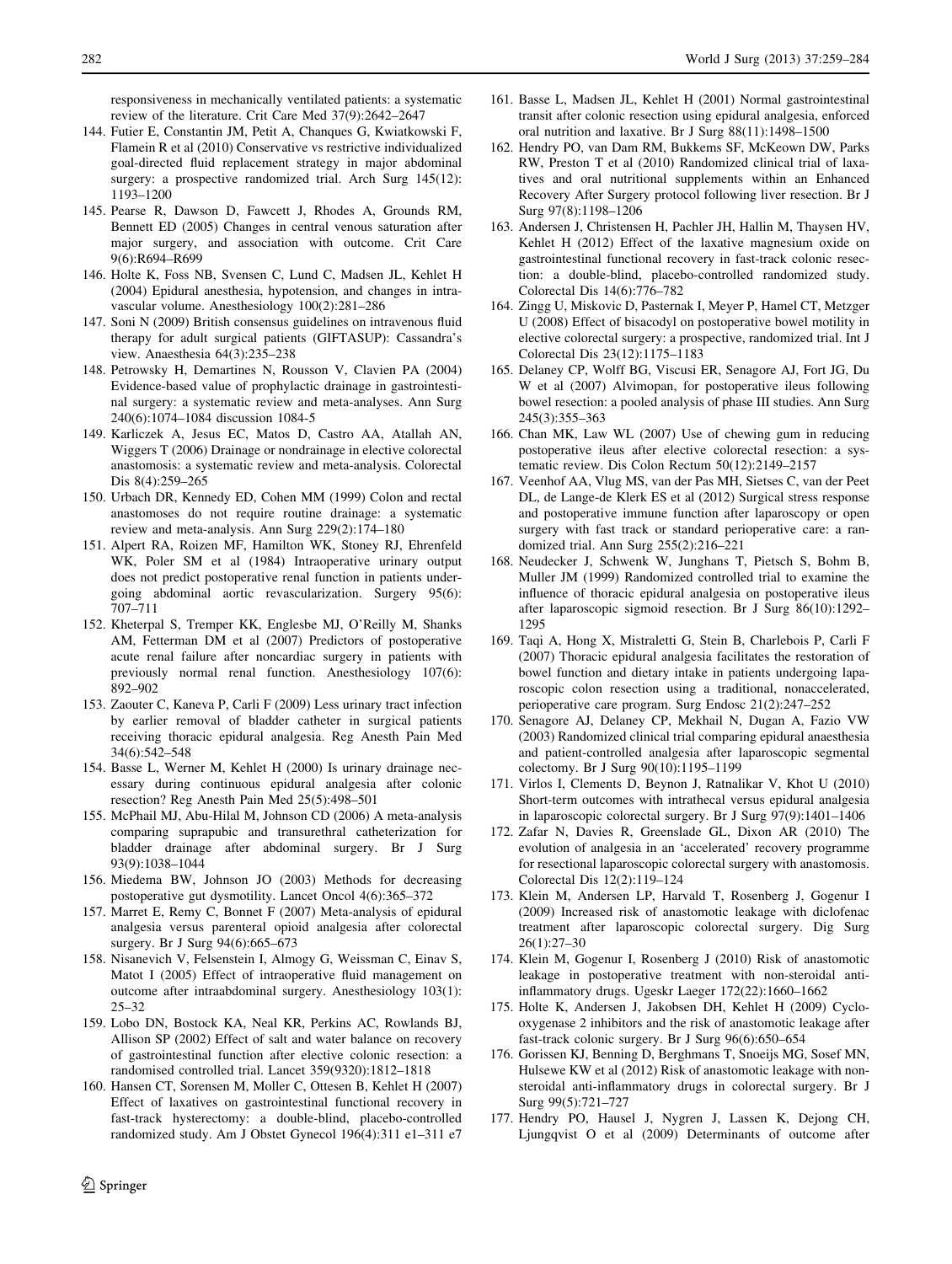<span id="page-24-0"></span>colorectal resection within an enhanced recovery programme. Br J Surg 96(2):197–205

- 178. Lieffers JR, Bathe OF, Fassbender K, Winget M, Baracos VE (2012) Sarcopenia is associated with postoperative infection and delayed recovery from colorectal cancer resection surgery. Br J Cancer 107(6):931–936. doi[:10.1038/bjc.2012.350](http://dx.doi.org/10.1038/bjc.2012.350)
- 179. Smedley F, Bowling T, James M, Stokes E, Goodger C, O'Connor O et al (2004) Randomized clinical trial of the effects of preoperative and postoperative oral nutritional supplements on clinical course and cost of care. Br J Surg 91(8):983–990
- 180. Fearon KC, Luff R (2003) The nutritional management of surgical patients: Enhanced Recovery After Surgery. Proc Nutr Soc 62(4):807–811
- 181. Henriksen MG, Hansen HV, Hessov I (2002) Early oral nutrition after elective colorectal surgery: influence of balanced analgesia and enforced mobilization. Nutrition 18(3):263–267
- 182. Soop M, Carlson GL, Hopkinson J, Clarke S, Thorell A, Nygren J et al (2004) Randomized clinical trial of the effects of immediate enteral nutrition on metabolic responses to major colorectal surgery in an enhanced recovery protocol. Br J Surg 91(9):1138–1145
- 183. Beattie AH, Prach AT, Baxter JP, Pennington CR (2000) A randomised controlled trial evaluating the use of enteral nutritional supplements postoperatively in malnourished surgical patients. Gut 46(6):813–818
- 184. Waitzberg DL, Saito H, Plank LD, Jamieson GG, Jagannath P, Hwang TL et al (2006) Postsurgical infections are reduced with specialized nutrition support. World J Surg 30(8):1592–1604
- 185. Geerling BJ, Badart-Smook A, Stockbrugger RW, Brummer RJ (1998) Comprehensive nutritional status in patients with longstanding Crohn disease currently in remission. Am J Clin Nutr 67(5):919–926
- 186. Payette H, Gray-Donald K (1991) Dietary intake and biochemical indices of nutritional status in an elderly population, with estimates of the precision of the 7-d food record. Am J Clin Nutr 54(3):478–488
- 187. Kehlet H (1997) Multimodal approach to control postoperative pathophysiology and rehabilitation. Br J Anaesth 78(5):606–617
- 188. Gianotti L, Braga M, Nespoli L, Radaelli G, Beneduce A, Di Carlo V (2002) A randomized controlled trial of preoperative oral supplementation with a specialized diet in patients with gastrointestinal cancer. Gastroenterology 122(7):1763–1770
- 189. Gustafsson UO, Thorell A, Soop M, Ljungqvist O, Nygren J (2009) Haemoglobin A1c as a predictor of postoperative hyperglycaemia and complications after major colorectal surgery. Br J Surg 96(11):1358–1364
- 190. Nygren J, Soop M, Thorell A, Hausel J, Ljungqvist O (2009) An enhanced-recovery protocol improves outcome after colorectal resection already during the first year: a single-center experience in 168 consecutive patients. Dis Colon Rectum 52(5):978–985
- 191. Hannemann P, Lassen K, Hausel J, Nimmo S, Ljungqvist O, Nygren J et al (2006) Patterns in current anaesthesiological perioperative practice for colonic resections: a survey in five northern-European countries. Acta Anaesthesiol Scand 50(9): 1152–1160
- 192. Lewis SJ, Egger M, Sylvester PA, Thomas S (2001) Early enteral feeding versus "nil by mouth" after gastrointestinal surgery: systematic review and meta-analysis of controlled trials. BMJ 323(7316):773–776
- 193. Han-Geurts IJ, Hop WC, Kok NF, Lim A, Brouwer KJ, Jeekel J (2007) Randomized clinical trial of the impact of early enteral feeding on postoperative ileus and recovery. Br J Surg 94(5):555–561
- 194. Marimuthu K, Varadhan KK, Ljungqvist O, Lobo DN (2012) A meta-analysis of the effect of combinations of immune

modulating nutrients on outcome in patients undergoing major open gastrointestinal surgery. Ann Surg 255(6):1060–1068

- 195. Drover JW, Dhaliwal R, Weitzel L, Wischmeyer PE, Ochoa JB, Heyland DK (2011) Perioperative use of arginine-supplemented diets: a systematic review of the evidence. J Am Coll Surg 212(3):385–399 399 e1
- 196. Sato H, Carvalho G, Sato T, Lattermann R, Matsukawa T, Schricker T (2010) The association of preoperative glycemic control, intraoperative insulin sensitivity, and outcomes after cardiac surgery. J Clin Endocrinol Metab 95(9):4338–4344
- 197. Ljungqvist O (2010) Insulin resistance and outcomes in surgery. J Clin Endocrinol Metab 95(9):4217–4219
- 198. Ljungqvist O, Jonathan E (2012) Rhoads lecture 2011: insulin resistance and Enhanced Recovery After Surgery. JPEN J Parenter Enteral Nutr 36(4):389–398
- 199. van den Berghe G, Wouters P, Weekers F, Verwaest C, Bruyninckx F, Schetz M et al (2001) Intensive insulin therapy in the critically ill patients. N Engl J Med 345(19):1359–1367
- 200. Finfer S, Chittock DR, Su SY, Blair D, Foster D, Dhingra V et al (2009) Intensive versus conventional glucose control in critically ill patients. N Engl J Med 360(13):1283–1297
- 201. Furnary AP, Zerr KJ, Grunkemeier GL, Starr A (1999) Continuous intravenous insulin infusion reduces the incidence of deep sternal wound infection in diabetic patients after cardiac surgical procedures. Ann Thorac Surg 67(2):352–360 discussion 360-2
- 202. Krinsley JS (2004) Effect of an intensive glucose management protocol on the mortality of critically ill adult patients. Mayo Clin Proc 79(8):992–1000
- 203. Van den Berghe G, Schetz M, Vlasselaers D, Hermans G, Wilmer A, Bouillon R et al (2009) Clinical review: intensive insulin therapy in critically ill patients: NICE-SUGAR or Leuven blood glucose target? J Clin Endocrinol Metab 94(9):3163– 3170
- 204. Henriksen MG, Jensen MB, Hansen HV, Jespersen TW, Hessov I (2002) Enforced mobilization, early oral feeding, and balanced analgesia improve convalescence after colorectal surgery. Nutrition 18(2):147–152
- 205. Houborg KB, Jensen MB, Hessov I, Laurberg S (2005) Little effect of physical training on body composition and nutritional intake following colorectal surgery—a randomised placebocontrolled trial. Eur J Clin Nutr 59(8):969–977
- 206. Jensen MB, Houborg KB, Norager CB, Henriksen MG, Laurberg S (2011) Postoperative changes in fatigue, physical function and body composition: an analysis of the amalgamated data from five randomized trials on patients undergoing colorectal surgery. Colorectal Dis 13(5):588–593
- 207. Convertino VA (1997) Cardiovascular consequences of bed rest: effect on maximal oxygen uptake. Med Sci Sports Exerc 29(2):191–196
- 208. Smart NJ, White P, Allison AS, Ockrim JB, Kennedy RH, Francis NK (2012) Deviation and failure of Enhanced Recovery After Surgery (ERAS) following laparoscopic colorectal surgery: early prediction model. Colorectal Dis. [May 17 Epub ahead of print]
- 209. Jamtvedt G, Young JM, Kristoffersen DT, O'Brien MA, Oxman AD (2006) Audit and feedback: effects on professional practice and health care outcomes. Cochrane Database Syst Rev 2:CD000259
- 210. Gustafsson UO, Hausel J, Thorell A, Ljungqvist O, Soop M, Nygren J (2011) Adherence to the Enhanced Recovery After Surgery protocol and outcomes after colorectal cancer surgery. Arch Surg 146(5):571–577
- 211. Wind J, Polle SW, Fung Kon Jin PH, Dejong CH, von Meyenfeldt MF, Ubbink DT et al (2006) Systematic review of